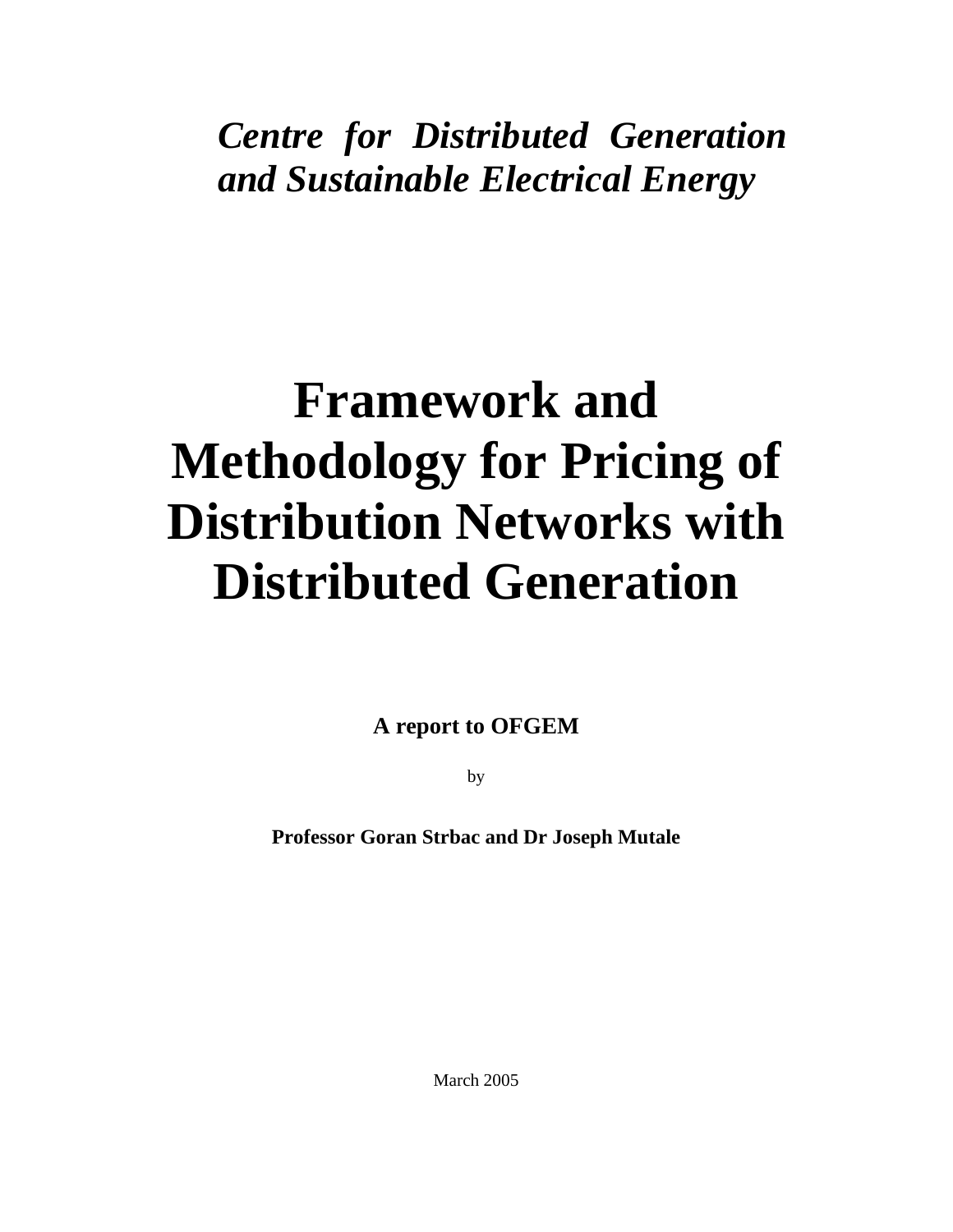# **Content**

| 1. |                                                                       |  |
|----|-----------------------------------------------------------------------|--|
|    |                                                                       |  |
|    |                                                                       |  |
| 2. | FUNDAMENTAL OBJECTIVES OF NETWORK PRICING AND ISSUES FOR              |  |
|    |                                                                       |  |
|    |                                                                       |  |
| 3. | <b>ROLE OF DISTRIBUTION NETWORK COST DRIVERS IN PRICING 16</b>        |  |
|    |                                                                       |  |
|    |                                                                       |  |
|    |                                                                       |  |
|    |                                                                       |  |
|    |                                                                       |  |
|    |                                                                       |  |
|    |                                                                       |  |
| 4. |                                                                       |  |
|    |                                                                       |  |
|    |                                                                       |  |
|    |                                                                       |  |
|    |                                                                       |  |
|    |                                                                       |  |
|    |                                                                       |  |
|    |                                                                       |  |
| 5. | DISTRIBUTION NETWORK PRICING BASED ON THE REFERENCE NETWORK           |  |
|    |                                                                       |  |
|    |                                                                       |  |
|    | STEPS IN DERIVATION OF DUOS CHARGES BASED ON THE REFERENCE NETWORK 35 |  |
|    |                                                                       |  |
|    |                                                                       |  |
| 6. | <b>IMPLEMENTATION OF DISTRIBUTION NETWORK PRICING BASED ON THE</b>    |  |
| 7. |                                                                       |  |
| 8. |                                                                       |  |
| 9. |                                                                       |  |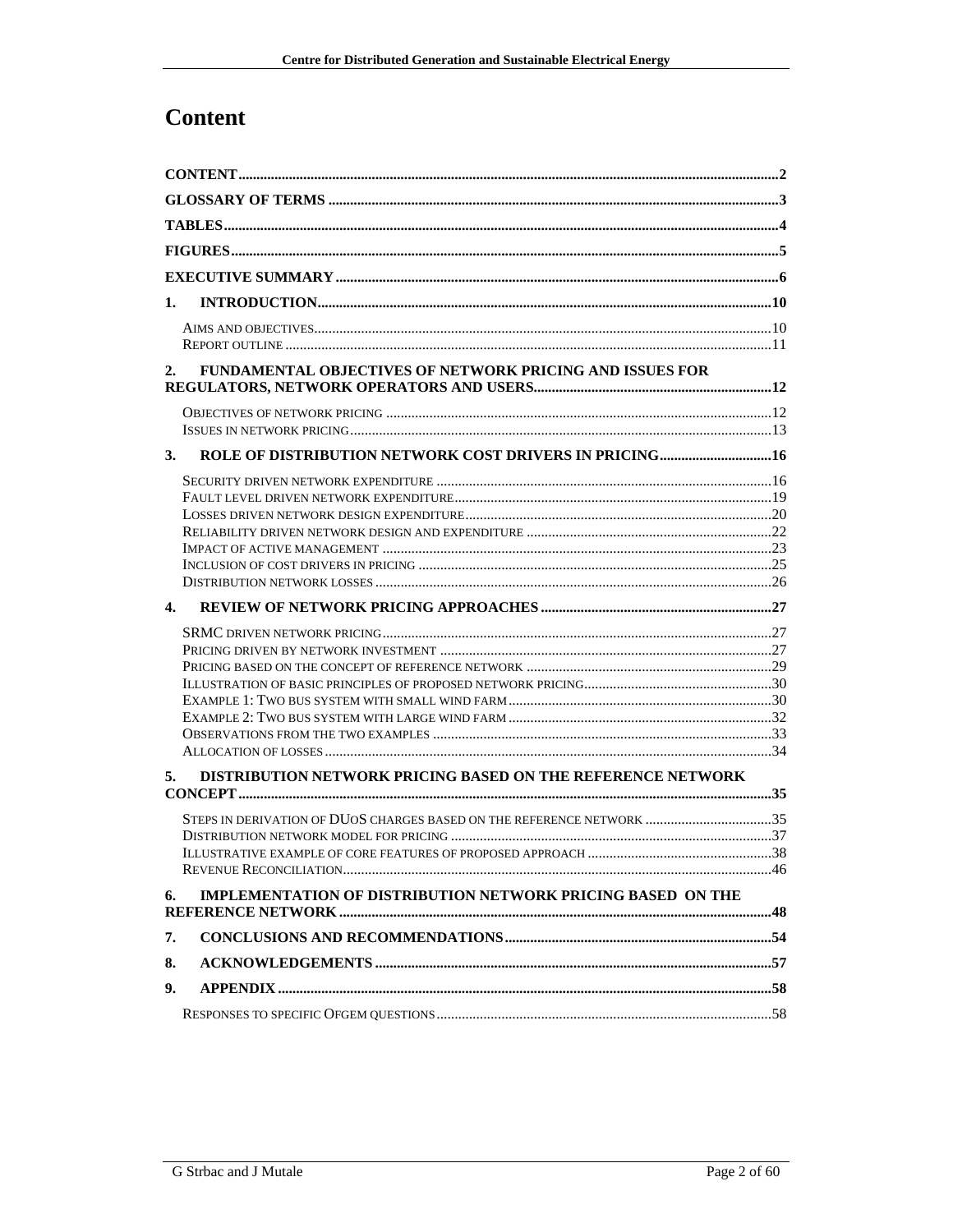# **Glossary of terms**

| <b>CHP</b>             | Combined Heat and Power                 |
|------------------------|-----------------------------------------|
| CI                     | <b>Customer Interruptions</b>           |
| <b>CML</b>             | <b>Customer Minutes Lost</b>            |
| DD                     | Demand dominated                        |
| DG                     | <b>Distributed Generation</b>           |
| <b>DNO</b>             | <b>Distribution Network Operator</b>    |
| <b>DRM</b>             | <b>Distribution Reinforcement Model</b> |
| <b>DU<sub>o</sub>S</b> | Distribution Use of System              |
| ER                     | <b>Engineering Recommendation</b>       |
| GD                     | Generator dominated                     |
| <b>GS</b>              | <b>Guaranteed Standard</b>              |
| <b>ICRP</b>            | <b>Incremental Cost Related Pricing</b> |
| $\mathbf{H}$           | Information and Incentives Project      |
| LAF                    | <b>Loss Adjustment Factor</b>           |
| LV                     | Low Voltage                             |
| MV                     | Medium Voltage                          |
| <b>MLC</b>             | Marginal Loss Coefficient               |
| <b>NGT</b>             | <b>National Grid Transco</b>            |
| OS                     | <b>Overall Standards</b>                |
| <b>SRMC</b>            | <b>Short Run Marginal Cost</b>          |
| <b>WSC</b>             | <b>Worst Served Customers</b>           |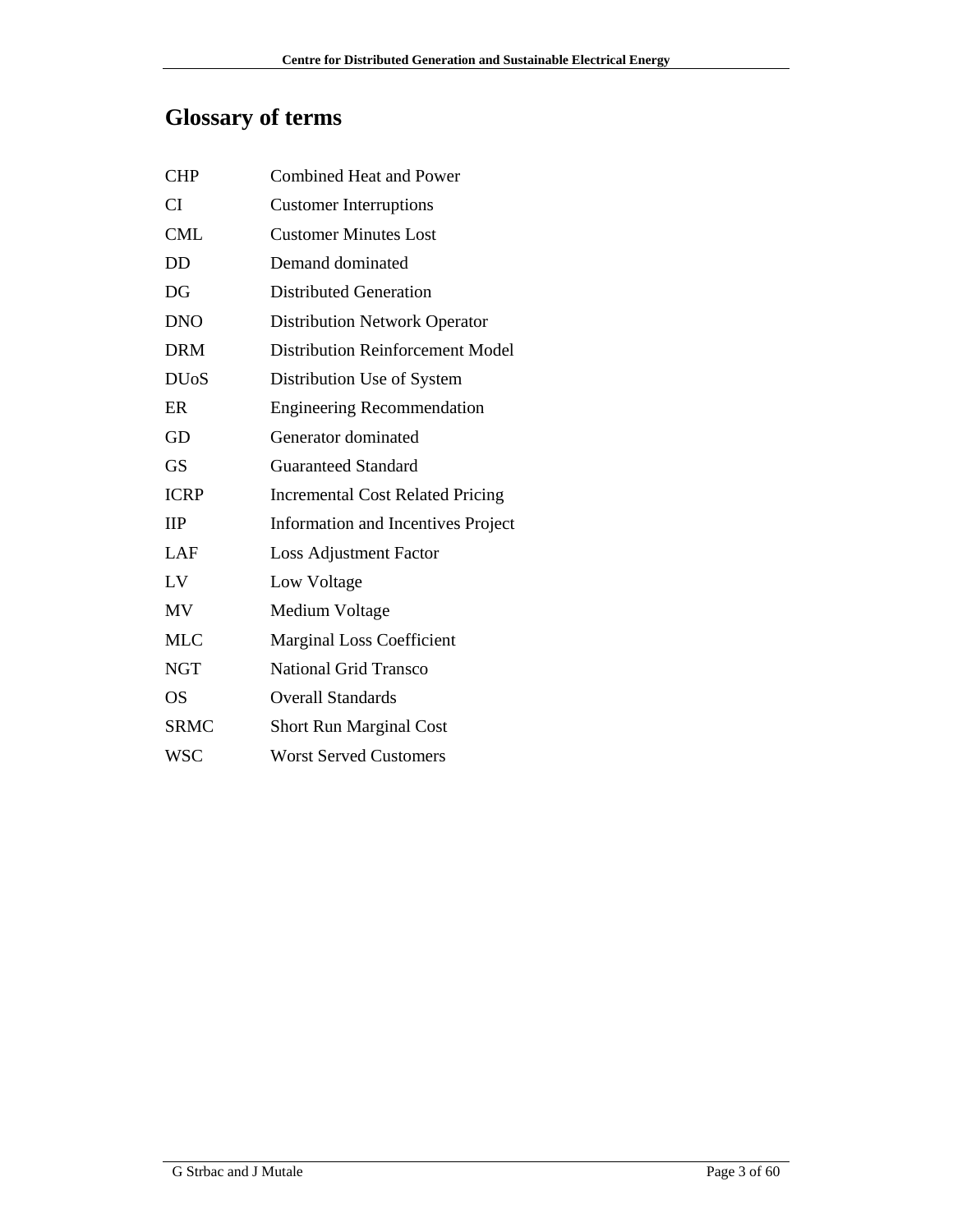# **Tables**

| Table 3-1 Optimal utilisation factors of cables and overhead lines in a typical      |
|--------------------------------------------------------------------------------------|
|                                                                                      |
| Table 4-1 Generation and demand profiles for Example 1 two-bus system  31            |
| Table 4-2 Nodal, time-of-use network price and user payments for Example 1 32        |
|                                                                                      |
| Table 4-4 Nodal, time-of-use network price and annual user payments for Example 2 33 |
| Table 4-5 Nodal network nodal, time use use-of-system charges and annual user        |
|                                                                                      |
|                                                                                      |
|                                                                                      |
| Table 5-3 Basis for DUoS exit charges at various voltage levels  41                  |
|                                                                                      |
| Table 5-5 On peak demand DUoS prices and revenues from demand and generation         |
|                                                                                      |
| Table 5-6 Off peak demand (peak generation) DUoS prices and revenues from demand     |
|                                                                                      |
|                                                                                      |
|                                                                                      |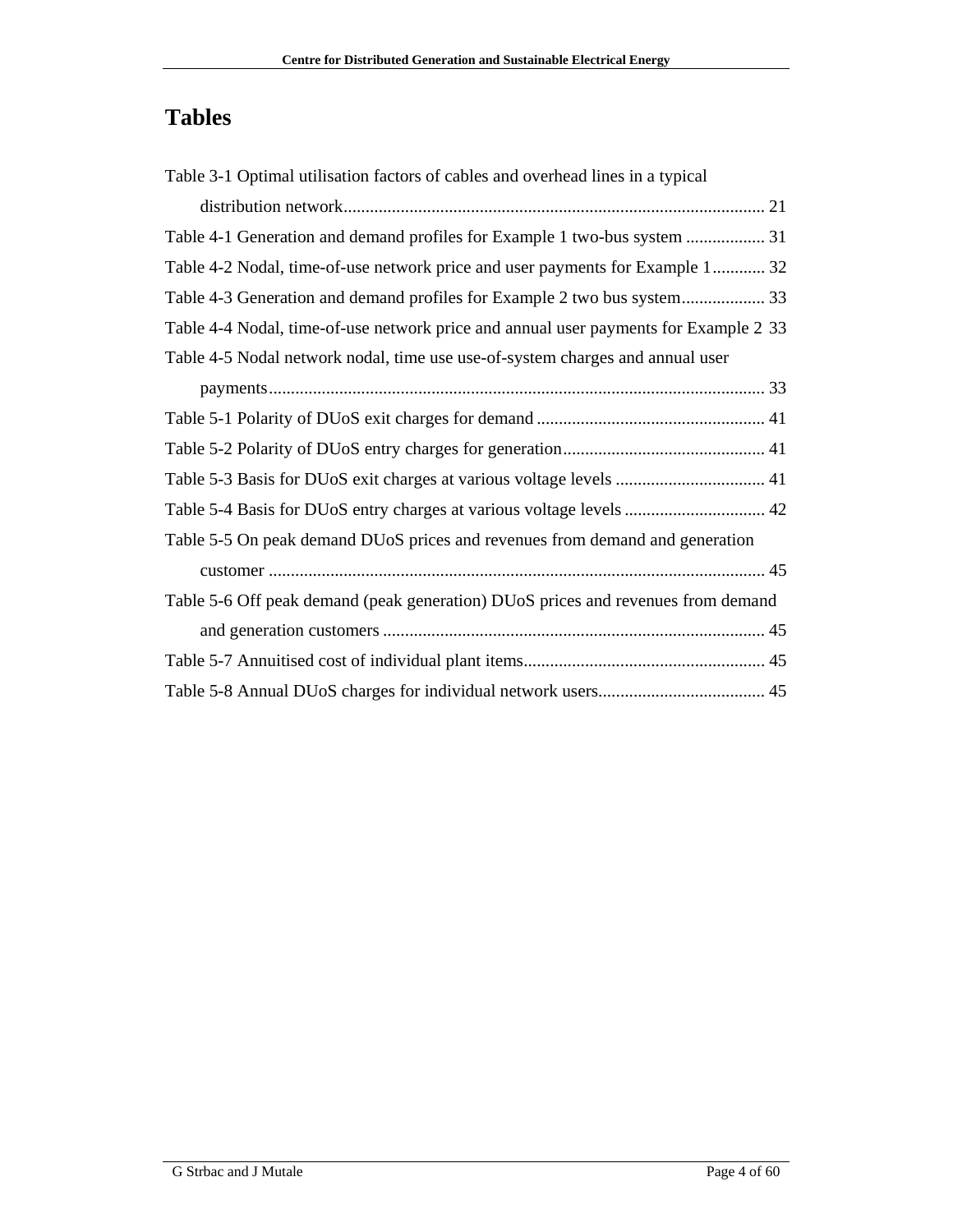# **Figures**

| Figure 5-1 Steps in derivation of time of use location network use of system charges 35 |  |
|-----------------------------------------------------------------------------------------|--|
|                                                                                         |  |
|                                                                                         |  |
|                                                                                         |  |
|                                                                                         |  |
|                                                                                         |  |
|                                                                                         |  |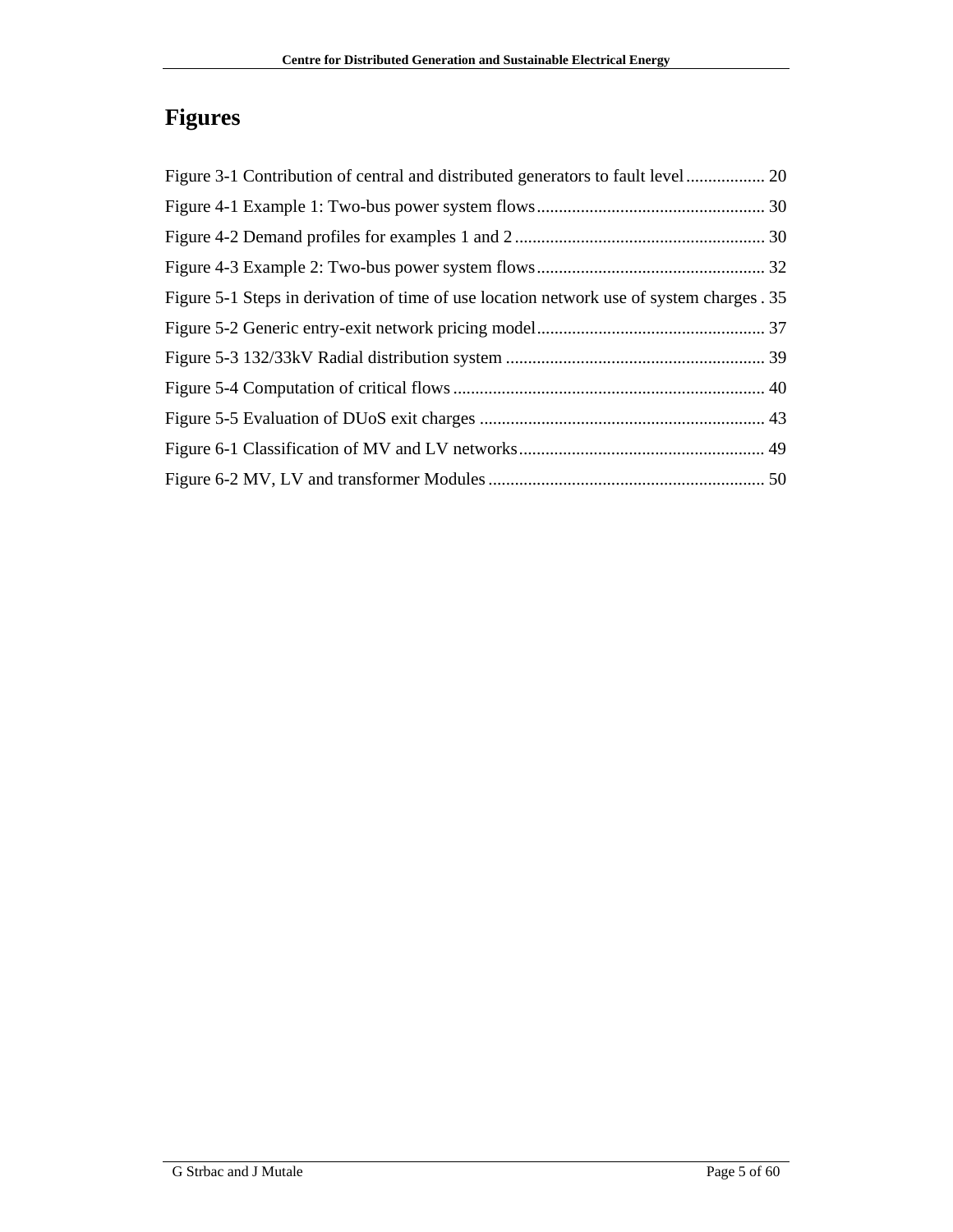# **Executive summary**

This report discusses the objectives of distribution network pricing and presents a detailed exposition of network cost drivers. A pricing methodology based on the forward looking network investment cost is presented and discussed. A set of key policy questions posed by Ofgem in the context of developing a new DUoS charging methodology for distribution networks with distributed generation is addressed and recommendations for further work outlined.

#### *Network pricing objectives*

The primary objective of network pricing is to ensure economic efficiency (cost reflectivity). In the context of electrical power distribution systems, economic efficiency is concerned with sending price signals to users of the network with respect to the costs the users impose on network operation and/or development. This will ensure that in the short-term, the system is efficiently operated and that, in the long-term, it follows the path of least cost development (efficient investment). In the context of network operation and expansion, this requires some form of coordination between generation and network development as the optimisation of the network in isolation from generation would almost certainly not meet the above objective. Historically, vertical integration of conventional utilities seemed necessary for a sufficient level of coordination to be achieved. On the other hand, in the competitive environment, the necessary coordination of investing in generation and network assets is to be achieved through efficient network pricing mechanisms.

Economic efficiency is achieved by sending cost reflective price signals to users of the network so as to influence their decisions with regard to (a) location in the network and (b) patterns of network use and (c) signal need for and location of new distribution network investments, i.e., encourage efficient network investment and discourage overinvestment. Network pricing based on future network development costs is the primary focus of this report<sup>1</sup>.

Because network pricing is about influencing future behaviour, the investment costs that are relevant in the determination of efficient network use of system charges are *future network expansion costs* rather than present or past network costs.

Apart from the economic efficiency objective, network prices must also enable Distribution Network Operators (DNOs) to recover allowed revenues. Ideally network prices should be reasonably stable and predictable. Furthermore, determination of network prices must be transparent, auditable and the pricing regime must be practical to implement. This report discusses the interaction between these objectives highlighting the key challenge of striking the right balance between tariff complexity and the ability to fulfil key pricing objectives.

#### *Linkage between network pricing and investment drivers and planning*

Given that one of the principal objectives of network pricing is to send signals to users of the network regarding the costs they impose on network development, it is necessary to first establish future network investment costs. Future network investments and the associated costs are driven by the network design (planning) process. There is therefore a close link between *network pricing* and *network design (planning):* network design, in

<sup>&</sup>lt;sup>1</sup> In addition, a method for cost reflective allocation of losses is also discussed.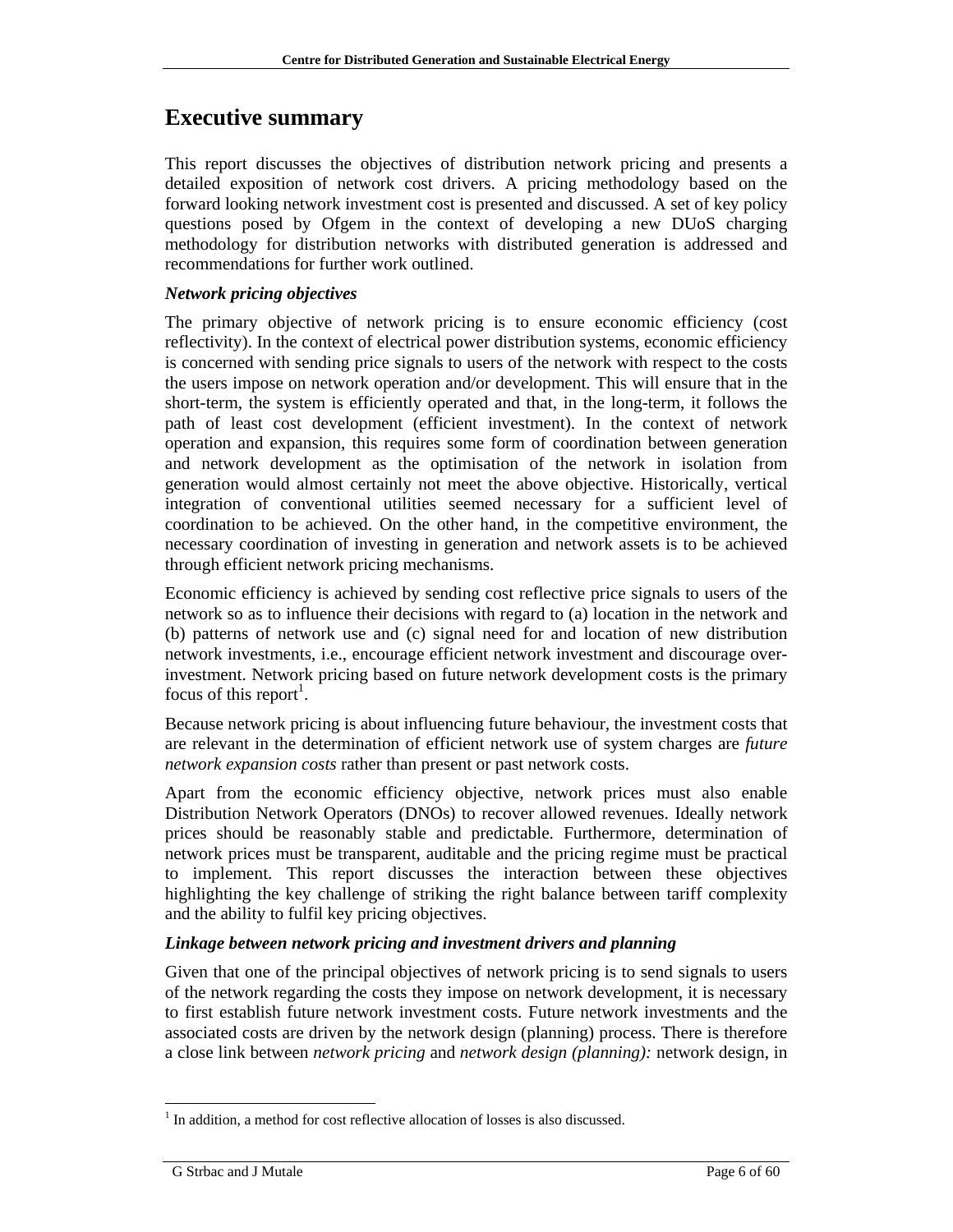a simplified form, is in fact a key input to network pricing. In the context of the UK distribution, network design is driven by:

- (i) the need to satisfy network design standards (security and safety standards) and
- (ii) a set of incentive mechanisms within the regulatory framework that may influence further investment (quality of supply, losses and incentives to connect DG).

All the drivers of future network costs should, in principle, be included in the determination of network prices although in practice the choice of which investment drivers will be included in the process is likely to be based on the materiality of the individual cost driver and the objectives of the pricing exercise.

In the future, the development of *active* network management may become important, as generators could opt to be constrained off during periods of reduced network availability may benefit from lower connection and/or DUoS charges.

#### *Proposed network pricing method*

In order to demonstrate the basic principles of the proposed network pricing methodology, in this report network design (planning) was assumed to be primarily driven by network security standards, i.e. the future costs are driven by network security considerations. However the proposed pricing framework allows other cost drivers to be included as appropriate (while balancing tariff complexity against cost reflectivity).

Given the network design philosophy (driven by security), the capacity of individual network circuits (lines and transformers) is determined by considering two critical  $conditions<sup>2</sup>$ :

- (i) Maximum load and secure generation output<sup>3</sup> (for demand driven design)
- (ii) Minimum load and maximum generation conditions (for generation driven design)

Clearly, only one of these conditions will be relevant for the design of each circuit in turn.

Economically efficient network prices are computed on the basis of marginal cost pricing principles, i.e. by considering the marginal impact of each user on network costs. The type of user (demand or generator) and the pattern of network use are key determinants of the impact of individual users on the network costs. In accordance with the marginal costing approach, the use of the individual plant items, such as lines and transformers, is charged only during the period of maximum loading of the plant under consideration.

Each piece of distribution plant, during its maximum loading can hence be characterised as being either demand dominated (design driven by *maximum* demand – secure generation contribution) or generation dominated (design driven by minimum demand*maximum* generation conditions), depending on which of the two conditions is *critical* for its design. In case of a *radial* network this can also be determined by the direction of the *critical* flow: if the direction of the critical flow through a particular plant is downstream, i.e. from a higher voltage level towards a lower voltage level, the plant concerned is characterised as being demand dominated. The opposite is true for the generation-dominated loading of the plant.

 $2^2$  This is determined by running a load flow for each of these two conditions, used to establish the critical flow for each of the individual network circuits.

 $3$  Contribution that various generation technologies can make to network security will be defined in Engineering Recommendations P2/6, currently under consultation.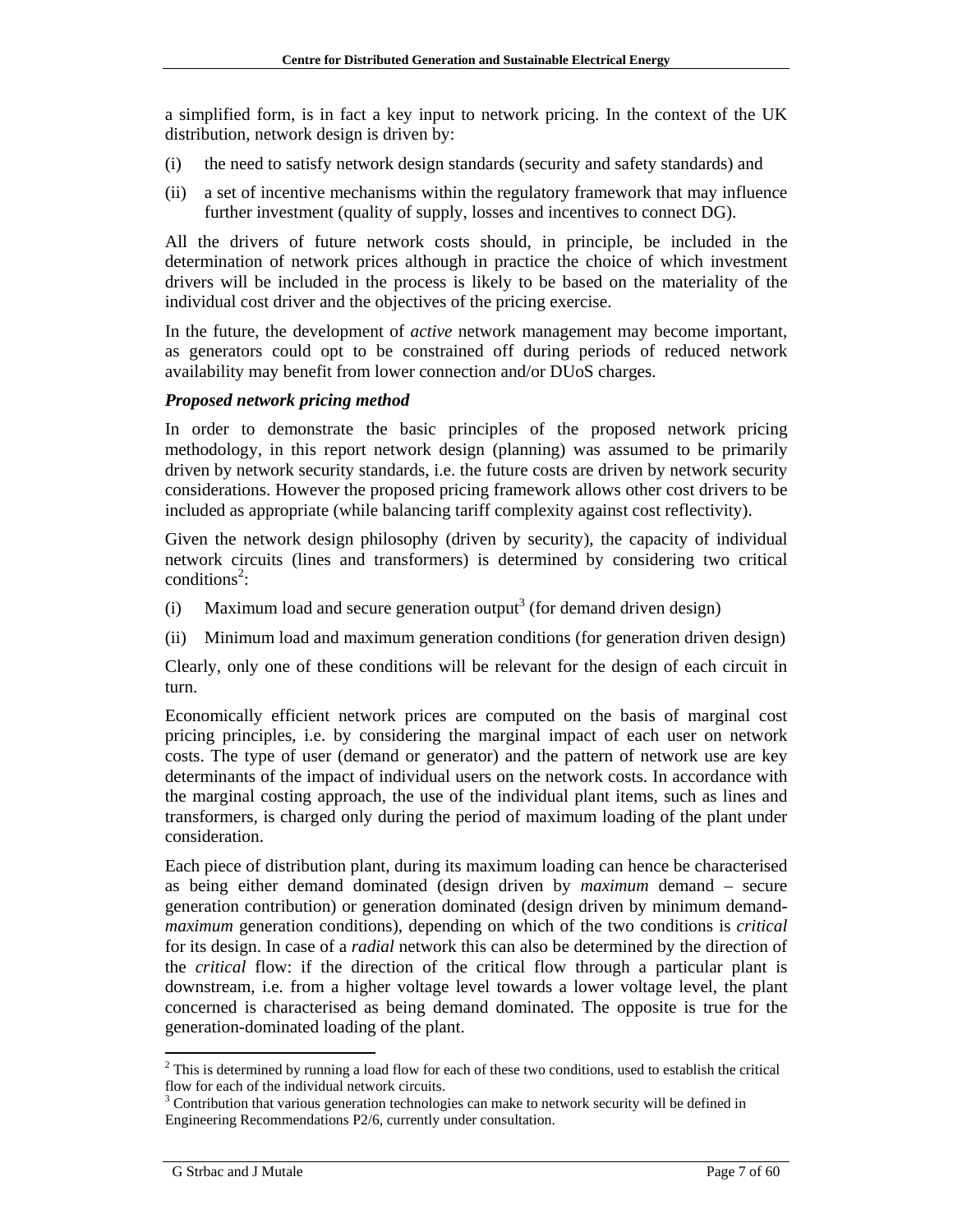It is important to note that these two conditions occur in different times (e.g. maximum load and secure generation is usually associated with *winter peak*, while maximum generation- minimum demand condition is usually associated with *summer troughs*). This gives rise to time of use feature of the proposed pricing methodology.

Since generators and demand have opposite effects on the plant loading during the period of critical loading of the plant, both positive and negative charges will be present. Users that tend to reduce the loading of the plant during this period will be rewarded for the use of the network. In case of a demand dominated plant downstream generators get paid, while downstream demand pays for the use of the plant. Similarly, if the plant is generation dominated, demand gets paid, while the generators pay for the use of the plant (both charges and rewards are cost reflective). On the other hand, charges outside of the period of maximum plant loading are zero since the incremental change in plant loading has no impact on critical loading and hence does not impose any capacity related cost.

The proposed pricing method, for a given future demand and generation locations and profiles, determines the critical loading for each individual plant item in the entire distribution network. It is important to note that the above analysis includes consideration circuit outages at each voltage level as appropriate, which is consistent with the network planning process.

One of the key features of the proposed methodology is that positive and negative charges apply in different periods (times). For example, a generator may be rewarded for the use of *one* plant during times of maximum loading being driven by demand customers (such as winter daytime), but may be charged for the use of *another* plant during the period of maximum generation and minimum load (such as summer nights), if the plant design is driven by generation.

Therefore for a plant that is characterised as demand dominated, positive demand charges will be based on maximum demand, while negative generation charges applied will be based on the contribution that the generator makes to network security<sup>4</sup>. On the other hand, for a plant that is characterised as generation dominated, positive generation charges will be based on maximum generation output, while negative demand charges will be based on minimum demand condition.

We demonstrated that the cost reflective (efficient) network prices will always recover the cost of the *reference* network (this is the network in which all plant items have the capacities equal to their critical loading). Given that the allowable revenue will be different to the cost of reference network, *revenue reconciliation* will need to be carried out. Two alternative revenue reconciliation approaches are identified and discussed.

The philosophy of the concept is introduced by the aid of an example on which the main features of the approach are illustrated and discussed. Furthermore, the example is used to illustrate how the proposed methodology would work in practice and location specific, time of use tariffs are derived.

Given that the magnitude of electricity losses in distribution networks is significant, it may be appropriate to allocate losses efficiently whilst also recognising the impact of power factor on losses. This feature could be easily added to the described investment based pricing, and a brief description of an efficient loss allocation scheme is presented.

<sup>&</sup>lt;sup>4</sup> Note that such cost reflective network pricing methodology could also provide a mechanism for rewarding generators for the contribution made to network security.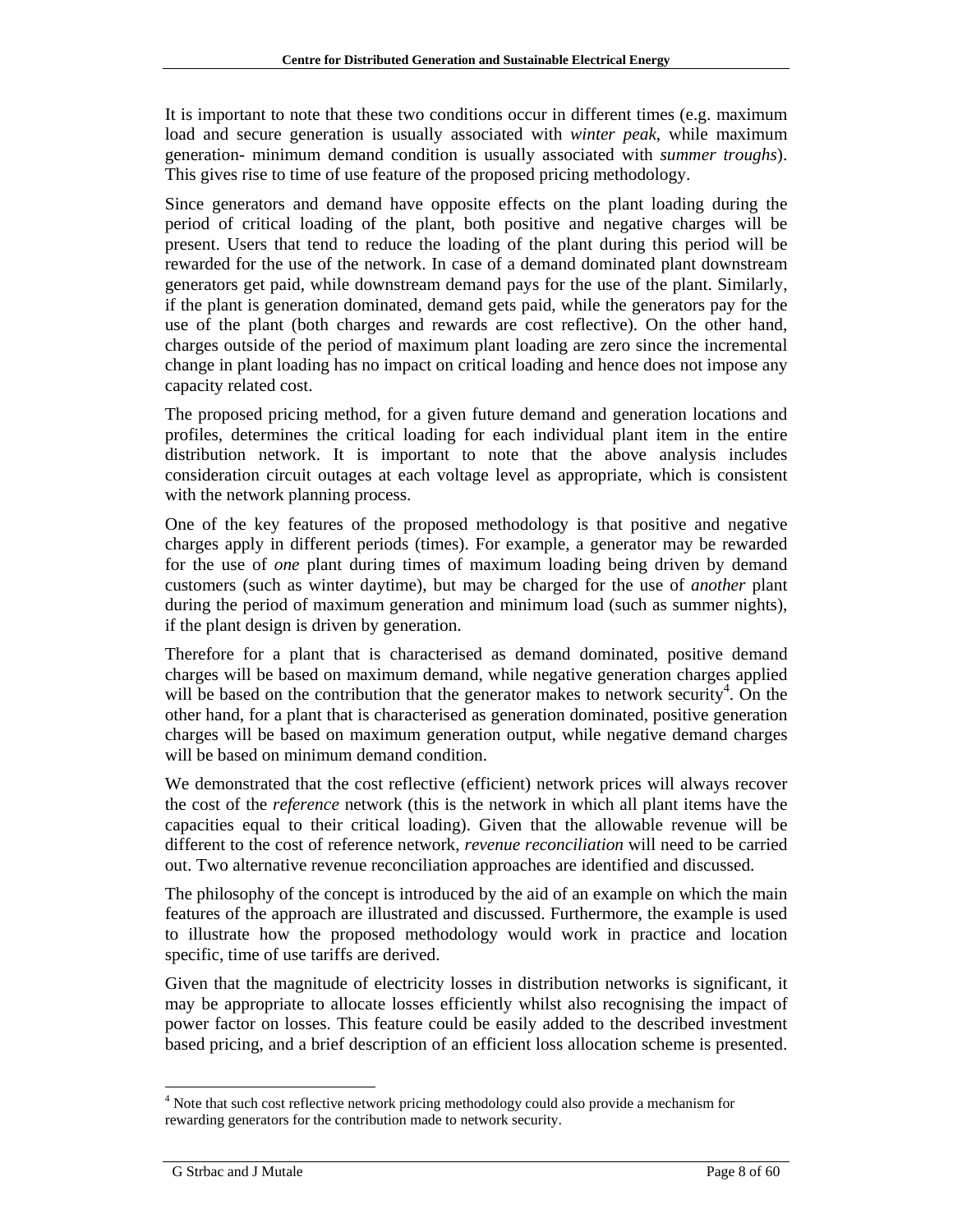Given that the significant proportion of losses is in low voltage networks, this may be particularly interesting in the context of domestic CHP.

#### *Recommendations for future work*

A number of issues have been identified that may benefit from further evaluation before a proposal for a new distribution network pricing methodology is finalised. These could include:

- The materiality of individual network cost drivers and assessment of the benefits of including these in network pricing.
- The time horizons for estimation of future demand and generation profiles that are necessary to evaluate future network costs and use of system charges.
- The trade off between the complexity of tariff evaluation and the granularity of the tariff structure, including the appropriate balance between tariff stability (and predictability) and cost reflectivity.
- Access arrangements for DG, i.e. firmness of access of DG to distribution system, given that ER P2/5 is centered on network security from the perspective of demand, and does not explicitly deal with the level of availability of the network provided to generators. This could include an analysis of the compatibility of distribution and transmission practices in this context.
- Appropriateness of including mechanisms of allocation of network losses (and constraints through active network management) in network pricing, while recognising the impact of power factor.
- The features of alternative revenue reconciliation methods in practice (e.g. shifting or scaling of network prices).
- The features of energy and capacity based tariffs including duration of time-of-use periods etc.
- The impact of alternative network pricing approaches on future network expenditure (impact assessment of introducing new tariff arrangements).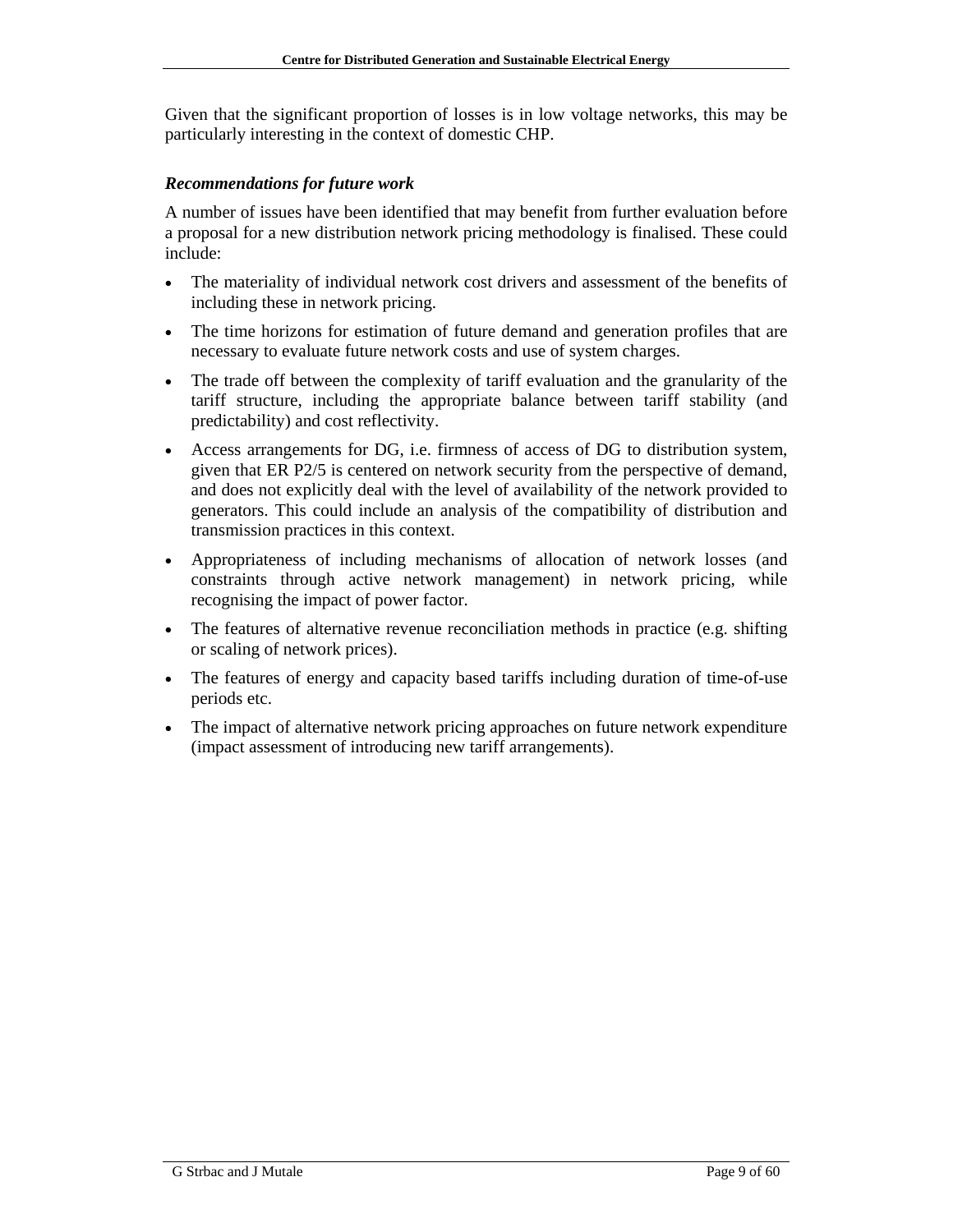# **1. Introduction**

- 1.1 In order to deliver low long-term electricity prices to consumers of electricity, and consequently the best deal to society as a whole, the electricity industry has to ensure that, in the short-term, the system is efficiently operated and that, in the long-term, it follows the path of least cost development (efficient investment).
- 1.2 In the specific context of operation and expansion of transmission and distribution networks with central and distributed generation respectively, this requires a coordinated approach to optimising generation and network operation and development, as the optimisation of the network in isolation from generation would almost certainly not meet the above objective. Historically, vertical integration of conventional utilities seemed necessary for a sufficient level of coordination to be achieved. In a competitive environment this coordination needs to be achieved via appropriately designed commercial mechanisms.
- 1.3 One of the features of the introduction of competition in the power industry is the separation of generation and supply from network activities, in order to ensure that an open and non-discriminatory access to the energy market is enabled. In this environment, the use of network services becomes the key for achieving both efficient operation and least-cost system development of the entire system. The coordination of investing in generation and network investment should be achieved through efficient network pricing mechanisms.
- 1.4 In relation to government targets for renewable generation and CHP, a significant amount of distributed generation (DG) is expected to be connected to distribution networks. This will require the development of network access rights for distributed generation on non-discriminatory and transparent terms, recognising the cost and benefits that DG may create in terms of the impact on system security, the need for network reinforcement, network losses etc.
- 1.5 Clearly, if network pricing is not efficient, this could (i) adversely impact distributed generation deployment rates (ii) increase the cost of network investment required to accommodate such generation and (iii) distort competitiveness among generators of different sizes and technologies.
- 1.6 The proposed move from a deep to a shallow connection charge policy is aimed at addressing concerns associated with deployment rates. As the issues associated with the structure of charges for connection and use of distribution systems cannot be considered in isolation, the recent initiative of moving to shallower connection charge policy opens up the question of designing a new DUoS (distribution use of system) charging methodology for systems with DG.
- 1.7 The development of economically efficient DUoS will facilitate the cost effective integration of distributed generation in distribution networks.

#### *Aims and objectives*

1.8 The aims and objectives of this work were to: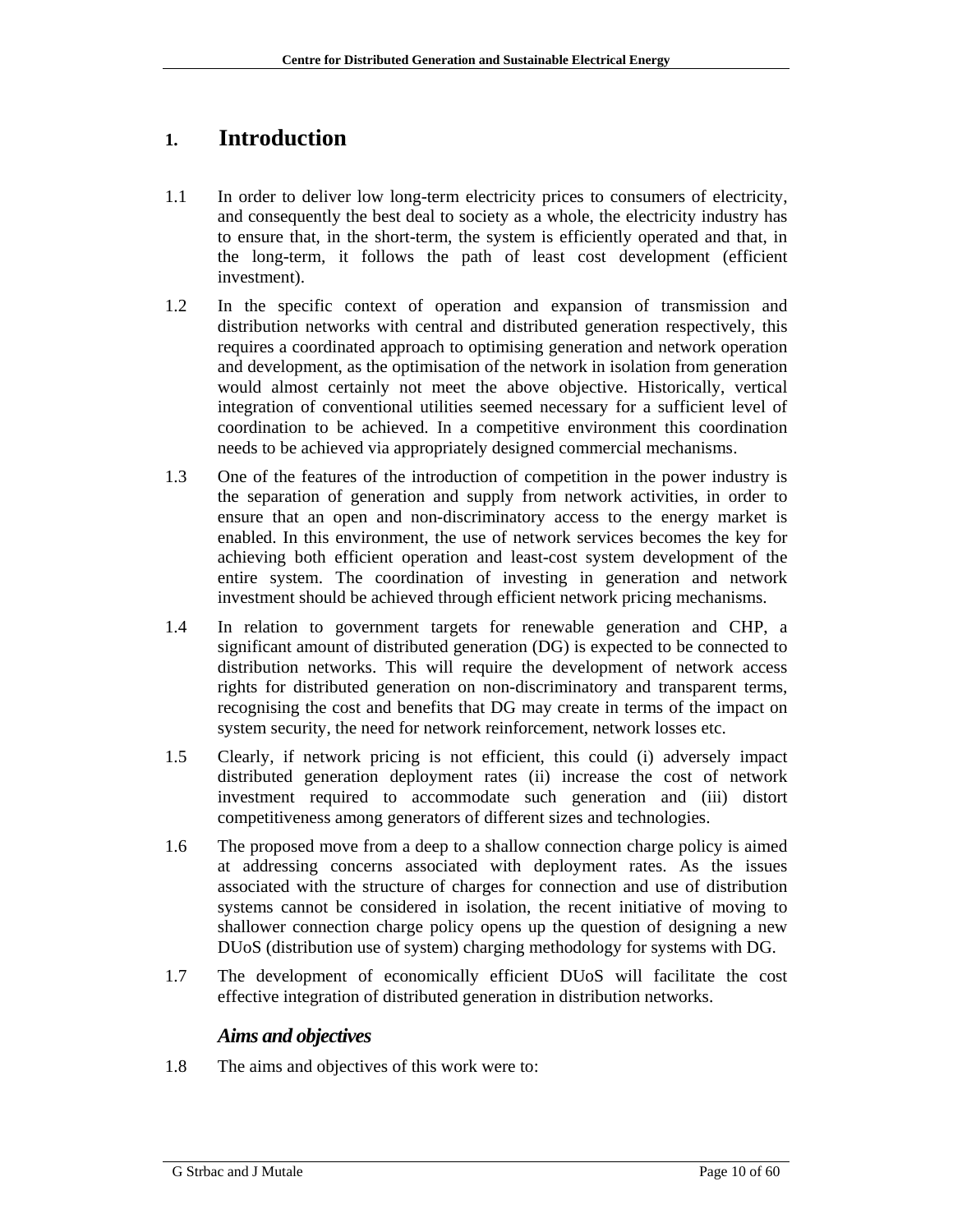- Set out the fundamental objectives of network pricing in a competitive environment including a discussion on the meaning and importance of each of the objectives as well as their interaction
- Undertake a review of investment cost drivers such as security constraints, fault levels, network losses etc, and discuss short and long term economic efficiency.
- Provide a critique of the principal approaches that could be applied to electricity network pricing highlighting their strengths and shortcomings in the context of satisfying the key network pricing objectives.
- Propose a methodology for determining distribution use of system charges explaining how the proposed methodology satisfies the primary objectives of network pricing.
- Discuss the practical implementation of the proposed methodology including transactional and transitional issues.

#### *Report outline*

The report is organised as follows:

- 1.9 Section 2 sets the primary objectives of network pricing in a competitive environment including a discussion on the meaning and importance of each of the objectives as well as their interaction.
- 1.10 In Section 3 a review of investment cost drivers such as security, fault levels, network losses etc are discussed in the context of short and long term economic efficiency.
- 1.11 Section 4 presents a critique of the principal approaches to pricing the use of electricity networks highlighting their strengths and shortcomings especially with regard to fulfilling the key network pricing objectives.
- 1.12 In Section 5 the methodology for determining distribution use of system charges based on the notion of the reference network is described in some detail explaining at the same time the way in which the methodology satisfies the primary objectives of network pricing set out in Section 2.
- 1.13 Section 6 discusses key considerations in the practical implementation of the methodology based on the reference network concept including transactional and transitional issues.
- 1.14 Section 7 presents key conclusions and recommendations for future work.
- 1.15 Section 8 is Acknowledgments and Section 9 is the Appendix.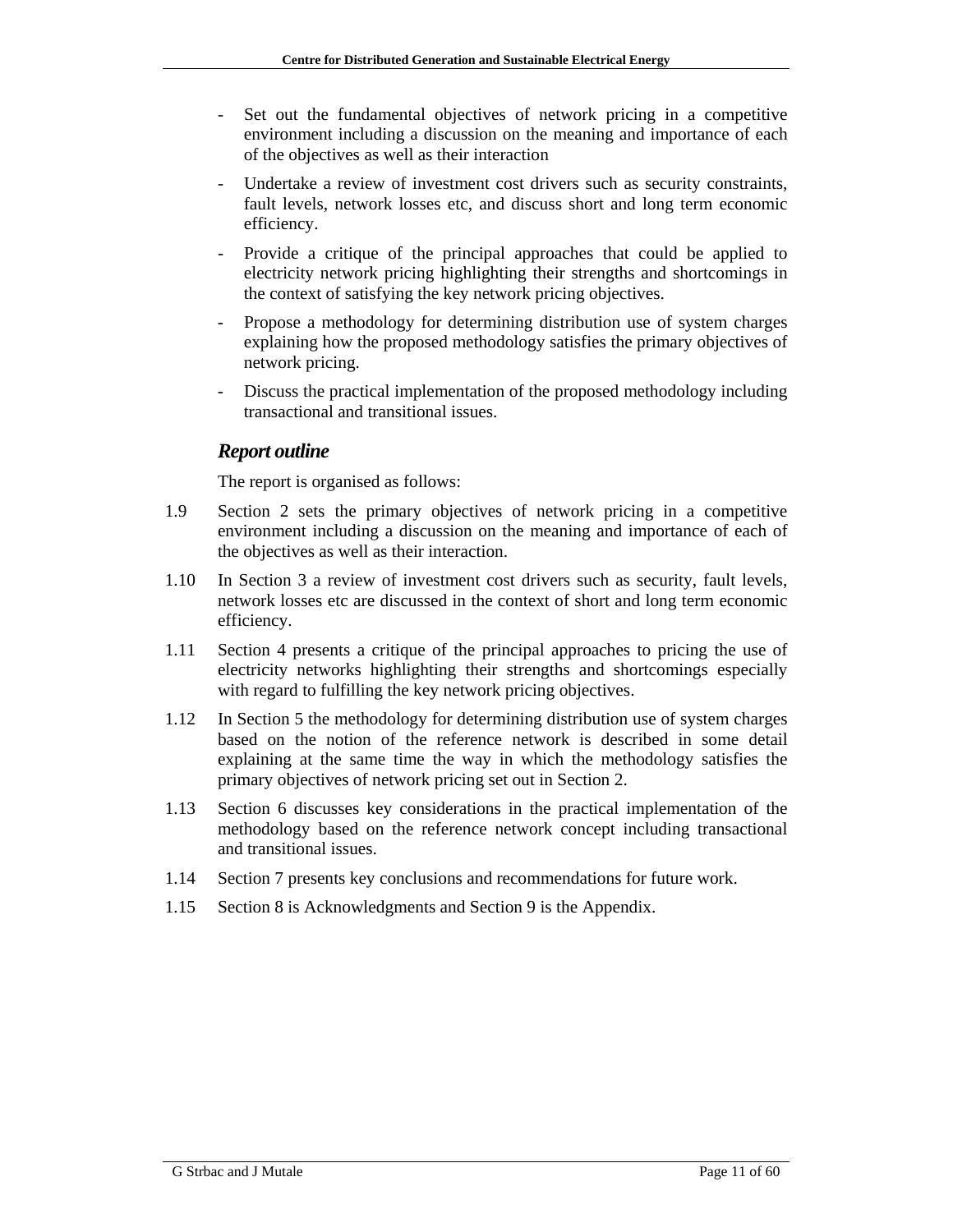# **2. Fundamental objectives of network pricing and issues for regulators, network operators and users**

#### *Objectives of network pricing*

- 2.1 Network pricing should aim to achieve the following primary objectives:
	- *Economic efficiency (cost reflectivity):* in the context of electrical power distribution systems, economic efficiency is concerned with sending price signals to users of the network with respect to the costs the users impose on network operation and/or development. Efficient pricing distinguishes between different user locations and between different times of use thus avoiding cross subsidies.

 There are essentially two types of costs namely (a) *network operational costs* (b) *network development costs*. Network development costs involve investment into expansion of the network and its capacity. Network pricing based on network development costs is the primary focus of this report.

 In a competitive environment economic efficiency is achieved by sending cost reflective price signals to users of the network so as to influence their decisions with regard to (a) location in the network and (b) patterns of network use. This is the fundamental reason why economically efficient network use of system charges should be location and time-of-use specific. It is also worthy noting that because the focus of economic efficiency in pricing is to influence future behaviour, the investment costs that are relevant in the determination of efficient network use of system charges are the *future network expansion costs*<sup>5</sup> rather than present or past network costs.

 Methodologies for economically efficient allocation of losses in distribution systems with distributed generation have been proposed.

- *Future investment signalling*: (a) send clear cost messages regarding the location of new generation facilities and loads (b) need for and location of new distribution network investments, i.e., encourage efficient network investment and discourage over-investment.
- *Deliver on revenue requirements*: efficient prices based on network operating and/or development costs may not deliver the required revenue. These efficient prices would hence need to be *modified* to yield sufficient amount of revenue to allow efficient operation and development of distribution networks. This requirement may distort the objective of economic efficiency.
- *Provide stable and predictable prices***:** Price stability and predictability is important for users' investment decisions. The right balance must however be struck between price stability and flexibility allowing prices to respond to changing situations.

 $<sup>5</sup>$  The time horizon and assumptions on the locations of users, their future development and usage patterns</sup> would need to be defined for the future costs to be quantified.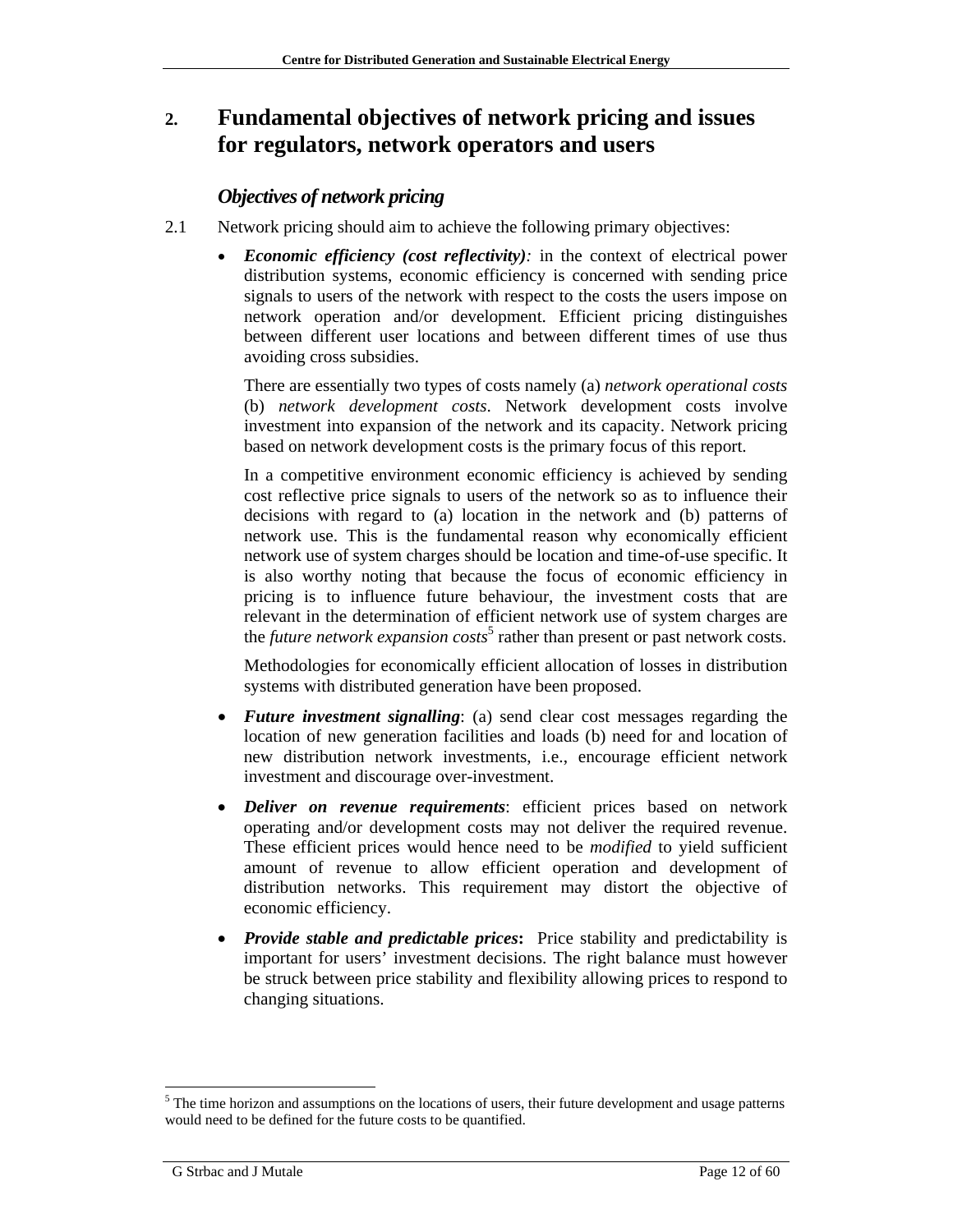- *Determination of prices must be transparent, auditable and consistent*; allowing users and other interested parties to easily understand the structure and derivation of network tariffs.
- *The prices must be practical to implement*: any proposed network pricing method should balance the economic efficiency of tariffs and their complexity as well as social objectives. Furthermore, from a practical standpoint the pricing method should be easy to understand and implement.
- 2.2 One of the major challenges in setting tariffs is establishing the trade off between various objectives of tariff setting. These include, as listed above, the ability to reflect accurately cost streams, efficiency in responding to changing demand and supply conditions, effectiveness in delivering appropriate revenue requirements, stability and predictability of revenue and tariffs which may be difficult to satisfy simultaneously.

#### *Issues in network pricing*

2.3 The issues involved in setting use of system charges from the perspective of the *regulator*, *network companies* and *users* of network services are summarised below.

#### Issues from the Regulator's perspective

- 2.4 Some of the key aims of regulation of distribution networks are to ensure that network charges are not excessive and that service quality is reasonable, while maintaining financial viability of distribution companies and their ability to invest in network operation and development. In order to achieve this, regulators often define the maximum allowable revenue that network companies can earn and set targets and incentive mechanisms for improving service quality<sup>6</sup>.
- 2.5 On the other hand, the competitiveness and positioning of participants in the energy market is dependent upon the network pricing arrangements. As promotion of competition is also one of the primary objectives of regulation, network pricing should also be a regulatory concern. Whether or not participants in the energy market have open non-discriminatory access to networks is therefore in essence a network pricing problem.
- 2.6 One of the key issues in setting future DUoS tariffs will be to find an optimal balance between various objectives of tariff setting. Some of the specific issues that need to be recognised could include points such as:
	- Choice of "optimal" time horizons for estimation of future demand and generation profiles that are necessary to evaluate future network costs and use of system charges.
	- There is balance to be struck between stability of prices and cost reflectivity (ability to respond to changing demand and generation conditions). This balance influences the choice of the appropriate time horizon for price reviews.

<sup>&</sup>lt;sup>6</sup> In relation to this, important objective of regulation is also to ensure efficient network operation and investment.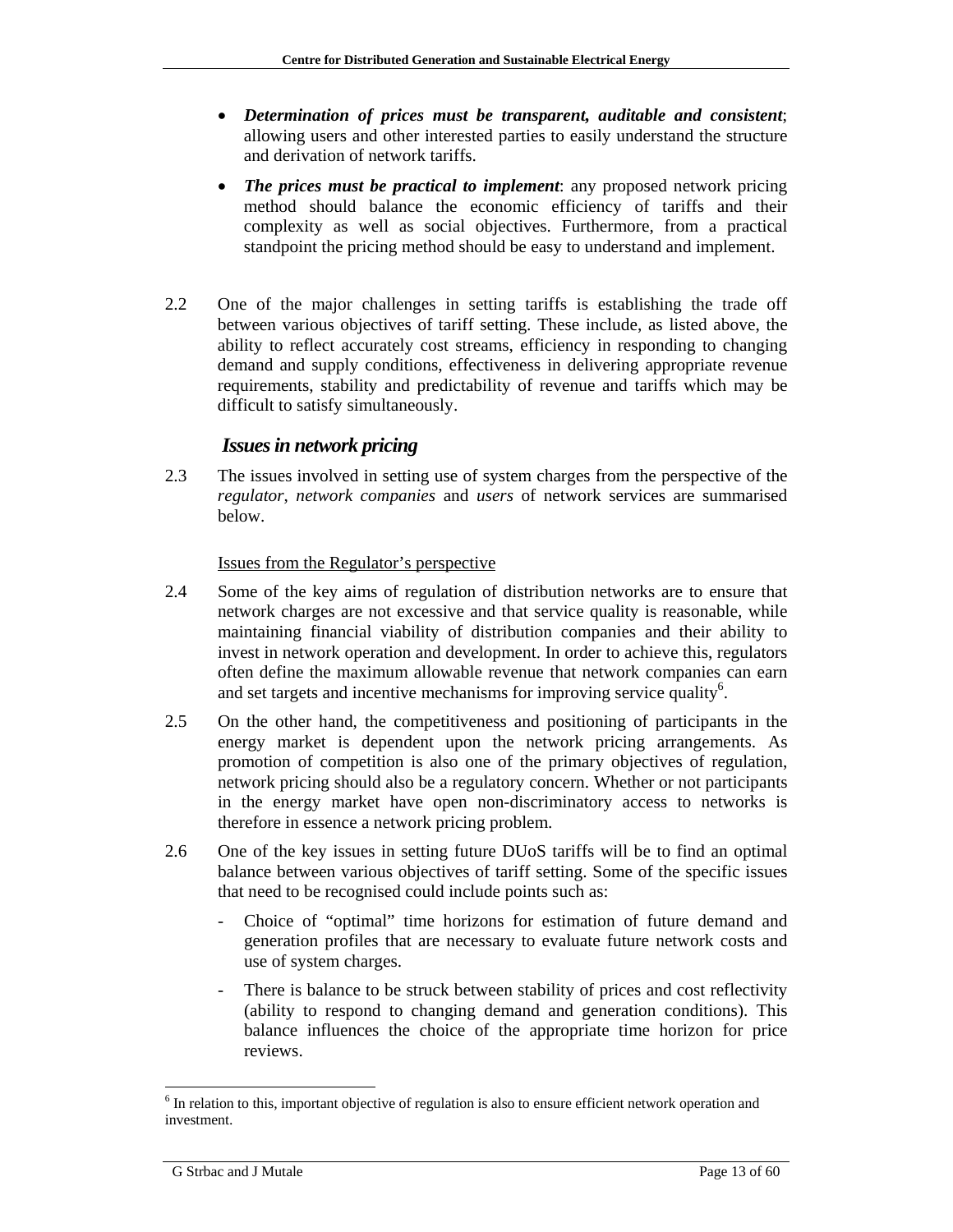- Long-term versus short-term signalling once a decision is made to focus on long-term signals in pricing, it may not be easy to simultaneously resolve short-term efficiency issues. The view is taken that in distribution systems long term investment signalling is more important than short term signalling.
- 2.7 Furthermore, when deciding on a particular network pricing regime, it will be important to establish the materiality of individual network cost drivers and assess the benefits of including these in network pricing. Moreover, it will be important to strike an appropriate trade off between the complexity of tariff evaluation and the granularity of the tariff structure, including the appropriate balance between tariff stability (and predictability) and cost reflectivity.
- 2.8 It will be also important to establish the principals of access arrangements for DG. Note that ER P2/5 is centered on network security from the perspective of *demand*, and it does not explicitly deal with the level of availability of the network to generators (given generators may opt for a less secure network access than demand for a reduced DUoS charge or reduced connection costs). It may appropriate to assess the need for the compatibility of distribution and transmission practices in this context.
- 2.9 It may be desirable to allocate network losses (and constraints through active network management) among network users, while recognising the impact of power factor.
- 2.10 It will be also important to undertake an assessment of the impact of alternative network pricing approaches on future network expenditure.
- 2.11 A number of the above points are matters of policy in the wider context and it may be important that these are considered in the overall context of distribution network regulation.

#### Issues from network owner's perspective

- 2.12 The distribution business is capital intensive, with irreversible investment with the long life assets of a small resale value. As a consequence, DNOs will be concerned with the long-term security of their investment.
- 2.13 Given that pricing will influence future locations of users, this will have an impact on the overall network expenditure, and it is important to understand this interaction when developing investment programmes.
- 2.14 Traditionally, distribution networks are operated as passive systems, i.e. real time network control problem resolved at planning stage. If a significant amount of DG is to be efficiently integrated in the distribution network, the philosophy of operation may need to change from passive to active.

#### Issues from network user's perspective

2.15 *Transparent and equitable use-of-system charges:* Participants in a competitive electricity market are sensitive to the costs they have to pay for network access as these costs affect their competitiveness. As suggested previously, pricing is the ultimate measure as to whether or not open non-discriminatory access exists. In economic terms non-discriminatory pricing means absence of cross subsidies and is achieved when prices reflect cost streams.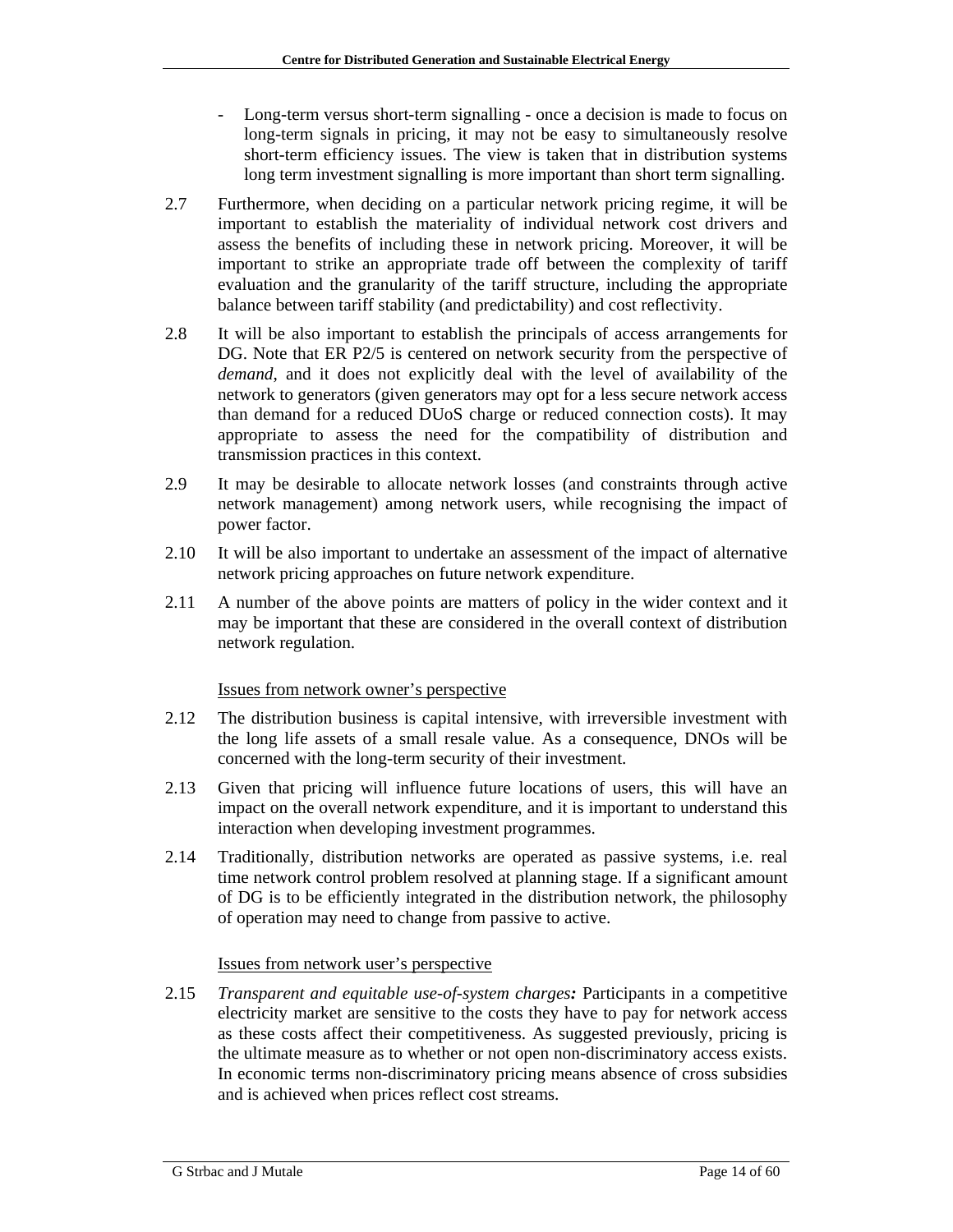- 2.16 *Connection charges:* Connection charges have a major impact on the ability of new participants to enter the market. In order to facilitate increase in deployment rates of DG, connection policy in distribution networks is changing in favour of shallower connection for generators. This is consistent with the shallow connection approach practiced at the transmission level.
- 2.17 The modalities adopted for settling the connection charge are an issue of risk allocation between the network company and the DG. A policy where the connection charge is spread over several years is clearly beneficial to DG and lowers the barriers to entry.
- 2.18 *Stability and predictability of prices:* Stable and predictable prices enable planning activities within a business enterprise to be undertaken with a higher degree of certainty and are therefore always preferred by users of network services. Cost reflectivity will be one of the key criteria for evaluating the appropriateness of alternative pricing strategies. Given the expectations in the growth of various forms of distributed generation, it will be important to understand how charges for generators and demand customers may change. For example, if a generator connects in a demand dominated area and reduces the need for distribution network (counter flows), and if the pricing policy is cost reflective, the generator would be rewarded for operating in that particular part of the network. However, if in the future, more generators are connected to this area of the network and the aggregated output of generators becomes dominant factor for network design, the polarity of charges will change.
- 2.19 *Firmness of access and rules for management of network constraints:* Firmness of the network access is a matter of great interest to generators. In the future, the development of active network management and associated rules for management of network constraints may be important. Generators that opt to be constrained off during periods of reduced network availability may benefit from lower DUoS charges.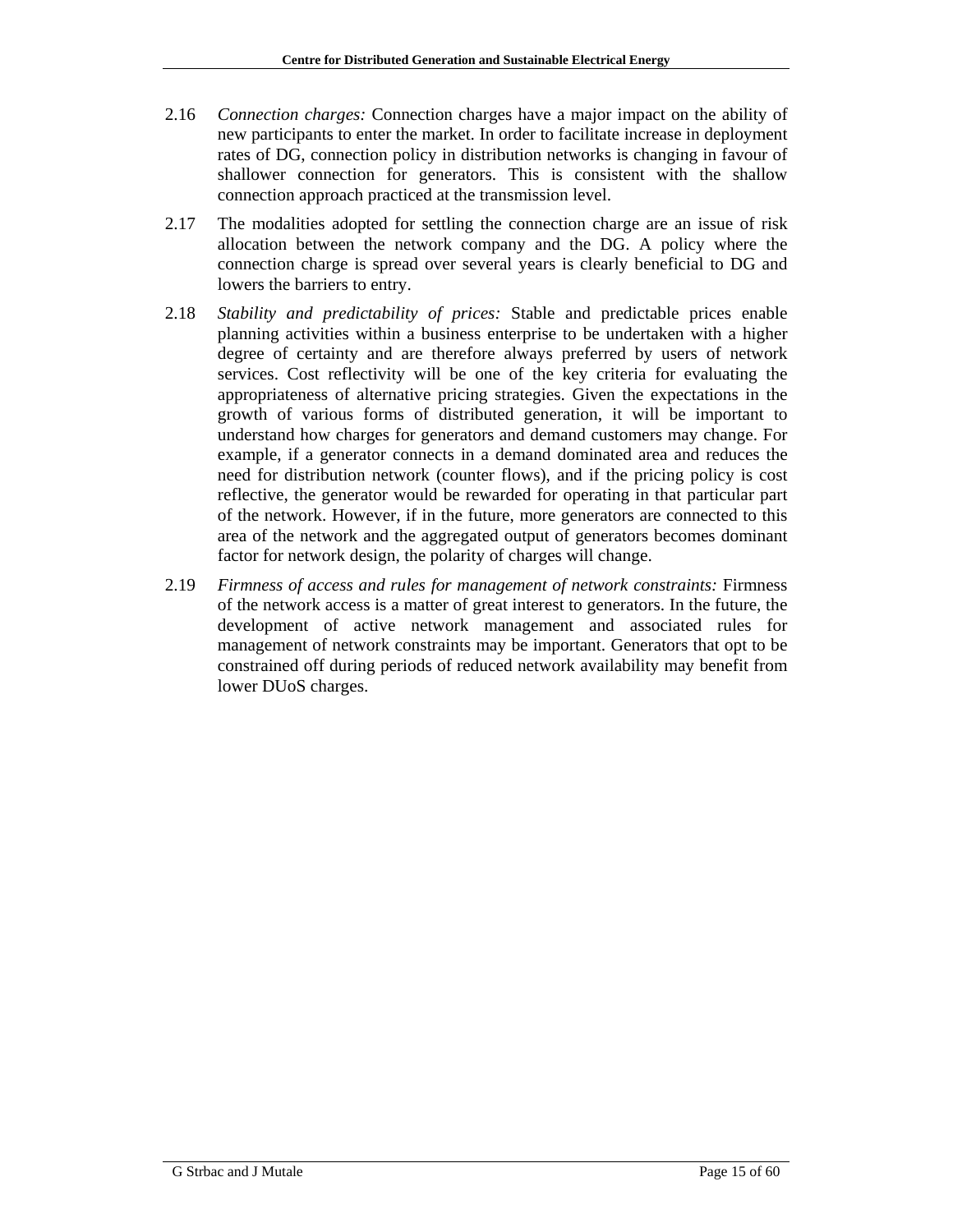### **3. Role of distribution network cost drivers in pricing**

- 3.1 As discussed in Section 2 the objective of distribution network pricing is to send signals to users of the network on the costs they impose on network operation and/or development. It follows from this that in order to calculate efficient network investment related prices it is necessary to first establish future network investment costs. Future network investments and the associated costs are the outcome of network planning. There is therefore a close link between network pricing and network planning. In other words network planning is a key step in network pricing. Network prices then reflect the impact that individual users have on the costs of the planned network.
- 3.2 Network planning is driven mainly by planning standards (security and safety standards) and incentive mechanisms within the regulatory framework that may drive investment (quality of supply, losses and incentives to connect DG). In the context of UK the main investment drivers in distribution network design are:
	- (i) Network security; the need to satisfy network security requirements by investing in adequate network capacity
	- (ii) System fault levels; requiring adequately rated switchgear and network components and
	- (iii) Network losses; need to strike an optimal balance between operating costs and network investment
	- (iv) Service quality expenditure required to improve network performance indicators e.g. CI and CMLs.

These are discussed below.

#### *Security driven network expenditure*

#### **Network Planning Standards**

3.3 Prior to privatisation, the Electricity Council was responsible for setting and maintaining a range of common technical and economic guidance documents, including Engineering Recommendation P2/5. ER P2/5 was intended to be used as a guide to system planning and design. The fundamental principle outlined within ER P2/5 is that there should be sufficient *capacity* in the system such that, in *predefined* outage situations, customers continue to receive a supply or have it restored within an acceptable time period. ER P2/5 defines the network design philosophy and, in the context of network pricing, the requirements to comply with the security standard are a key network cost driver<sup>7</sup>.

<sup>&</sup>lt;sup>7</sup> Historically, the structure of electricity distribution networks was driven by an overall design philosophy developed to support large-scale generation technologies. The level of security in distribution networks is defined in terms of the time taken to restore power supplies following a predefined set of outages. Consistent with this concept, security levels on distribution systems are graded according to the total amount of power that can be lost. In general, networks have been specified according to a principle that the greater the amount of power which can be lost, the shorter the recommended restoration time. This philosophy is formalised in the ER P2/5, and this standard is a part of the distribution network licence conditions.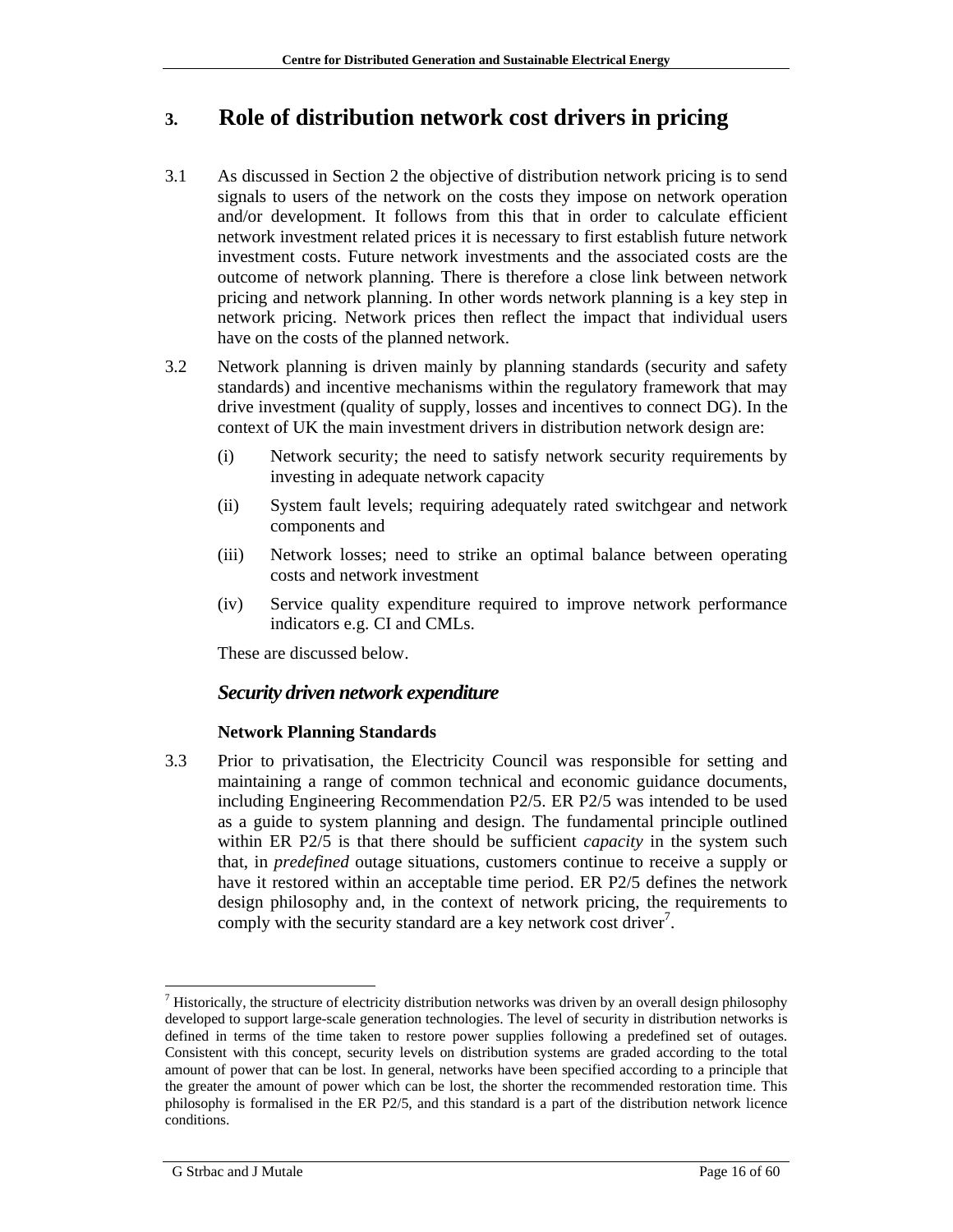- 3.4 ER P2/5 contains two tables. Table 1 states the minimum demand that must be met after certain specified circuit outages. This level is dependent on the Group Demand or Class of Supply. The amount of demand that can be supplied depends upon the available circuit capacities and critically, the contributions from local distributed generators. Table 2 in ER P2/5 specifies the contribution that can be attributed to generation connected to a particular load group.
- 3.5 Given that ER P2/5 was developed in 1970s, it does not currently recognise many of the modern forms of distributed generation currently being connected into distribution networks in the pursuit of Government climate change targets. Consequently, it is not possible to recognise the security contributions of many new forms of distributed generation. It is anticipated that ER P2/6 will supersede ER P2/5 in the near future. This will facilitate the inclusion of security contributions from distributed generation during network planning<sup>8</sup>. In other words, the ER P2/6 will specify the critical condition for network design in the presence of distributed generation.
- 3.6 The new ER P2/6 will provide a basis for *quantifying* the contribution that DG makes to system security i.e. the extent to which DG can reduce the demand for network facilities and substitute for network assets<sup>9</sup>. For various generation technologies, this is specified through a series of contribution factors that take into account the number of generators, their availability and operating regimes<sup>10</sup>. This is a pre-requisite for establishing cost reflective pricing in networks with DG that can recognise the positive impact that DG may have on network expenditure (reduction of network investment cost) and that can reward generators accordingly. On the other hand, in case that the operation of a generator is the prime driver for network design (reinforcement), the generator should expect to pay for the use of the assets involved.
- 3.7 As discussed, the ER P2/5 specifies the minimum capacity (composed of network and generation facilities) required to meet given group demand, during peak demand conditions. This is obviously relevant for demand-dominated areas.
- 3.8 On the other hand, ER P2/5 (or ER P2/6) does not deal explicitly with the question of minimum network capacity and security that may be appropriate to absorb generation outputs. There are two issues to consider: (i) level of security that connection provides to generation and (ii) level of security that the distribution system provides to generation.
- 3.9 Regarding (i), generators connected to the distribution network currently have a choice regarding how secure their connection should be. Generally, it seems that the generators tend to opt for less secure connection than loads. This could be explained by the fact that the cost of losing connection to the system for generation should be significantly less than for demand (the unit cost of not generating equals the electricity price at that point in time, while cost of energy not supplied to loads would be generally many times higher). However, it is

<sup>&</sup>lt;sup>8</sup> R Allan, G Strbac, P Djapic, K Jarrett, "Methodology for developing ER P2/6", DTI report, April 2004 <sup>9</sup> In the network planning stage, generation contribution to network security, as specified by the standards, can be interpreted as firm generation output available at peak demand (during specified period of time for intermittent generation).

<sup>&</sup>lt;sup>10</sup> For example, a CHP generator (spark ignition) with an availability of 60% can contribute to network security with 40% of its installed capacity.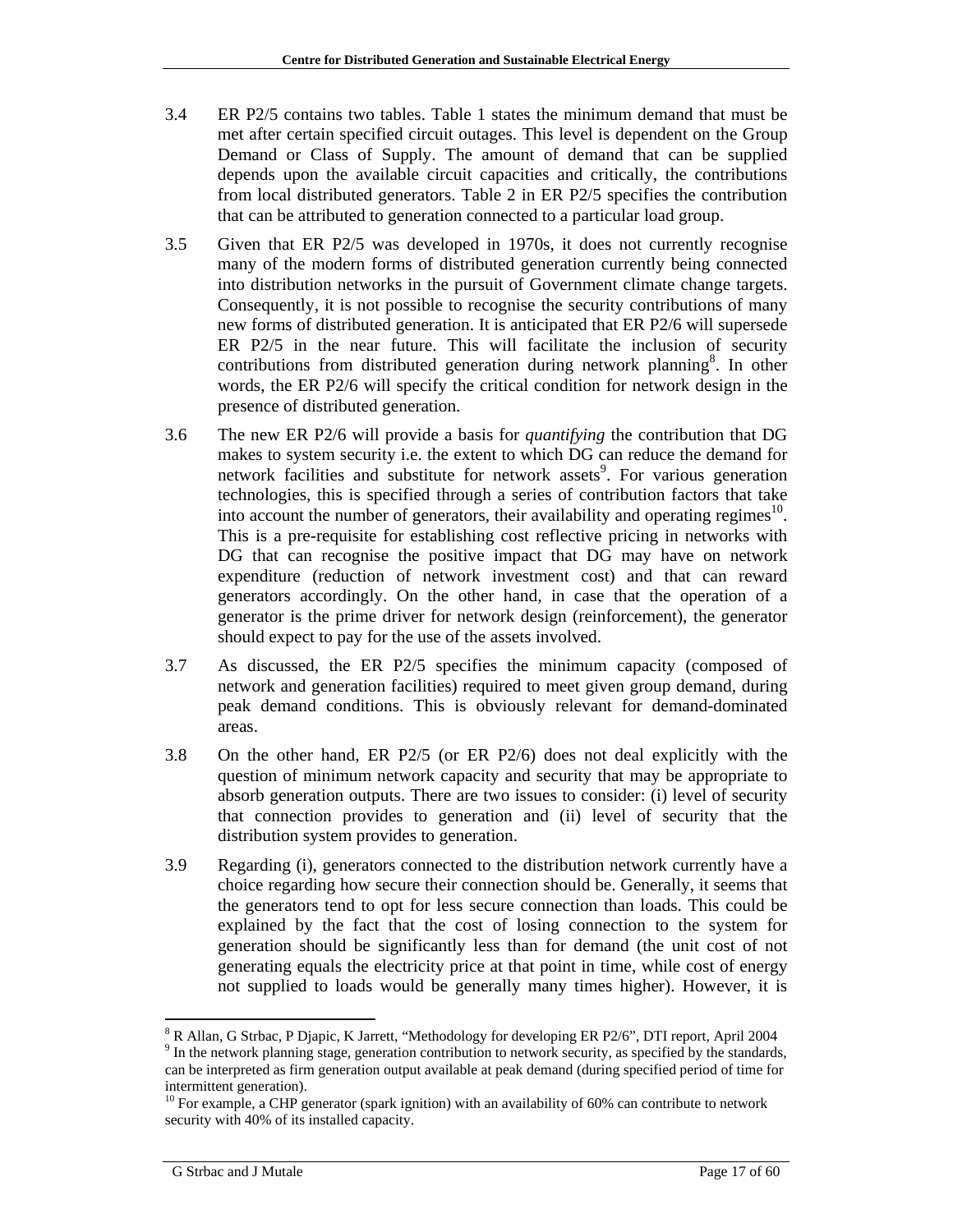important to remember that the contribution that generators make to network security will be influenced by the security of their connection.

- 3.10 Regarding (ii) generators are likely to be satisfied by the level of security that distribution system provides through network security standards. For example, if a particular substation has two transformers (but only one is needed to carry out full load), downstream generators are unlikely to require, say, three transformers to further secure their output (as the cost of not generating is significantly lower that the cost of not supplying demand).
- 3.11 Generators however may wish to accept lower levels of security than that provided to demand. In an *actively* managed network, generators could find it attractive to curtail their outputs during periods of reduced availability of the network (planned or unplanned outages of upstream circuits), for a reduced DUoS charge. In the context of the above example, in case that one of two transformers in the substation is out of service, and that the remaining transformer cannot carry full output of generation, downstream generators may find it profitable to curtail their output rather than to incur the cost of the substation reinforcement (via increased  $DUoS$ )<sup>11</sup>.
- 3.12 The adequacy of the network is usually examined so that the network under all loading conditions can (normally) absorb full output of distributed generation. Hence, in generation-dominated areas, the critical condition will be determined by the coincidence of maximum generation output and minimum load. If the system imposes no operational constraints under these conditions, all other conditions will be less onerous. On the other hand, under active network management, generators may decide to curtail their output in order not to drive investment. Both of these cases can be accommodated in the proposed pricing regime.
- 3.13 This means that, under passive operation philosophy, two conditions will need to be examined when determining the adequacy of the network:
	- (iii) Maximum load and secure generation output
	- (iv) Minimum load and maximum generation conditions
- 3.14 Clearly, only one of these conditions will be relevant for designing a distribution circuit. This exercise is performed in the proposed pricing methodology and the critical conditions for determining maximum flow for each individual plant item determined. This is the key for determining the polarity of charges.
- 3.15 The time of use feature in the network pricing is important as it tracks the network use pattern by the users of the network to ensure their behaviour is consistent with their declared network use patterns at the time of network planning. This may require appropriate metering of demand and generation (half-hourly energy or seasonal maximum demand or generation metering).

#### **Voltage considerations**

3.16 DNOs have an obligation to supply their customers at a voltage that is within specified limits. In this context, evaluation of voltage profiles under critical

 $11$  Note that (in the longer term) it may not be desirable to allow generators to disconnect form the network in times of reduced network availability and hence the generators may be denied the option of an insecure connection (as is the case at the transmission level). This may be a question for grid codes and may be considered in the wider context of security of supply.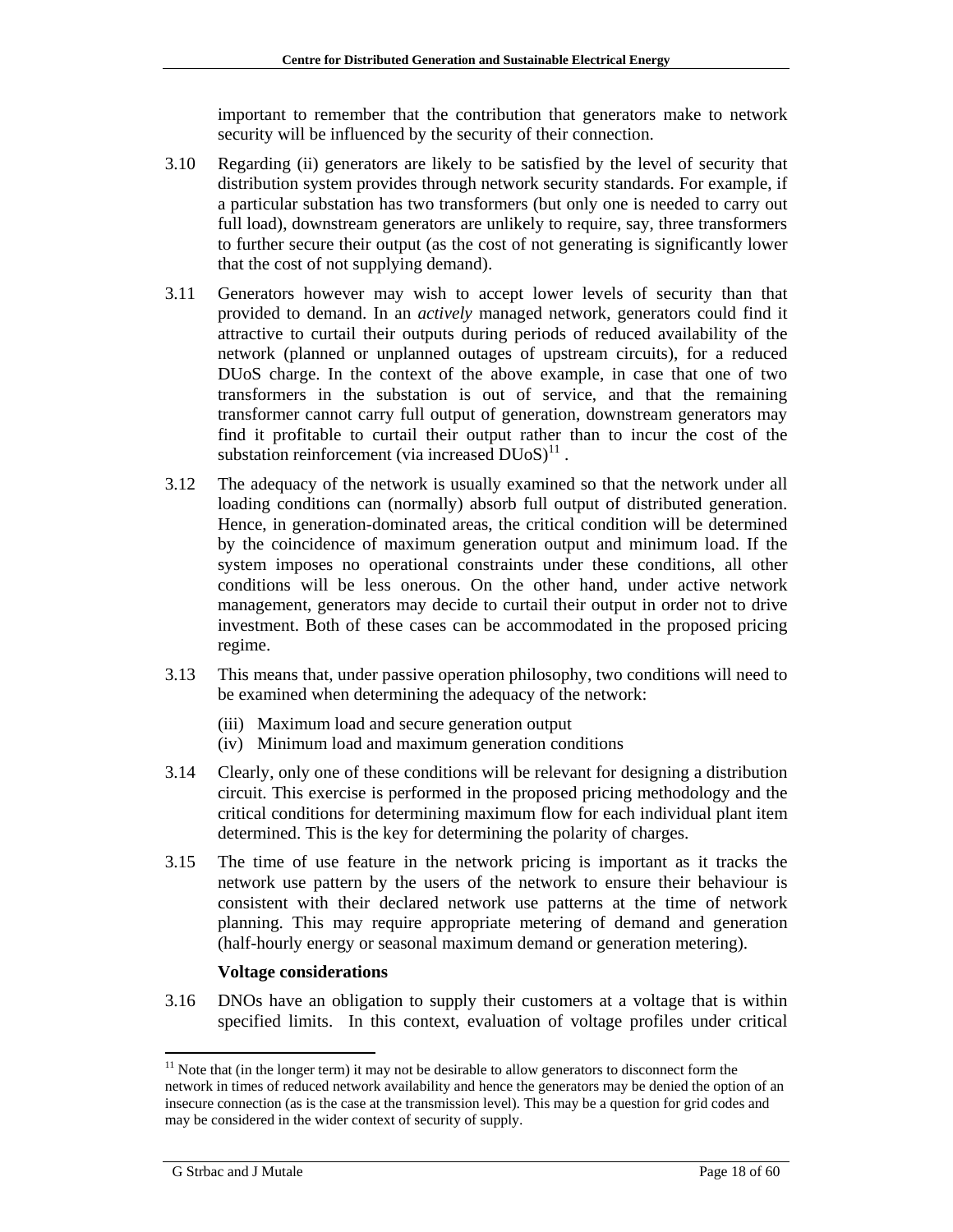loading conditions is a part of network design. However, sometime voltage drop (rise) can be a sole driver for network design (reinforcement) and hence is separately discussed in this section.

- 3.17 In order to keep the voltage fluctuations within permissible limits, voltage control in distribution networks is carried out automatically by On-Load Tap Changing transformers and occasionally by reactive compensation installed at critical locations. For example, it is well known that the ratio of the MV/LV transformer is usually adjusted so that at times of maximum load the most remote customer receives acceptable voltage, just above the minimum value. On the other hand, during minimum load conditions the voltage received by all customers is just below the maximum allowed. The robust specification of passive networks effectively minimises voltage variations across a wide range of operating conditions, e.g. from no load to full load.
- 3.18 Voltage considerations may drive design (capacity) of long distribution feeders, particularly in low and medium voltage networks. This is because the ratio of resistance over reactance of these circuits is usually significant and hence the transport of active power in these networks makes significant impact on voltage drop. This is in stark contrast to high voltage distribution and transmission circuits where reactive power flows determine network voltage profile.
- 3.19 Therefore, when designing low and medium voltage circuits, in order to keep the voltage drop within limits, it may be necessary to select conductors of increased capacity, i.e. capacity that is greater than the necessary minimum dictated by thermal loading. In this case, voltage drop rather than thermal loading would be the investment driver. It is however important to note that the maximum voltage drop will occur during maximum loading of the circuit. Hence, implicitly, maximum loading can be considered as the investment driver, given the voltage drop constraints. In the context of network pricing, we can treat loading as the primary cost driver of such circuits (bearing in mind that the actual capacity selected will need to be greater than the maximum flow to keep the voltage drop within allowable limits).
- 3.20 In this context, if a generator is connected to a demand dominated area, with output that offsets the power flow in upstream circuits improving the voltage profile, this generator clearly reduces the demand for distribution network capacity, and will postpone network reinforcement. This is clearly very similar to a generator security contribution and the extent to which the generator offsets the power flow in upstream circuits (and hence improves the voltage profile) will be specified in ER P2/6. This contribution will need to be recognised in a cost reflective pricing.

#### *Fault level driven network expenditure*

3.21 In addition to transformers and lines (overhead or cable), circuit breakers and other switching equipment can be classified as major items of distribution plant. The rating of the fault breaking facilities is not however determined explicitly by the power flows but by the maximum fault currents that the device needs to clear (so called make and break duties of circuit breakers). Given the design of the system, these fault currents can be very significantly greater than the current under normal operating conditions.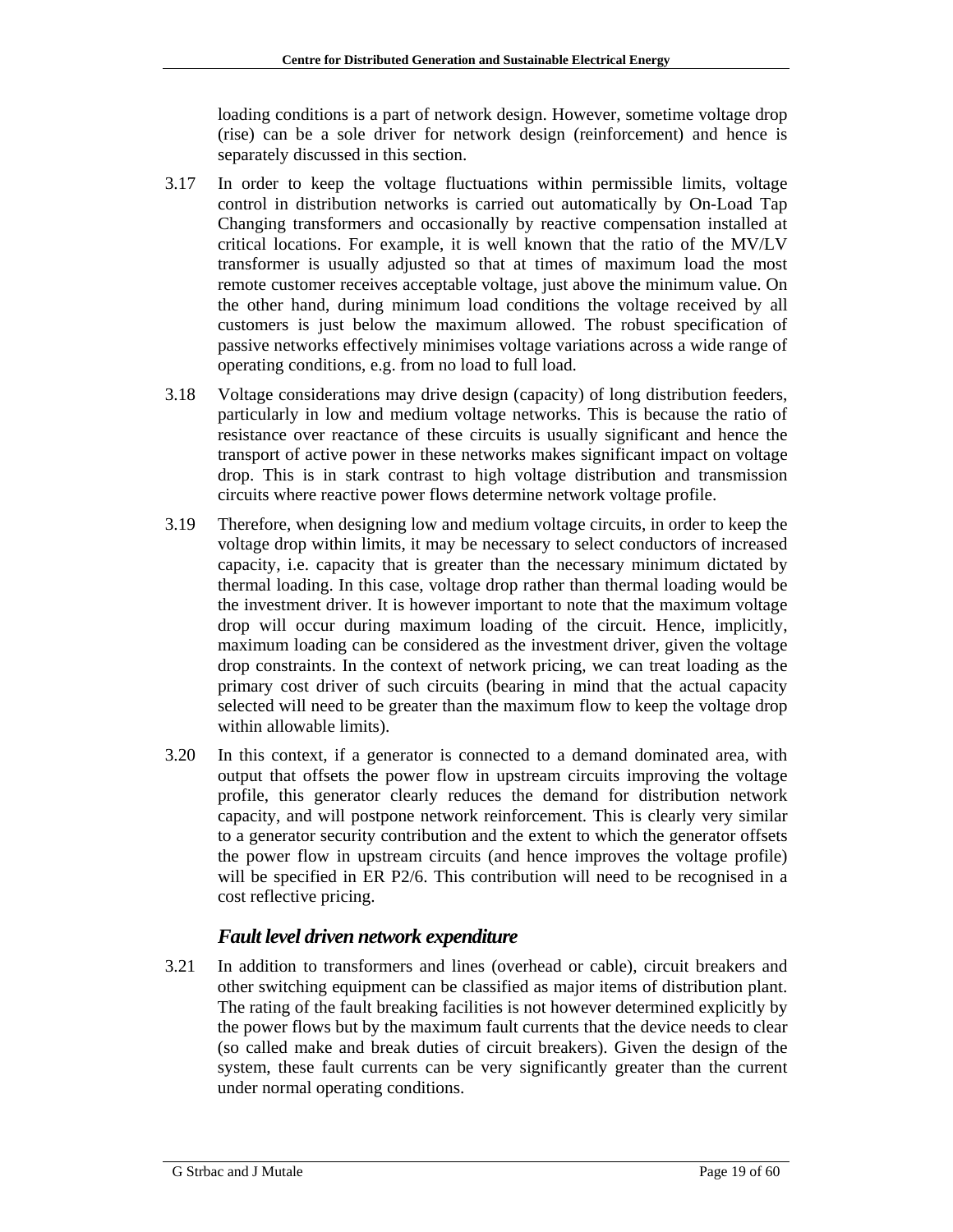- 3.22 In the context of cost reflective pricing it would be possible to separate the network prices driven by loading, from the prices driven by fault breaking facilities.
- 3.23 Most DG plant uses rotating machines and these, when connected directly to the network, will contribute to the network fault levels. Both induction and synchronous generators will increase the fault level of the distribution system. In urban areas where the existing fault levels approach the ratings of the switchgear, the increase in fault level can be a serious impediment to the development of DG, as uprating of distribution network switchgear can be very expensive.
- 3.24 A fault level analysis can be carried out to determine the contribution of each of the generators to fault levels at various busbars. This could be used to allocate the cost of fault breaking facilities to network users<sup>12</sup>. This can include generators connected to the distribution network but also suppliers that enter the distribution network at the corresponding Grid Supply Point (as the majority of the fault current would usually be attributed to the large conventional plant connected to the transmission network). This is illustrated in Figure 3-1 below.



**Figure 3-1 Contribution of central and distributed generators to fault level** 

3.25 As indicated, in principle, it is possible to decouple the allocation of cost of primary plant driven by loading, from allocation of costs of equipment driven by fault contribution. However, it should be remembered that the cost of circuit breakers may not be very significant part of the total substation cost. However, this option can be kept open and could be included in the overall DUoS model, if desired.

### *Losses driven network design expenditure*

- 3.26 The impact of losses on the design of distribution cable and overhead networks can be quite profound. Work carried at the University of Manchester showed that adopting a minimum life-cycle cost methodology, which balances the capital investment against the cost of the system losses over the expected life of the circuit, as a basis for circuit design can lead to very different capacities to those that would result from the procedure described above.
- 3.27 In this methodology the optimal network capacity for pure transport of electricity is determined through an optimisation process where annuitised

 $12$  Fault level analysis is a routinely carried out during network design and can be easily implemented in the pricing exercise.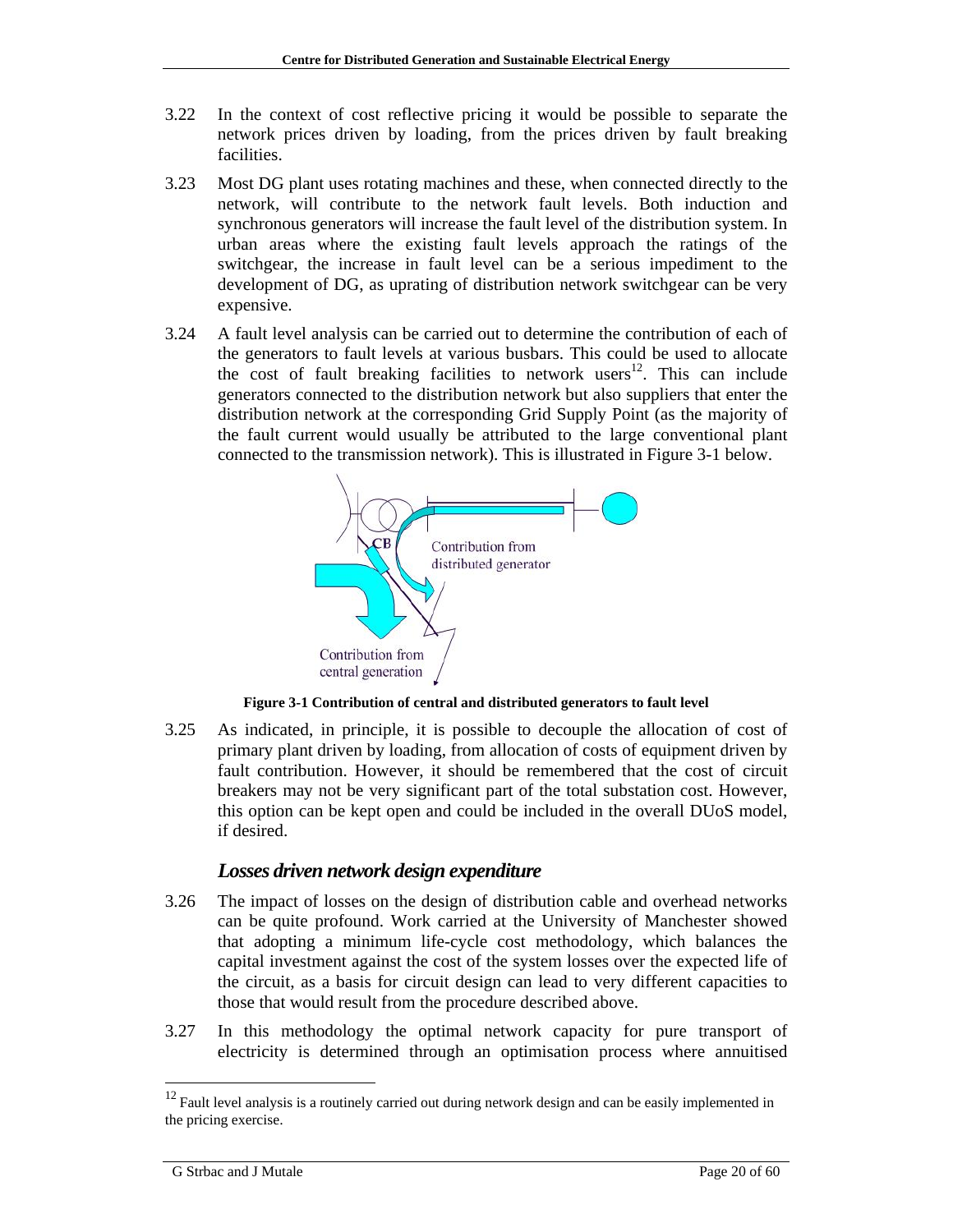network capital costs and annual network operating costs (of which network variable losses are the most significant component) are traded off. This optimisation requires a calculation of the annual network cost of losses and involves modelling of annual variations of load and generation as well as associated electricity prices including the mutual correlation between these quantities. The network costs of losses are then balanced against annuitised network capital costs to determine the optimal capacity required for economical transport of electricity.

3.28 Preliminary results<sup>13</sup> given in the form of the optimal circuit utilisation (ratio of maximum flow through the circuit and optimal circuit capacity), for different voltage levels, are presented in Table 3-1.

| Voltage level |              | Type of conductor |
|---------------|--------------|-------------------|
|               | Cable        | Overhead line     |
| 11kV          | $0.2 - 0.35$ | $0.13 - 0.2$      |
| 33kV          | $0.3 - 0.5$  | $0.17 - 0.25$     |
| 132kV         | $0.75 - 1$   | $0.3 - 0.5$       |

- **Table 3-1 Optimal utilisation factors of cables and overhead lines in a typical distribution network**
- 3.29 These results indicate that the optimal utilisation of distribution circuits, particularly at lower voltage levels, should be quite low. Secondly, the optimal design of circuits taking the cost of losses into account satisfies the vast majority of security requirements at no additional cost, in cable networks up to 33kV and overhead lines throughout distribution systems. Further analysis indicates that this result is a combination of two effects. The first effect is the relatively large cost of losses due to the coincidence of high electricity price with high demand. The second effect is the relative fall in the price of cables and overhead lines due to maturity of the technology and increase in competition in the manufacture of this equipment.
- 3.30 As losses may drive investment in lines (11 kV and 0.4 kV in particular), then charging for use of the network on the basis of peak demand as at present may not be appropriate as losses are present at all times. Furthermore, availability of DG and its contribution to network security may not be important for determining the component of DUoS charges associated with 11 kV and 0.4 kV assets.
- 3.31 In this optimisation, the capacity determined for pure transport applies to cables and overhead lines only. Ratings of other items of plant such as transformers and circuit breakers are determined on the basis of other considerations.
- 3.32 Determination of DUoS charges in cases where the capacity of the assets are driven by losses is elaborated in our previous work<sup>14</sup>. It should be stressed this process concerned is with allocation of *investment costs* and is different from loss allocation which is concerned with allocating losses.

<sup>&</sup>lt;sup>13</sup> Curcic, S., G. Strbac, and X.-P. Zhang, *Effect of losses in design of distribution circuits*. Generation, Transmission and Distribution, IEE Proceedings, 2001. 148(4): p. 343-349.

<sup>&</sup>lt;sup>14</sup> Mutale, J., G Strbac. A Framework for Development of Tariffs for Distribution Systems with Embedded Generation. in CIRED'99. 1999. NICE, France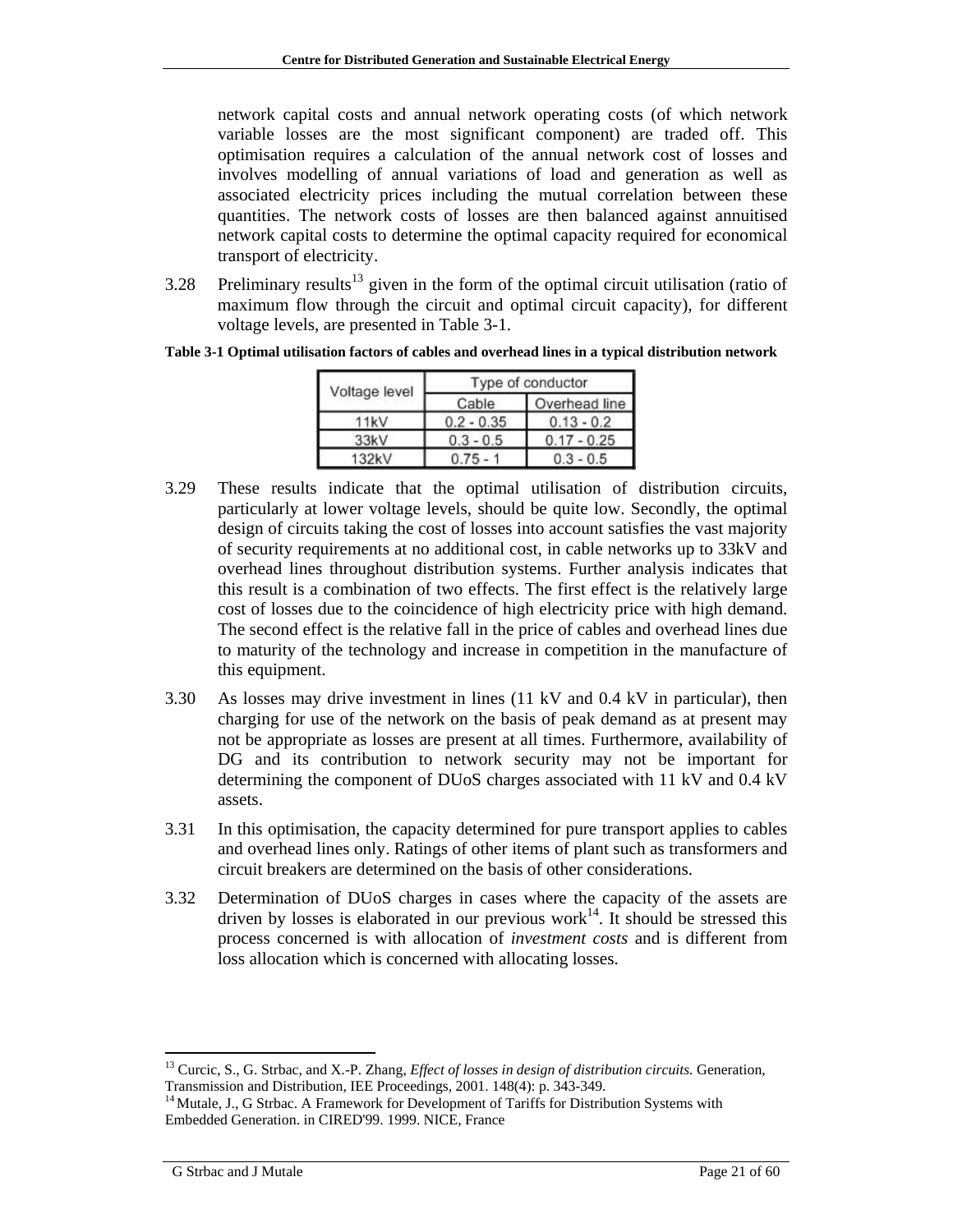#### *Reliability driven network design and expenditure*

- 3.33 Since privatisation, a number of operational standards have been developed by successive regulatory authorities, which safeguard supply quality. These operational standards include the Guaranteed Standards and Overall Standards of Performance. Guaranteed Standards set service levels that must be met in individual cases. If the DNO fails to provide the level of service specified, it must make a penalty payment to the customer affected upon request.
- 3.34 At present, the main security related Guaranteed Standard (GS) focuses upon supply restoration times. To ensure that inconvenience to customers is kept to a minimum, this GS requires DNOs to restore supplies within 18 hours of becoming aware of a fault on their system. Additional performance measures have been developed as part of the Information and Incentives Project (IIP).
- 3.35 Overall Standards (OS) address other aspects of service quality where it is not appropriate to give individual guarantees, but where customers have a right to expect predetermined minimum levels of service from DNOs. No penalty payments are made if these levels are not achieved and it has been proposed that OS should be removed or replaced.
- 3.36 There has been a shift of focus in the regulation of distribution networks, from asset based to performance-oriented regulation. The Information and Incentive Project (IIP) was established to strengthen incentives and increase the quality of outputs. As the IIP is based on financial penalties and rewards, the overall distribution revenue is a function not only of the operating and capital costs incurred by the network owner in providing the service (driven by security standards), but also depends on the quality of service actually delivered to the customer<sup>15</sup>. The indices used to measure supply quality are the number of interruptions per 100 connected customers per year (CIs), the number of customer minutes lost per connected customer per year (CMLs) and Worst Served Customers (WSC).
- 3.37 The network design practices, as specified in ER P2/5 have effectively determined the reliability profile experienced by end customers. The performance of medium and low voltage networks has a dominant effect on the overall quality of service<sup>16</sup>. The vast majority of CIs  $(85%)$  and CMLs  $(93%)$ have their cause in LV and MV networks.
- 3.38 Quality of supply has been a significant driver of network capital and operating expenditure, particularly in MV and LV networks. Typical measures for service quality improvements would include feeder automation (that support more rapid fault isolation and supply restoration processes) under-grounding of overhead circuits or replacing light with heavy constructions overhead lines (that reduce number of faults), increase in mobility of fault deployment teams, management of spare parts etc.

<sup>&</sup>lt;sup>15</sup> It is important to note that ER P2/5 do not address the question of frequency of outage, and it deals only with restoration times (expected, rather than actual values).

<sup>&</sup>lt;sup>16</sup> As planning standards do not require redundancy of assets on low voltage (LV) networks, the duration of outages caused by LV faults is determined by component repair and replacement times. Medium Voltage (MV) networks are generally configured such that interruptions caused by single faults can be restored much more quickly, e.g. through switching.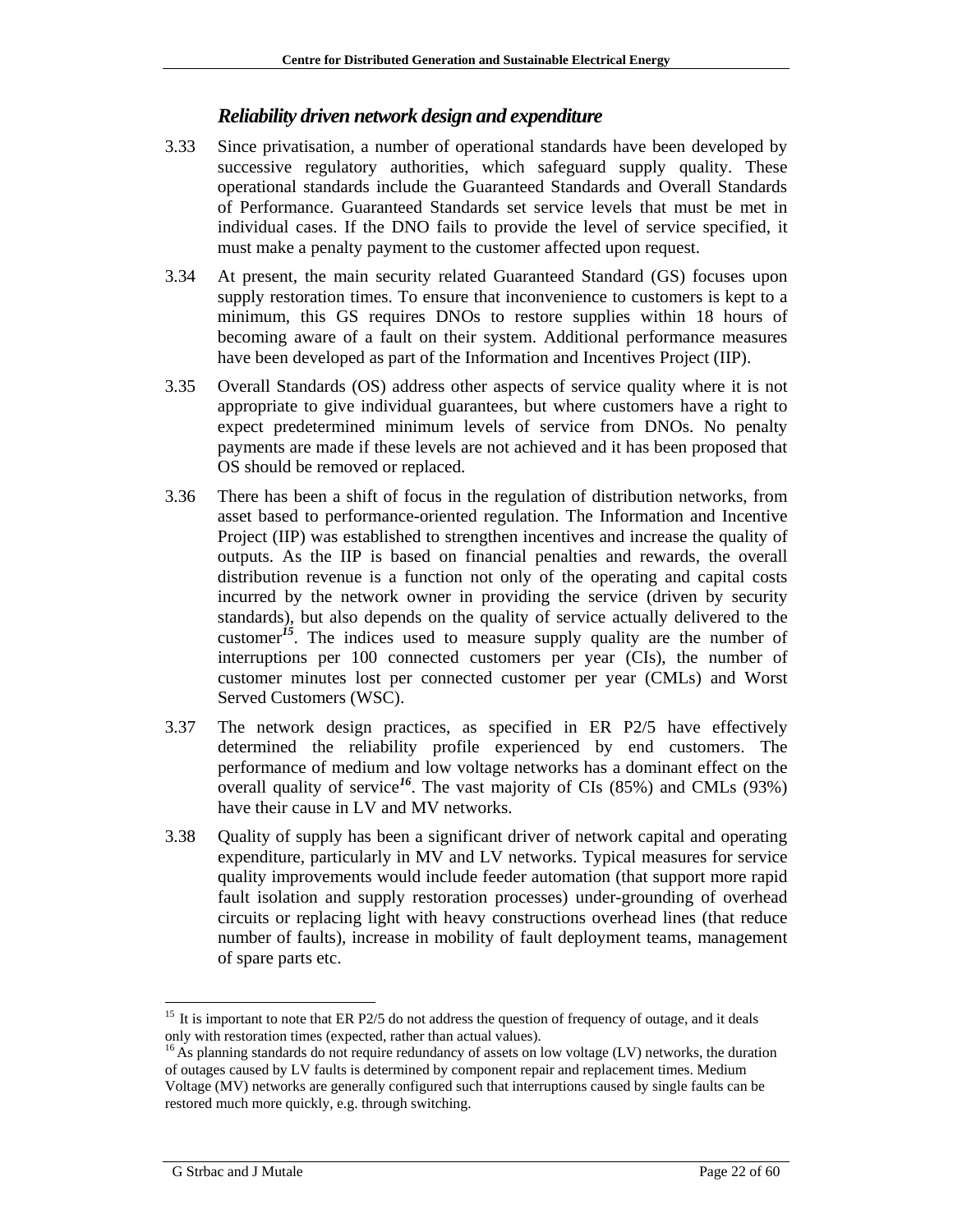- 3.39 Statistics also show very significant differences between the quality of services received by urban and rural customers. Service quality differentiated pricing, as a value based approach, is not considered appropriate and hence is not discussed further in this report.
- 3.40 In principle, DG can substitute some of these measures, although in practice this may be challenging. For DG to improve service quality on these networks, the generation must be connected at 11kV or 0.4kV, i.e. "below" the point of fault. For example, supply interruptions caused by faults in 0.4 kV networks cannot be readily impacted by generation connected at or above 11kV. The requirement for DG to be connected at relatively low voltage levels in order to impact upon service quality could restrict such opportunities to relatively small sized generation. Furthermore, it should be possible to operate networks with DG in islanding mode, although this is currently technically and economically challenging<sup>17</sup>.
- 3.41 Given that DG is unlikely to materially impact DNOs service quality driven capital and operating expenditure in the short to medium term, it is proposed not explicitly deal with the allocation of such resources at this point.

#### *Impact of active management*

- 3.42 As indicated above, distribution network control problem has been traditionally resolved at the planning stage (passive operation) and hence the network provides an almost firm access to demand customers.
- 3.43 Under the passive network operation, generators would be offered a similar level of access to the system as demand. In the future, however, the development of active network management and associated rules for management of network constraints may become important. Generators that opt to be constrained off during periods of reduced network availability may benefit from lower DUoS charges. Hence active distribution management may be linked with DUoS arrangements.
- 3.44 Historic network design philosophy is known to considerably limit the amount of distributed generation that can be connected to existing network. Limiting factors are (i) voltage rise effect in rural networks (11 kV primarily), (ii) increased fault levels in urban areas and (iii) thermal constraints in both rural and urban systems. For this reason, increasingly active network management techniques are under evaluation.
- 3.45 There has been considerable work undertaken with respect to the integration of DG within distribution networks, to investigate the benefits of active management with a view to maximising the generation capacity which can be accommodated. Benefits are in the form of avoided reinforcement costs of primary plant which are partially offset by the cost of active management Such costs are associated with increased expenditure on secondary infrastructure, control and communication facilities, and increased complexity of system management. Given that active management tends to increase the utilisation of the existing distribution network, it may result in increased losses.

<sup>&</sup>lt;sup>17</sup> ILEX/G Strbac, J Mutale, "Ancillary Services Provision from Distributed Generation", Report to DTI/FES, September 2004.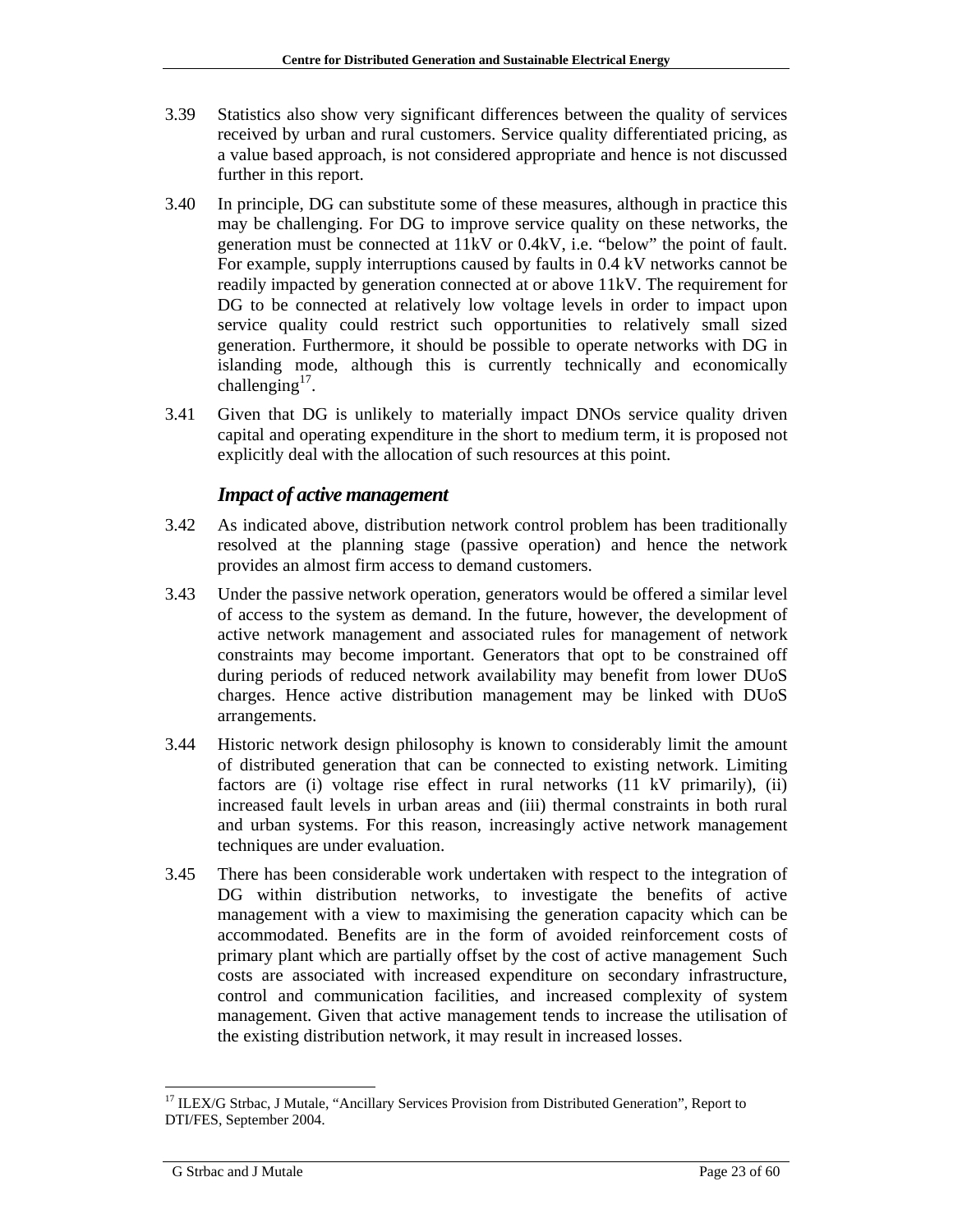#### **Control of voltage and flows**

- 3.46 If a significantly sized distributed generator is connected to a relatively long 11kV circuit, then the flows in the circuit will change and hence the voltage profiles. The most onerous scenario is likely to be when the customer load on the network is at a minimum causing the output of the distributed generator to flow back through the network to the source. This will cause a voltage rise effect.
- 3.47 The present philosophy of operating distribution networks with distributed generation (voltage control in this particular case) is based on passive network management. The key advantage of this approach is in the simplicity of network operation, as the real time control problem is being resolved at a planning stage. However, this passive operation of distribution network limits the capacity of generation connected based on the extreme condition of minimum load, maximum generation. In order to minimise the overall effect of distributed generation network operators prefer to connect distributed generation at higher voltages where their impact onto voltage levels is minimal. However, the commercial viability of distributed generation projects is sensitive to connection costs. These costs increase considerably with the voltage level at which the distributed generation is connected; generally the higher the voltage or sparser the network, the higher the cost. The developers of distributed generation therefore prefer to connect at lower voltages. This conflict of objectives between distributed generation developers and network operators is usually settled through simple deterministic load flow studies, usually based on one critical case representing conditions of minimum load and maximum distributed generation output.
- 3.48 Various degrees of integration based on active management are available, ranging from a simple local based control of generation to a coordinated control between distribution and generation facilities over interconnected distribution circuits<sup>18</sup>. This co-ordinated, system level voltage and flow control could be based on a controller that allows this integrated operation to be implemented.
- 3.49 In some circumstances, active management may require DG to be constrained off occasionally<sup>19</sup>. In other words, application of active management may reduce the level of network access available to some generators. As a part of the evaluation of alternative active management schemes, balance between costs of constraints and costs of reinforcement should be assessed, and on the basis of such studies the decision for a particular solution is derived. In such cases, there will be information available regarding the expected duration of period during which generation may be constrained off. This could form a basis for a bilateral agreement between the DNO and the generator regarding the level of access that is likely to be achievable, depending on the particular solution adopted.
- 3.50 Of course, the benefit for the generator of occasionally being constrained off may be in the form of reduced connection and DUoS charges. This effect can be captured by the proposed pricing methodology.

<sup>&</sup>lt;sup>18</sup> G Strbac, N Jenkins, P Djapic, M Hurd, G Nicholson, Benefits of active management, DTI 2003.

<sup>&</sup>lt;sup>19</sup> Similarly to voltage rise effect being managed by constraining off generation, in order to prevent power flows exceeding occasionally the thermal capacity of the circuit and it may be economically efficient to constrain off generation.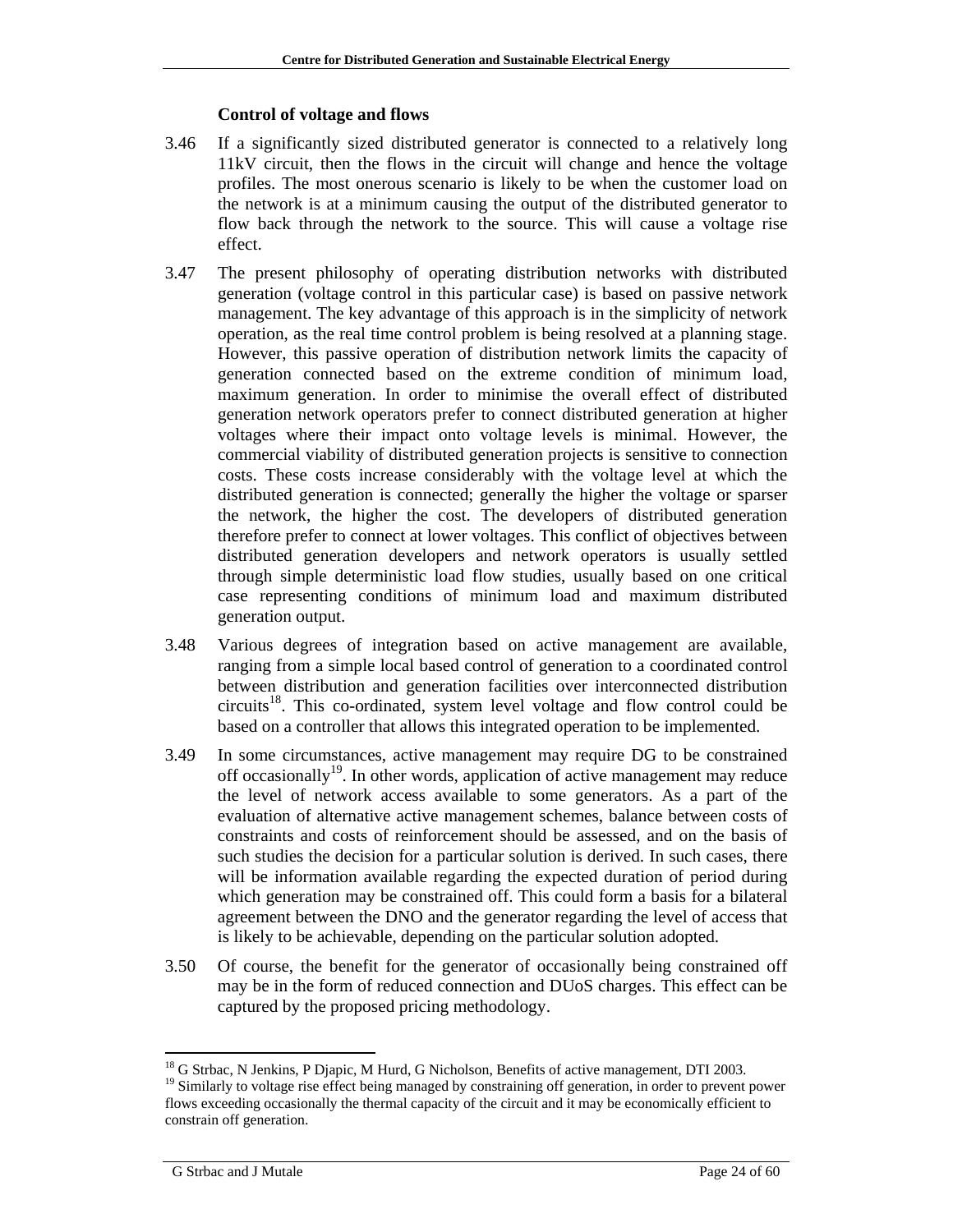#### **Fault level management**

- 3.51 As discussed above, in urban areas, where the existing fault levels approach the ratings of the switchgear, the increase in fault level caused by DG may require a very expensive up rating of distribution network switchgear.
- 3.52 The technical solutions, other than replacing switchgear are limited<sup>20</sup>. The fault level contribution of a DG may be reduced by increasing the network impedance e.g. transformer or a reactor can be inserted in the circuit, but at the expense of increased losses and wider voltage variations on the generator. Similarly, fault levels can be reduced by reconfiguring the network (network splitting), with the consequence of increased voltage fluctuations, losses and risks of interruptions, which all come with an associated cost. Generally, the costs of actively managing the fault level are expected to be lower than the cost of replacing the switchgear.
- 3.53 In some countries explosive fuse type fault current limiters are used to limit the fault level contribution of DG plant. Furthermore, superconducting fault current limiters may become available in the future, potentially reducing network development costs.
- 3.54 Similar to voltage and thermal constraint management, the benefit of this foem of active management will be in reduced connection and/or DUoS charge. This effect can be incorporated by the proposed pricing methodology.

#### *Inclusion of cost drivers in pricing*

- 3.55 All the network future costs driven by the considerations discussed above should be included in the determination of network prices. While it is true that in the ideal case all investment drivers must be included in the determination of network prices, in practice the choice of which investment drivers should be included in the process would be based on the materiality of the individual cost driver. In other words network planning is key input to network pricing. However, nnetwork design for network pricing is different from (detailed) technical network design. Unlike technical network design, network design for pricing need not consider detailed network design and planning processes, but must consider the commercial impact of the network design and planning drivers.
- 3.56 In order to demonstrate the basic principles of the network pricing methodology proposed in this report network planning has been assumed to be driven by the network security standards. Hence the future costs are also driven by network security considerations. However the proposed pricing framework would also allow other cost drivers to be included as appropriate while balancing complexity against materiality.
- 3.57 It should be noted that in practice, due to constraints imposed by practical considerations (e.g. billing systems), the granularity of DUoS tariffs will be limited. Hence, it may not be appropriate to include the complete set of cost drivers in their full complexity, obtain a complex set of tariffs as a result (every single location having a different tariff with a complex time of use structure),

 $20$  For DG connected through power electronic interfaces, fault contributions can be more easily controlled.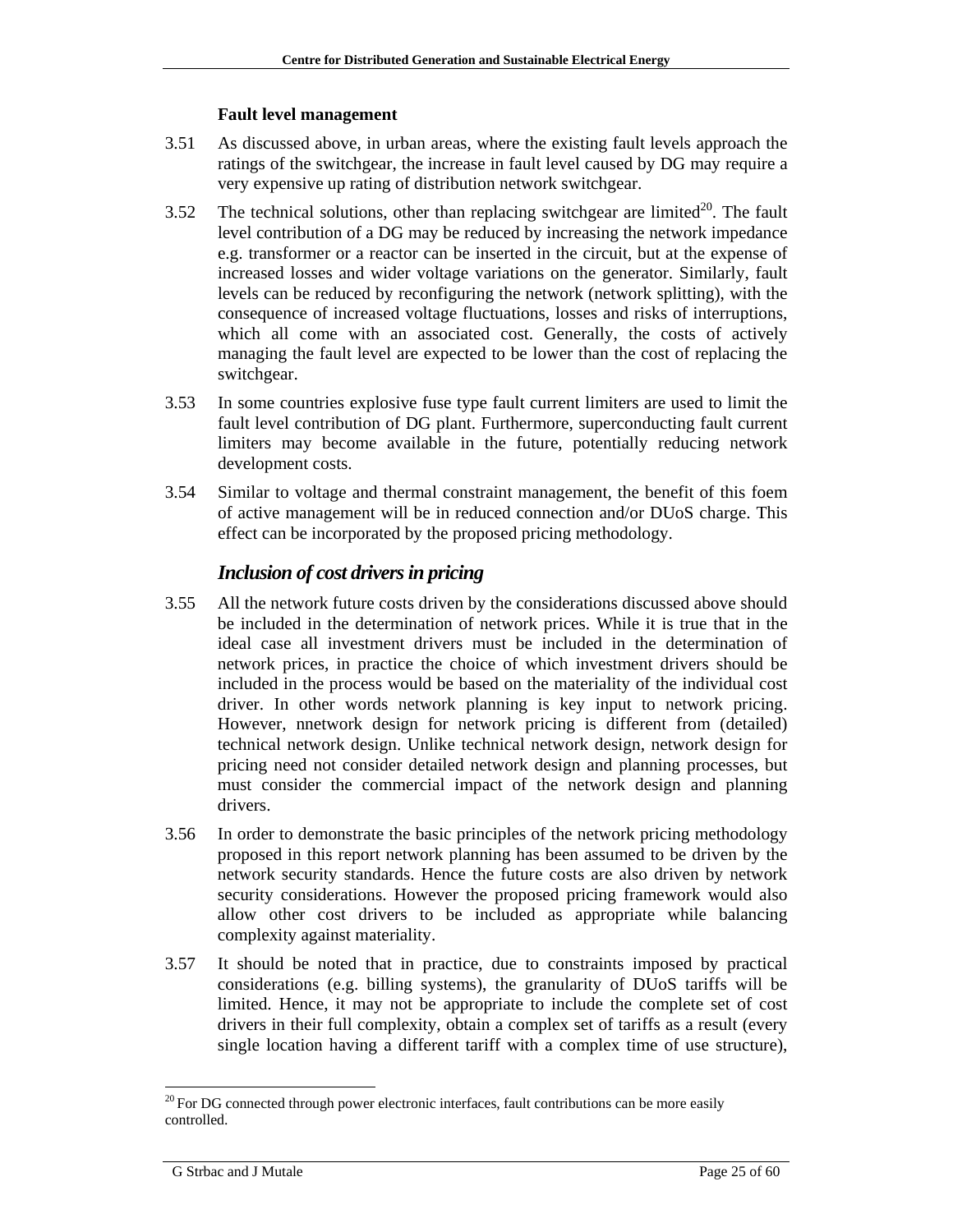and then carry out a process of drastically simplifying the tariffs to obtain a very small number of different tariffs. Instead, given the restrictions on the granularity of the tariffs, it may be more appropriate to be selective in the process of choosing the set of cost drivers that have the most material impact on the future network cost and by doing so optimise the complexity of tariff production.

3.58 Economically efficient network prices are computed on the basis of marginal cost pricing principles. In marginal cost pricing the future network costs are allocated by considering the marginal impact of each user on network costs. The type of user and their patterns of network use as well as network reliability requirements are key determinants of the impact of individual users on the network costs.

#### *Distribution network losses*

- 3.59 The percentage of annual energy losses in the urban and rural network varies from about between 4.5 to about 9% respectively. According to  $Ofgem^{21}$ , the total losses in UK (rural and urban) distribution networks are around 7%.
- 3.60 It should be noted that more than 50% of the total losses are incurred in low voltage networks and 11/0.4 kV transformers. In this context, it may be important to recognise the impact that domestic CHP may have on network losses.
- 3.61 In general, the presence of DG changes the power flow patterns and therefore the losses incurred in transporting electricity through distribution networks. With relatively small levels of penetration, DG would normally, but not necessarily, contribute to power loss reduction as the generation energy flow is generally against the major net flow. On the other hand, higher levels of penetration may be accompanied with increases in network losses. Furthermore, one of the implications of active destruction management is increase in network  $losses<sup>22</sup>$ .
- 3.62 In the context of the review of the network pricing regimes, it may be appropriate to examine the cost and benefits of introducing a cost reflective loss allocation scheme.
- 3.63 Another relevant issue in relation to network losses is power factor of loads, and it can have a significant impact on the magnitude of losses, particularly in rural networks. However, there is little information about the ranges of power factors across the UK distribution networks. Again, given the review of the network charging mechanism it may be appropriate to examine the importance and the materiality of incorporating power factor in the loss allocation schemes.
- 3.64 Methods for allocating losses among network users (including DG), taking into account the power factor, are discussed in the next section.

 $\frac{1}{21}$ 

http://www.ofgem.gov.uk/ofgem/microsites/microtemplate1.jsp?toplevel=/microsites/distribution&assort ment=/microsites/distribution/distlosses

 $22$  G Strbac, N Jenkins, P Djapic, M Hurd, G Nicholson, Benefits of active management, DTI 2003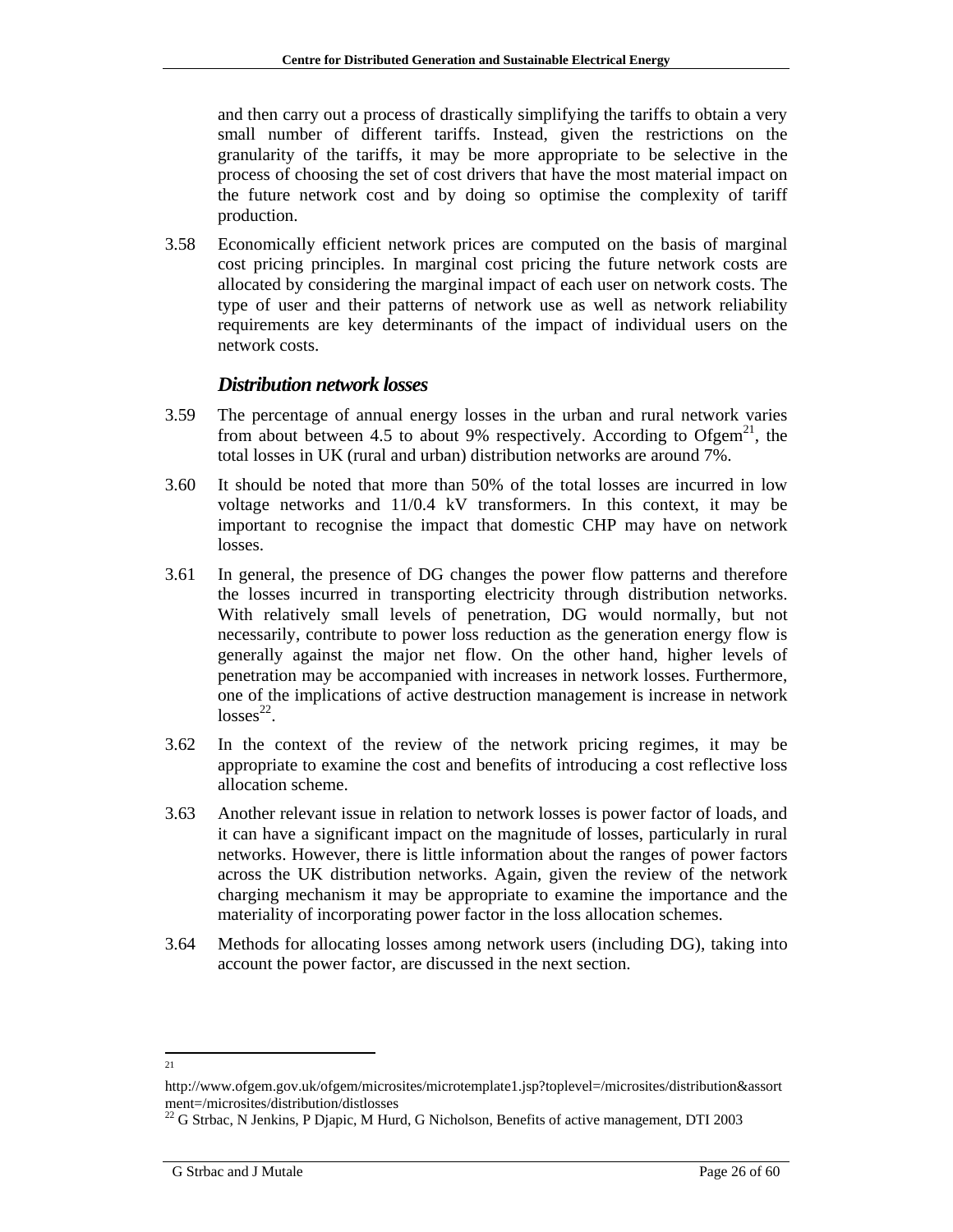# **4. Review of network pricing approaches**

- 4.1 The main approaches used to price network services that are in common use around the world can be classified broadly into two categories.
	- Methods based on operational costs, e.g. Short Run Marginal Cost (SRMC)
	- Methods based on network investment costs

These methods are reviewed below.

### *SRMC driven network pricing*

4.2 SRMC prices are location specific energy prices that reflect the generation operating cost (marginal fuel costs) taking into account network constraints and losses. These prices vary in time (quarter hourly, half hourly or hourly as the case may be) and are known to allocate optimally scarce network resources in the short term, while maximising efficiency of generation operating system in the presence of network constraints. This pricing approach is applied in the US and there is extensive debate about the merits of this approach at the transmission level<sup>23</sup>. Given the context of the UK electricity market environment the SRMC pricing approach is not considered further in this report.

### *Pricing driven by network investment*

#### **Distribution Reinforcement Model (DRM)**

- 4.3 For the evaluation of charges for the use of distribution networks, the majority of DNOs use a model known as the Distribution Reinforcement Model (DRM). This model is employed to evaluate the long run marginal cost of expanding, maintaining and operating the distribution system. This is achieved by calculating the network cost of adding a 500 MW load at each voltage level on the system maximum demand.
- 4.4 These costs are then allocated across voltage levels and customer groups such that the resulting DUoS charges are somewhat cost reflective. This is achieved by identifying the contribution of each customer group to the long-term distribution system cost.
- 4.5 The resulting tariff takes the form of maximum demand and/or unit related charges. Maximum demand charges are used for levels of the system close to customers. This is based on the argument that customers will maximise asset utilisation with respect to capacity of the local network to which they are connected. These charges are usually expressed in terms of £/kVA/month. On the other hand, unit based charges in £/kWh reflect the impact on the network cost further up the system. This approach is supported by the argument that the customer individual maximum demand is less likely to coincide with the system maximum demand.
- 4.6 Although the tariffs are design to be cost reflective a number of simplifying compromises are made in the implementation phase. For example, urban and rural customers pay the same charges, although costs of supplying rural

 $\overline{a}$  $^{23}$  e.g. W Hogan website - http: //ksghome.harvard.edu/~whogan/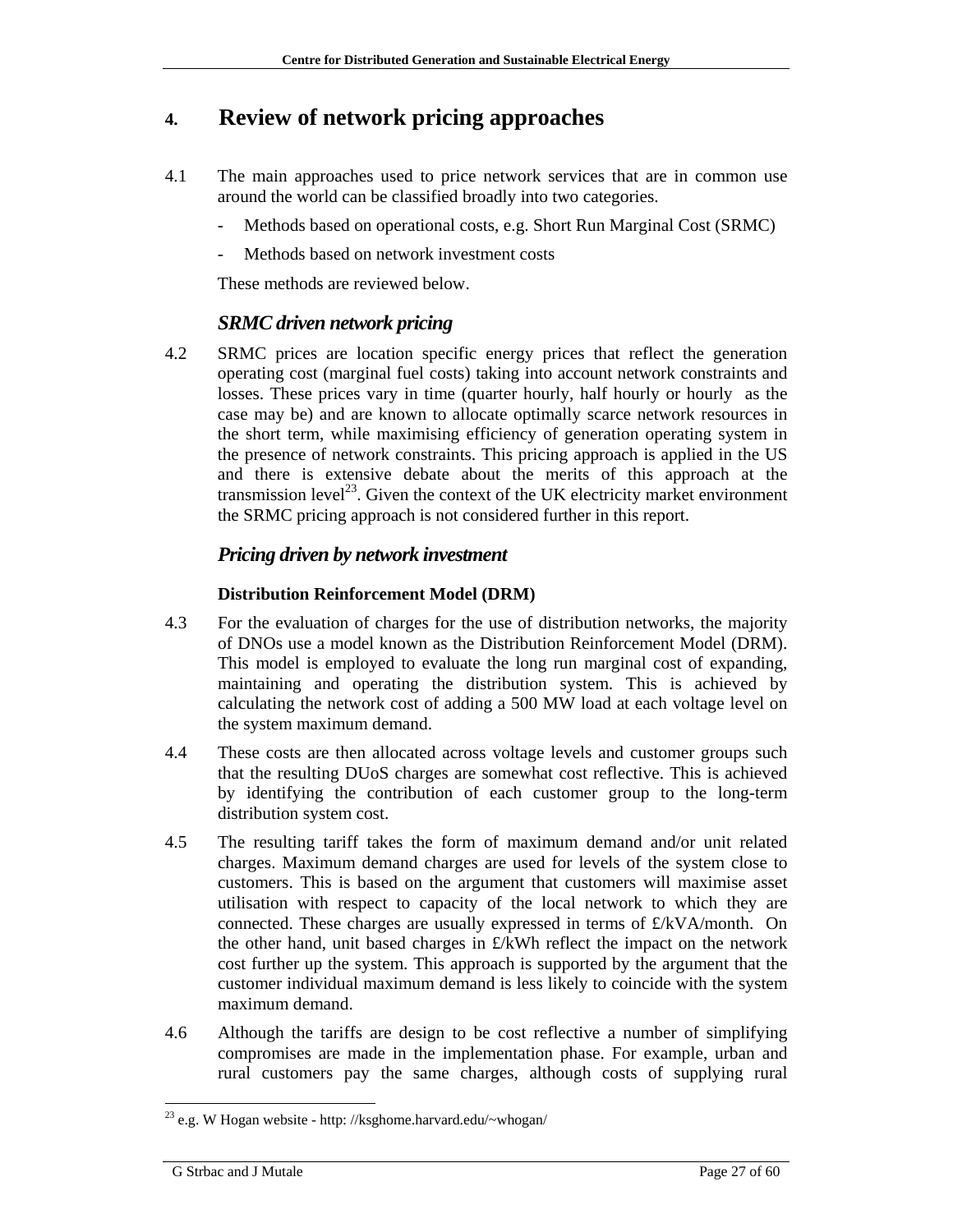customers are generally higher than those of urban. This cross-subsidy is considered socially desirable.

- 4.7 It is important to bear in mind that distribution use-of-system tariffs have been developed for customers who take power from the network rather than for customers who inject power into the network. In the context of the objective to facilitate the developments in distributed generation it becomes important to develop a pricing regime that will recognise the impact that distributed generation makes on network costs. One of the key issues is the economic efficiency of tariffs and their ability to reflect cost streams imposed by the users, particularly distributed generation.
- 4.8 The impact of distributed generation on distribution networks (in terms of costs and benefits) is site specific, it may vary in time, will depend on the availability of the primary sources (important for some forms of renewable generation), size and operational regime of the plant, proximity of the load, layout and electrical characteristics of the local network, etc. It is not, therefore, surprising that the relatively simplistic DRM tariff structure, with network charges being averaged across customer groups and various parts of the network, cannot reflect the cost impact of distributed generation on distribution network.
- 4.9 It should be noted that DRM tariffs have no real ability to capture the impact of multi-directional flows (caused by the presence of distributed generation) and cannot deal with the temporal and spatial variations of cost streams. The developed model should therefore be able take into account changes in directions of power flows driven by distributed generation<sup>24</sup>.

#### **Investment cost related network pricing**

4.10 Investment Cost Related Network Pricing (ICRP) was developed by National Grid Transco (NGT). In this pricing approach, the optimal capacity of the network is determined from a transmission network model in which predetermined generation output corresponding to the maximum demand is assumed. The maximum demand is the planned peak demand, which is met by generators in proportion to their installed capacity (e.g. 83% in the case of 20% generation margin). This method takes into account security in an approximate way through a security factor. The prices are calculated on the basis of the impact of incremental utilisation on planned critical flows in various circuits. This impact is in effect the sensitivity of planned critical flows to network injections. The sensitivity factors are combined with the circuit prices<sup>25</sup> to compute nodal transmission use of system prices. These prices, which are location specific, are then grouped into various zones for generation and demand. Finally the prices are adjusted to raise the allowed network revenue in such a way that generators face positive and negative charges depending on their locations while demand charges are always positive. Price differentials between zones are maintained.

 $24$  A summary overview of costing and pricing of distribution networks together with a description of the DRM are presented in "Costing and Pricing of Electricity Distribution Services" (by P Williams and G Strbac), *IEE Power Engineering Journal* Vol. 15, No 3, June 2001 (125- 136). Furthermore, a discussion on various connection and DUoS charging options including a description of the concept of entry-exit charging methodology are presented in "Distribution Network Connection: Charging Principles & Options" (by ILEX), report to ETSU K/EL/00283/00/00.

 $25$  Note that substation costs are excluded from the calculation of nodal prices using sensitivity factors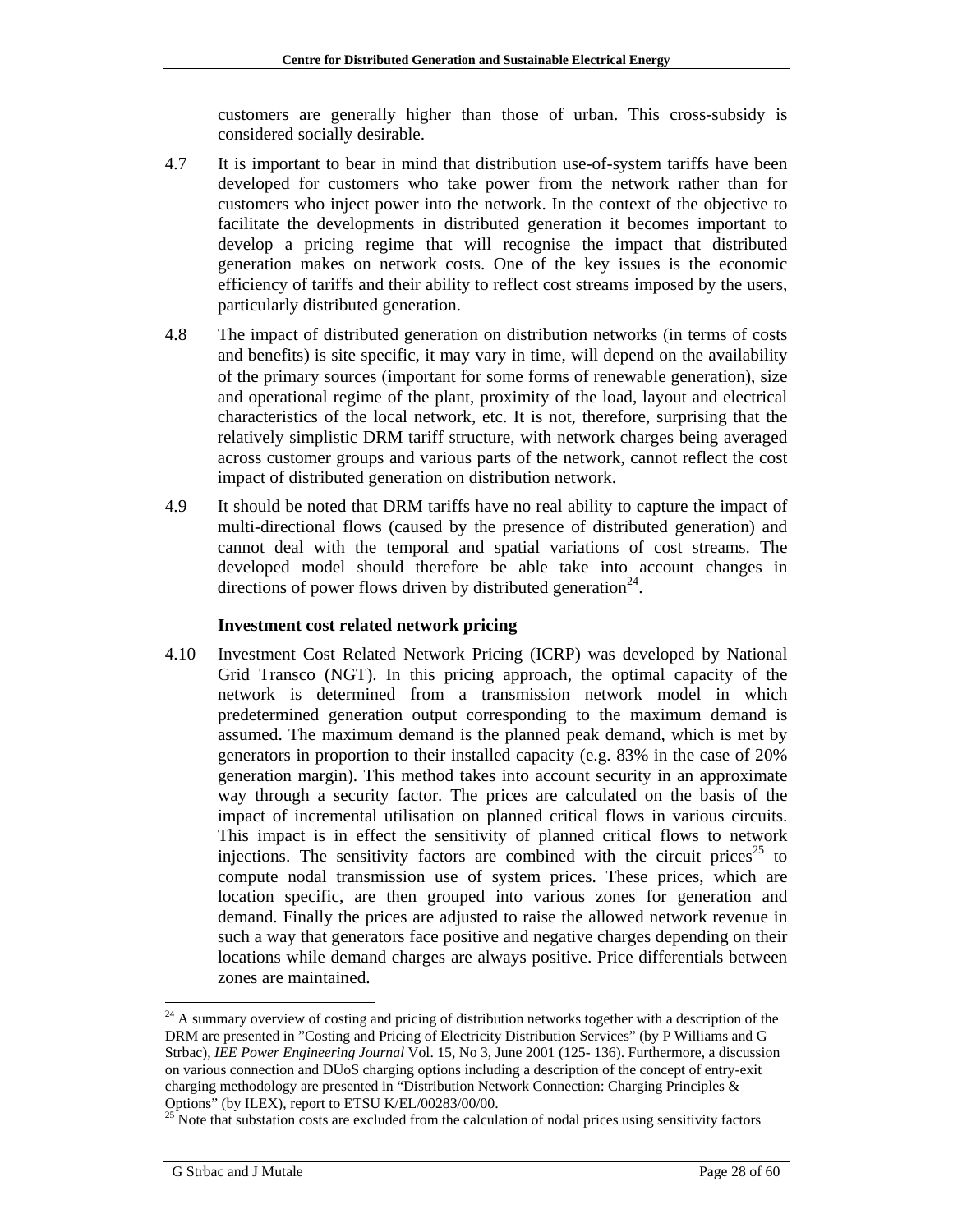#### *Pricing based on the concept of reference network*

- 4.11 The concept of a reference network is a construct derived from economic theory and has a long history<sup>26,27,28</sup> although the term "reference network" (or "economically adapted network") was not necessarily used explicitly by all of these authors. Nevertheless, the fundamentals of the idea of applying the "global economic optimality" of the network for pricing purposes have been implicitly discussed. In particular, Farmer pioneered the application of this concept for pricing transmission in a competitive environment. The application of the concept of reference networks to regulation of distribution networks is discussed<sup>29</sup>. This approach was also used to examine the relationship between short-term locational marginal prices (associated with corresponding financial or physical transmission rights) and transmission investment<sup>30</sup>. The application of a reference network as a framework for regulating transmission monopolies, together with an efficient implementation methodology has also been investigated $31$ .
- 4.12 Although the level of detail and hence the complexity involved in determining the "global economic optimality" of a transmission and distribution networks may vary considerably, the reference network, in its simplest form, would be topologically identical to the existing network, with the same generation and load layouts, would operate at the same voltage levels as the real one, but the individual transmission and distribution circuits would have optimal capacities. These optimal capacities are determined in an exercise that balances operating cost and investment cost of networks, while satisfying security constraints. Clearly, fewer and smaller duration constraints result from higher circuit capacities. This implies higher network investment costs but lower operating costs of the system. If we now assume that the network capacity can take any size (with, say, constant marginal investment cost), the resulting reference network would have exactly the optimal amount of constraints to which the optimal amount of investment cost would be associated, such that the total investment and operating costs are minimised.
- 4.13 This is very similar to the NGT methodology except that in the NGT method the generation outputs do not follow generation costs but are uniformly scaled to meet a single peak demand which is consistent with NGT network planning standard. If critical planned flows obtained from NGT pricing were used to design the network the corresponding circuit capacities would be equal to the least cost network, which is in essence the reference network.

<sup>&</sup>lt;sup>26</sup> Boiteux, M. (1949) La tarification des demandes en pointe: applicationde la theorir de la vente au cout

marginal, *Revue General de Electricite*, Vol. 58, No., 321-340<br><sup>27</sup> Nelson, J. R. (1967) *Marginal Cost Pricing in Practice*, Prentice-Hal<br><sup>28</sup> Farmer, E. D., Cory, B. J. and Perera, B. L. P. P. (1995) Optimal Pricing of

<sup>&</sup>lt;sup>29</sup> Strbac, G., Allan, R.N., (2001) Application of reference network to regulation of distribution networks, Power Engineering Journal, Vol. 15, No 6.

<sup>&</sup>lt;sup>30</sup> Juan Araneda, "Foundations of Pricing and Investment in Electricity Transmission", MPhil Thesis, UMIST, 2002

<sup>&</sup>lt;sup>31</sup> Mutale, J., "Framework for allocation for transmission and Distribution network costs", Ph.D thesis, UMIST, December 1999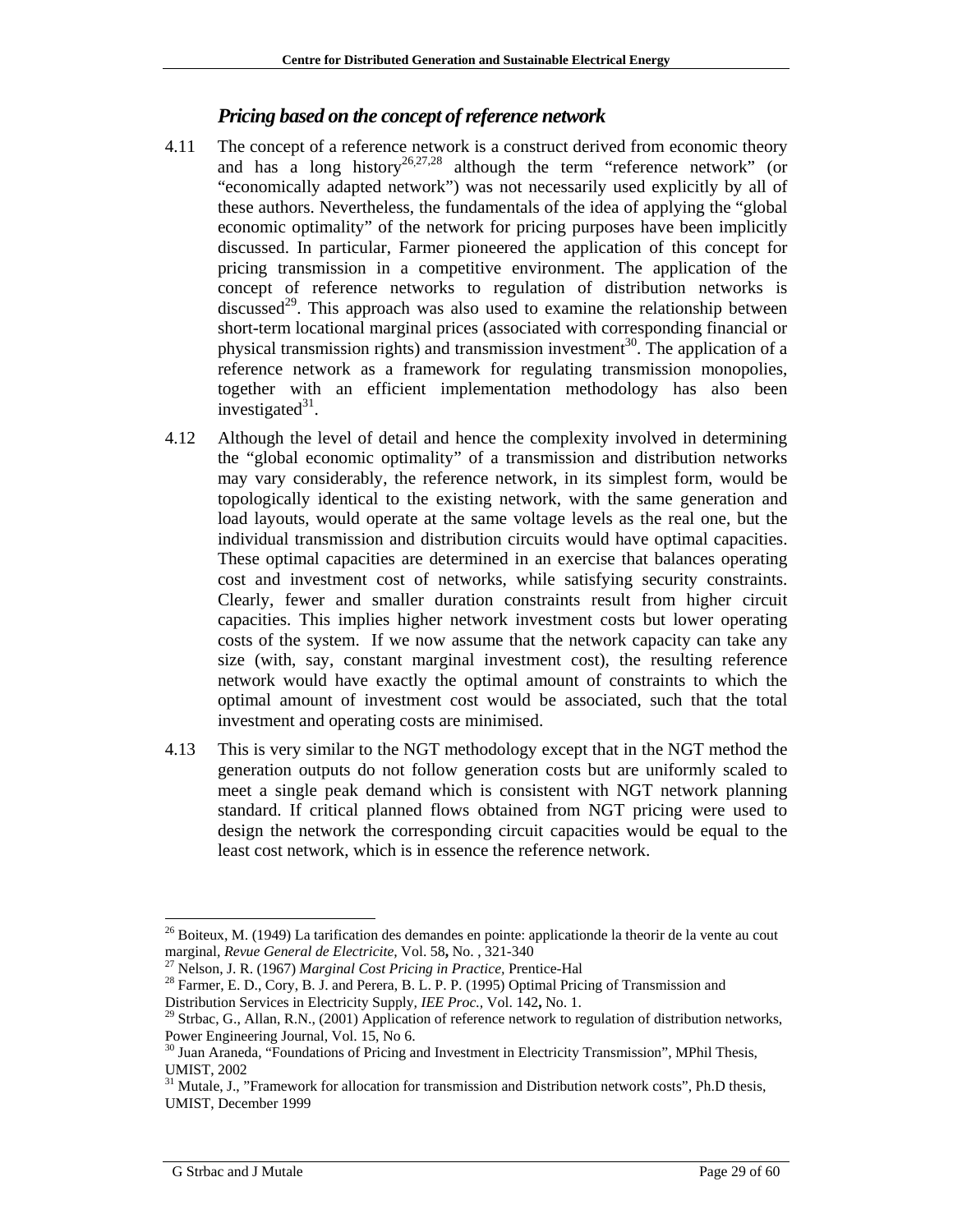- 4.14 The proposed methodology for distribution pricing is also based on the reference network concept. The key difference is that the critical flows which determine minimum circuit capacity<sup>32</sup> are determined not from a single load flow but require evaluation of two or more network loading conditions. This is consistent with the newly proposed distribution security standard (ER P2/6) that quantifies the contribution that DG can make to network security.
- 4.15 In distribution systems optimal capacities should be derived on the basis of assumed investment drivers. The subject of investment drivers was discussed in Section 3. An illustration of the fundamental principles of network pricing based on the reference network is presented in the following section. A more detailed discussion of the methodology is presented Section 5.

#### *Illustration of basic principles of proposed network pricing*

- 4.16 The basic concept of allocating future network costs using marginal cost pricing is illustrated with the aid of two simple examples based on two-bus systems (see Figure 4.1 and Figure 4.3). Example 1 has a small wind farm located at node 2 whereas in example 2 a large wind farm is located at node 2. The two systems have identical demand levels and profiles for winter and summer periods. The demand profiles are shown in Figure 4.2 while the demand levels are shown in Figure 4.1 and Figure 4.3.
- 4.17 The forward looking annuitised investment cost for the circuit between node 1 and node 2 (for the two networks) is assumed, for illustrative purposes only, to be equal to £7/kW/year (this is assumed to represent costs of the two lines in the circuit).



#### *Example 1: Two bus system with small wind farm*

**Figure 4-1 Example 1: Two-bus power system flows** 



**Figure 4-2 Demand profiles for examples 1 and 2** 

 $32$  This minimum capacity is also called the reference capacity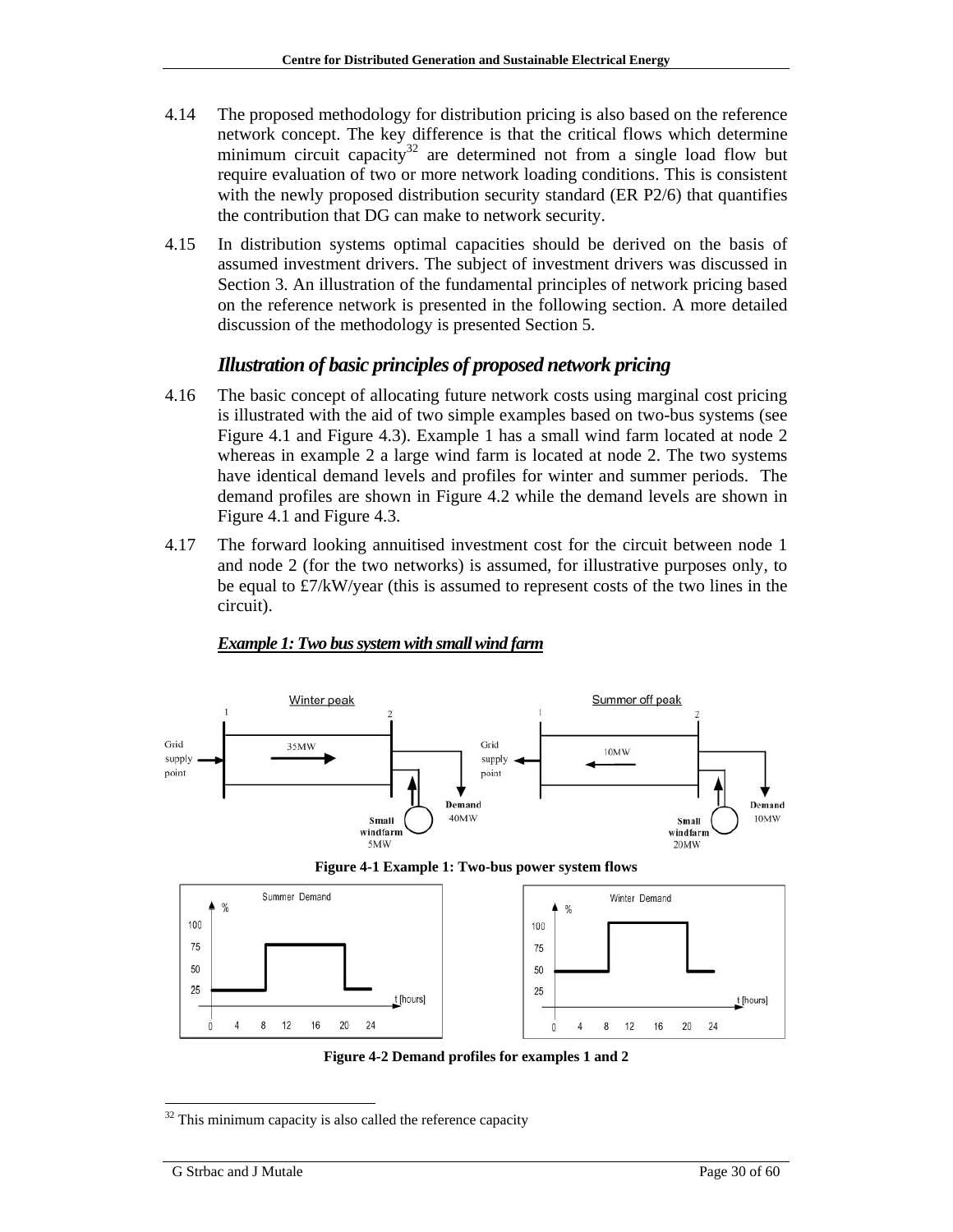4.18 The peak and off-peak demand levels shown in Table 4.1 have been computed based on the profiles in Figure 4.2. Taking the assumed wind farm output during peak and off peak periods in Figure 4.1 and the computed demand levels, the circuit flows in Table 4.1 for peak and off peak periods have been computed.

|                                |      | Winter   |      | Summer   |      | Critical   Classification |  |
|--------------------------------|------|----------|------|----------|------|---------------------------|--|
|                                | Peak | Off-peak | Peak | Off-peak | flow | of asset                  |  |
| Demand (MW)<br>- A             | 40   | 20       | 30   | 10       |      |                           |  |
| Generation (MW) - B            |      | 20       |      | 20       |      |                           |  |
| Line flow (MW)<br>$-C = B - A$ | 35   |          | 25   | $-10$    | 35   | DD                        |  |

**Table 4-1 Generation and demand profiles for Example 1 two-bus system** 

4.19 The critical flow is found as the highest of the flows in summer and winter periods. To aid understanding of the cost reflective allocation of costs to investment drivers all assets are classified as either demand dominated (DD), generator dominated (GD). For a radial system, by definition the *critical flow for a DD asset is away from Grid supply point* towards the load. In contrast the direction of *critical flow for a GD asset is towards the grid supply point* (counter flow). In Figure 4-1 the direction of the critical flow is determined by the demand and hence the circuit is characterised as DD.

#### **Critical loading conditions**

- 4.20 Note that in this example there are two critical loading conditions considered in determining critical flows and hence classifying assets into DD or GD. These are:
	- Maximum demand and secure generation output (winter peak)  $\rightarrow$  generation output is taken to be equal to the generation contribution to network security as prescribed in the security standard (ER P2/6).
	- Minimum demand and maximum generation (summer off-peak)  $\rightarrow$ generation output equal to capacity of generator

#### **Computing DUoS prices**

4.21 Future network costs are allocated on the basis of marginal cost pricing principles. In accordance with the marginal costing the use of the circuit between node 1 and node 2 is charged only during the period of maximum loading of the circuit. If an additional unit of power is imposed on the circuit during its maximum loading, this will require reinforcement of the circuit capacity. When the plant is loaded below its maximum capacity, an additional unit of power will not require reinforcement, and hence the plant capacity charge is zero. In the case system shown in Figure 4.1 increasing demand at node 2 by 1MW during time of critical loading of the circuit will require reinforcement of the circuit, hence demand should be charged for the use of this asset. On the other hand increasing generation output during the critical loading condition (winter peak) will reduce the critical flow for 1MW and increase the available capacity by 1MW, thus benefiting the system. Generation should therefore be rewarded for conferring this benefit to the system.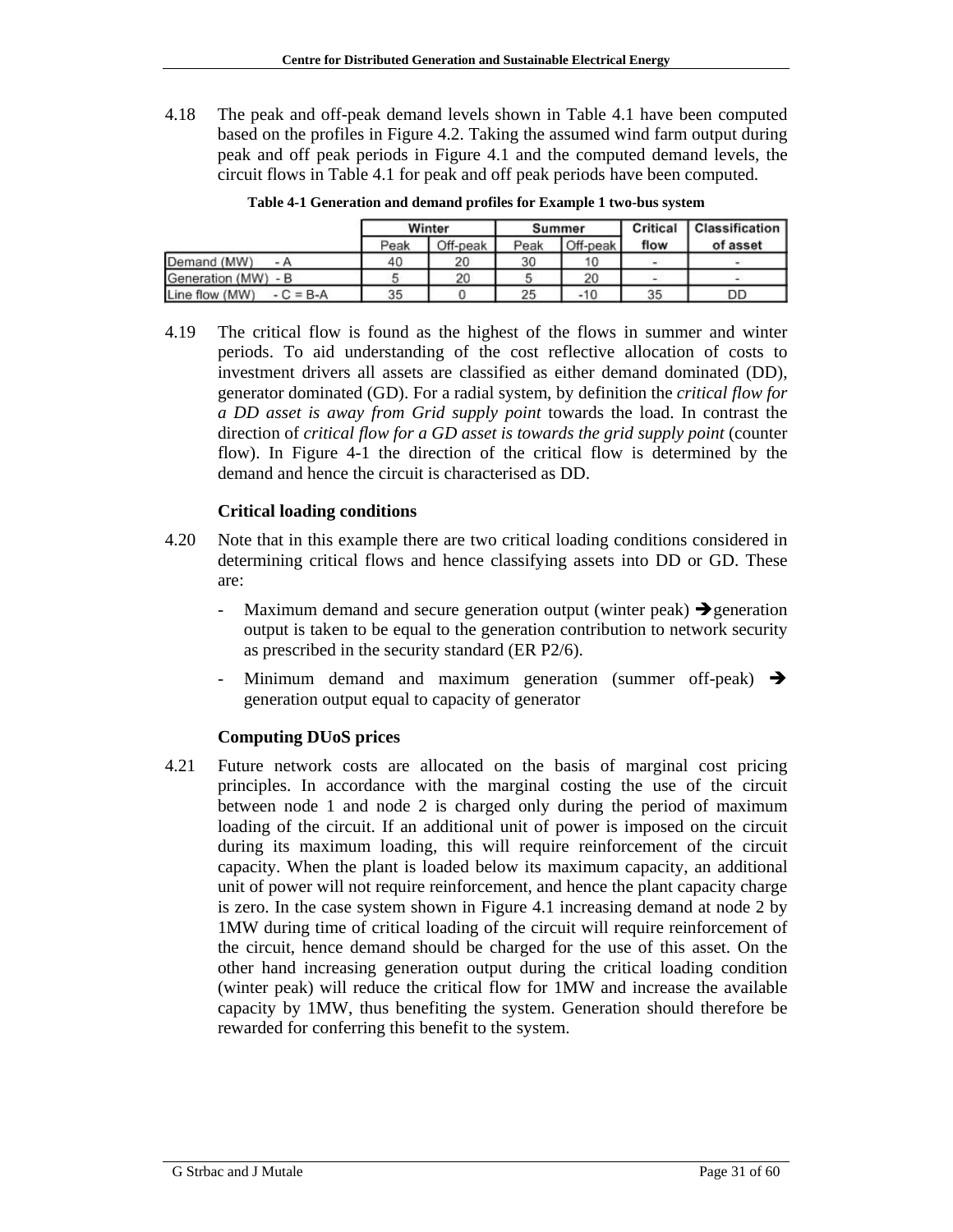4.22 Demand and generation prices are in theory equal in magnitude and polarity<sup>33</sup>. The resultant payments however have opposite polarities because incremental changes in generation and demand on line flow have opposite effects. A summary of the overall payments for the two-bus system in Figure 4.1 is given in Table 4.2.

|                             |                   | Winter peak | Winter off-peak Summer peak |    | Summer off-peak | Total |
|-----------------------------|-------------------|-------------|-----------------------------|----|-----------------|-------|
| Nodal DUoS at node 2 (£/kW) | - A               |             |                             |    |                 |       |
| Demand level (MW)           | - B               | 40          | 20                          | 30 |                 |       |
| Generator output (MW)       | - C               |             | 20                          |    |                 |       |
| Demand payment (£'000)      | $-D = A \times B$ | 280         |                             |    |                 | 280   |
| Generator payments (£'000)  | $-E=AxC$          | $-35$       |                             |    |                 | $-35$ |
| Net payments (£'000)        | $-$ F=D+F         | 245         |                             |    |                 | 245   |

**Table 4-2 Nodal, time-of-use network price and user payments for Example 1** 

4.23 Note that the optimal network prices (DUoS charges) recover the cost of the reference network (35,000 kW x  $7 \frac{\text{f}}{\text{F}}$  XV/yr = 245,000 $\frac{\text{f}}{\text{F}}$ ). It can be proved that, in general, efficient network prices (based on the reference network concept) will always recover *exactly* the cost of the reference network. Hence, the cost reflective (efficient) network prices *allocate* the cost of the reference network. Given that in practice allowable revenue will be different to the cost of reference network, revenue reconciliation will need to be carried out.

#### *Example 2: Two bus system with large wind farm*

4.24 The same computations to find the critical flow, nodal prices and user payments carried out in Example 1 are repeated in this example (Figure 4.3), which has a larger wind farm.



**Figure 4-3 Example 2: Two-bus power system flows** 

4.25 Following the same process as in example 1 the flows for example 2 shown in Table 4.2 have been computed. Unlike in example 1 where the critical flow is determined by demand, the critical flow in this case is determined by generation. Hence the circuit is classified as GD.

<sup>&</sup>lt;sup>33</sup> Starting from the theoretical prices, these can be subsequently modified to obtain different load and generation price profiles while meeting desired revenue recovery constraints.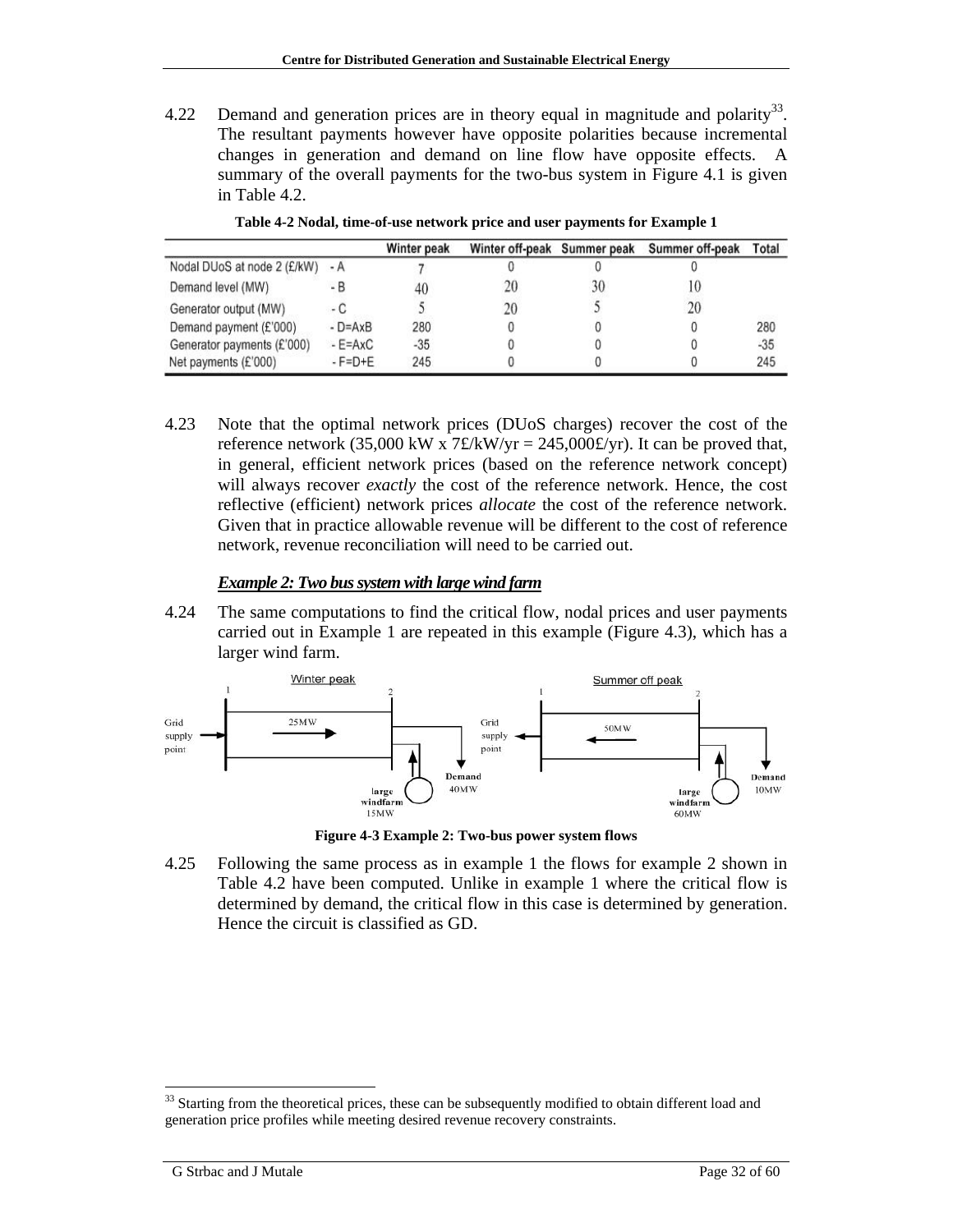|                                | Winter |          | Summer |          |      | Critical   Classification |  |
|--------------------------------|--------|----------|--------|----------|------|---------------------------|--|
|                                | Peak   | Off-peak | Peak   | Off-peak | flow | of asset                  |  |
| Demand (MW)<br>- A             | 40     | 20       | 30     | 10       | ۰    |                           |  |
| Generation (MW) - B            | 15     | 60       | 15     | 60       |      |                           |  |
| Line flow (MW)<br>$-C = B - A$ | 25     | $-40$    | 15     | $-50$    | 50   | GD                        |  |

**Table 4-3 Generation and demand profiles for Example 2 two bus system** 

4.26 The computed nodal, time of use DUoS prices and associated user payments are shown in Table 4.4. Note that the reference network prices recover exactly the cost of the reference network (50,000 kW x 7£/kW/yr = 350,000£/yr).

**Table 4-4 Nodal, time-of-use network price and annual user payments for Example 2** 

|                             |                   | Winter peak |    |    | Winter off-peak Summer peak Summer off-peak | Total |
|-----------------------------|-------------------|-------------|----|----|---------------------------------------------|-------|
| Nodal DUoS at node 2 (£/kW) | - A               |             |    |    |                                             |       |
| Demand level (MW)           | - B               | 40          |    | 30 |                                             |       |
| Generator output (MW)       | - C               |             | 60 |    | 60                                          |       |
| Demand payment (£'000)      | $-D = A \times B$ |             |    |    | $-70$                                       | $-70$ |
| Generator payments (£'000)  | $-E=AxC$          |             |    |    | 420                                         | 420   |
| Net payments (£'000)        | $-F=D+E$          |             |    |    | 350                                         | 350   |

#### *Observations from the two examples*

4.27 Table 4.5 presents a summary of the final results from examples 1 and 2.

|           | Winter peak<br><b>Nodal price</b><br>(E/KW)<br>Node 2 | Summer off-peak<br>Nodal price<br>(E/kW)<br>Node 2 | Generator<br>payment<br>(Price x Generation<br>in period)<br>(£'000) | Demand<br>payment<br>(Price x Demand<br>in period)<br>(E'000) | <b>Annual Net</b><br>payment<br>Goes to pay<br>for the asset)<br>(E'000) |
|-----------|-------------------------------------------------------|----------------------------------------------------|----------------------------------------------------------------------|---------------------------------------------------------------|--------------------------------------------------------------------------|
| Example 1 |                                                       | 0                                                  | $-35$                                                                | 280                                                           | 245                                                                      |
| Example 2 | 0                                                     | $-7$                                               | 420                                                                  | $-70$                                                         | 350                                                                      |

**Table 4-5 Nodal network nodal, time use use-of-system charges and annual user payments** 

NB: By chosen nomenclature Generator injection is negative and conversely Demand injection is positive

- 4.28 It is clear from Table 4.5 that the use of system charge is location and time-ofuse specific:
	- In example 1, which is demand dominated, the direction and the magnitude of the critical flow is determined by maximum demand condition. The nodal use of system charge is positive and demand pays for using the circuit. Demand charge applies in winter peak period and is related to the peak demand. The generator gets paid according to its contribution to security (P2/6) (during maximum demand period). In all other periods DUoS charges are zero.
	- In example 2, the opposite situation applies. The system is generation dominated and the direction and magnitude of the critical flow is determined by maximum generation output and minimum demand. The nodal use of system charge is negative because the circuit is generator dominated and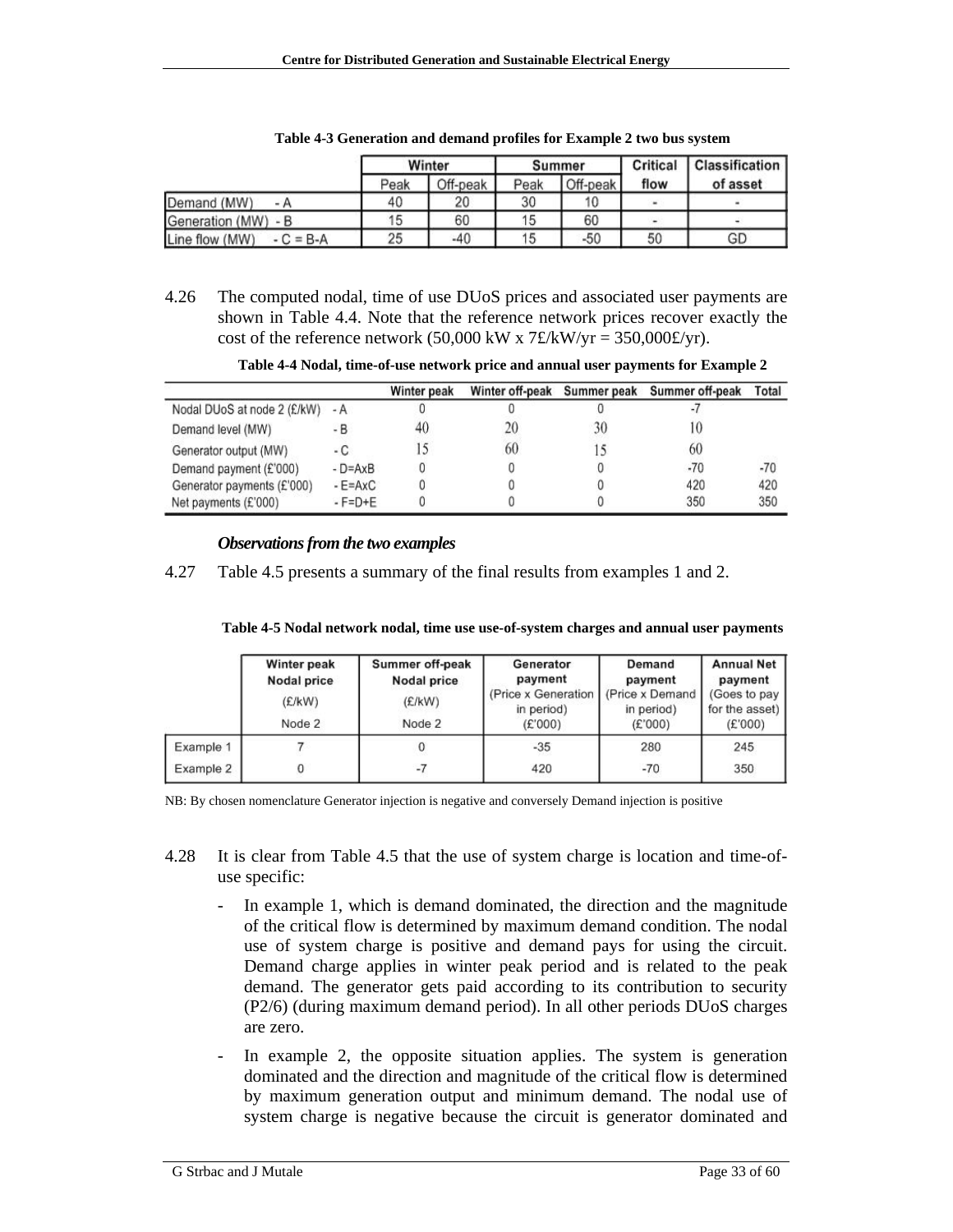hence the generator pays for use of the asset, with respect to installed capacity (maximum generation) while demand gets paid with respect to minimum demand at time of peak generation output i.e. summer nights. In all other periods  $DU<sub>o</sub>S$  charges are zero<sup>34</sup>.

4.29 As it will be discussed later, full flexibility can be built into the pricing methodology to allow various practical implementation issues to be addressed allowing complexity of the charges to be fully controlled (location and time of use granularity can be controlled), while achieving desired revenue recovery targets.

#### *Allocation of losses*

- 4.30 It is understood that a number of DNOs use Loss Adjustment Factors (LAFs) to gross up demand/generation to the Grid Supply Point (GSP). These factors can be used to quantify the value of the output of generators in terms of their impact on losses. The LAFs are site and time dependent. Time dependence comes from load variations and incorporates the non-linear relationship between network flows and losses. DNOs normally define LAFs in accordance with the voltage level at which the load/generation is connected, and those values are used throughout the DNOs. Typically, values of LAFs range from 5-20% at low voltage to 2-6% in high voltage networks.
- 4.31 For larger users, a substitution method is used to calculate LAFs. In accordance with this method, the impact of a network user on the system losses is assessed by calculating the difference in losses when the user is connected and when it is disconnected from the network. There are a number of problems associated with this method, among which the following two give reasons for considerable concern: (i) the method can produce inconsistent results and (ii) it does not prevent temporal and spatial cross-subsidies.
- 4.32 On the other hand, a consistent policy for allocating series losses in distribution and transmission networks that ensures economic efficiency should be based on the evaluation of marginal contributions that each user makes to the total system losses. This method can be shown to be applicable to a fully competitive electricity market. Marginal Loss Coefficients (MLCs) for allocating active power losses in distribution systems measure the change in the total active power losses due to a marginal change in consumption or generation of active and reactive power (and hence recognising the impact of power factor on losses). Evaluation of MLCs is relatively simple as it is an extension of standard AC load flow calculations. MLCs are fully location specific and vary in time. The values of MLCs can be positive or negative indicating whether a particular user contributes to an increase or a decrease in marginal losses  $35$ .

<sup>&</sup>lt;sup>34</sup> Note that in example 2, the generator could opt to reduce its output below 35 MW during an outage of one of the lines. In this case, the flow in the remaining line would be below 25 MW, and the entire circuit would be demand dominated. Hence the demand would pay, while the generator would get paid for the use of the network.

<sup>&</sup>lt;sup>35</sup> Mutale, J.; Strbac, G.; Curcic, S.; Jenkins, N, Allocation of losses in distribution systems with embedded generation IEE Proceedings Generation, Transmission and Distribution, Volume: 147, Issue: 1, Jan. 2000.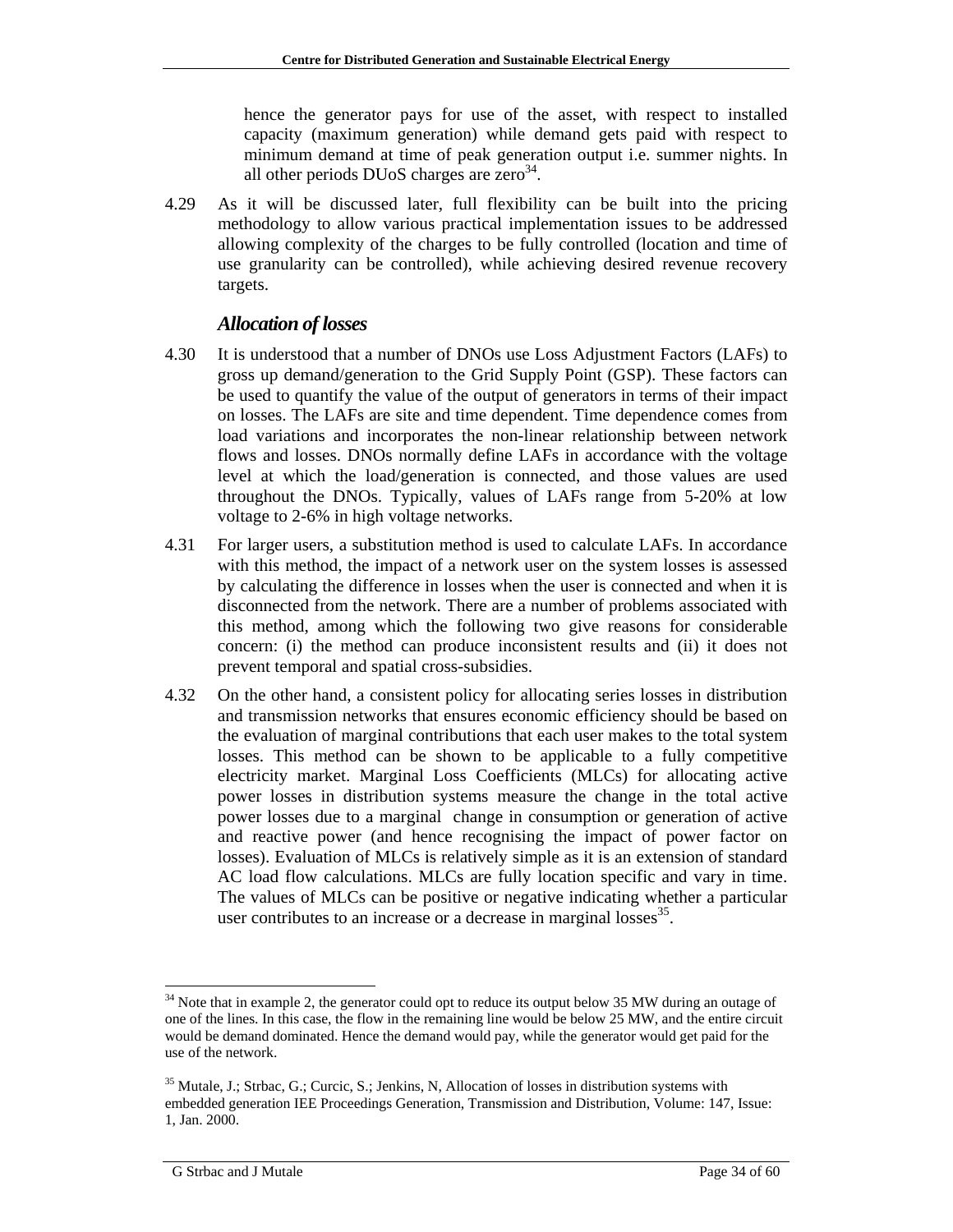# **5. Distribution network pricing based on the reference network concept**

5.1 This Section discusses in more detail the network pricing based on the reference network concept. The aim is to present the core features of the methodology and illustrate them on a more realistic network model.

#### *Steps in derivation of DUoS charges based on the reference network*

5.2 Figure 5.1 shows the overall process for deriving network use of system charges, which was illustrated on the two-bus examples in Section 4. The inputs into the pricing model are estimates of future demand and generation magnitudes profiles, network topology and network incremental investment costs. This is in essence network pricing based on forward-looking long run investment cost of the system. It is expected that the resultant use of system charges will be economically efficient and will deliver least cost development of the network by sending signals to network users on where to locate in the network and how to use the network By comparing critical flows in the network with existing system capacities it is possible to identify areas of over and under investment.



#### **Figure 5-1 Steps in derivation of time of use location network use of system charges**

- 5.4 **Step 1:** The process shown in Figure 5.1 starts with establishing the network topological model for pricing and the demand and generation magnitudes as well as profiles over a year or several years in the future  $36$ .
- 5.5 **Step 2:** The second step is to compute the network flows for combinations of demand and generation in the identified periods (say summer and winter peak and off-peak periods), while considering *credible contingencies*, such as

<sup>&</sup>lt;sup>36</sup> The process of determining future demand and generation across the network, together with an appropriate lead-time period will need to be defined.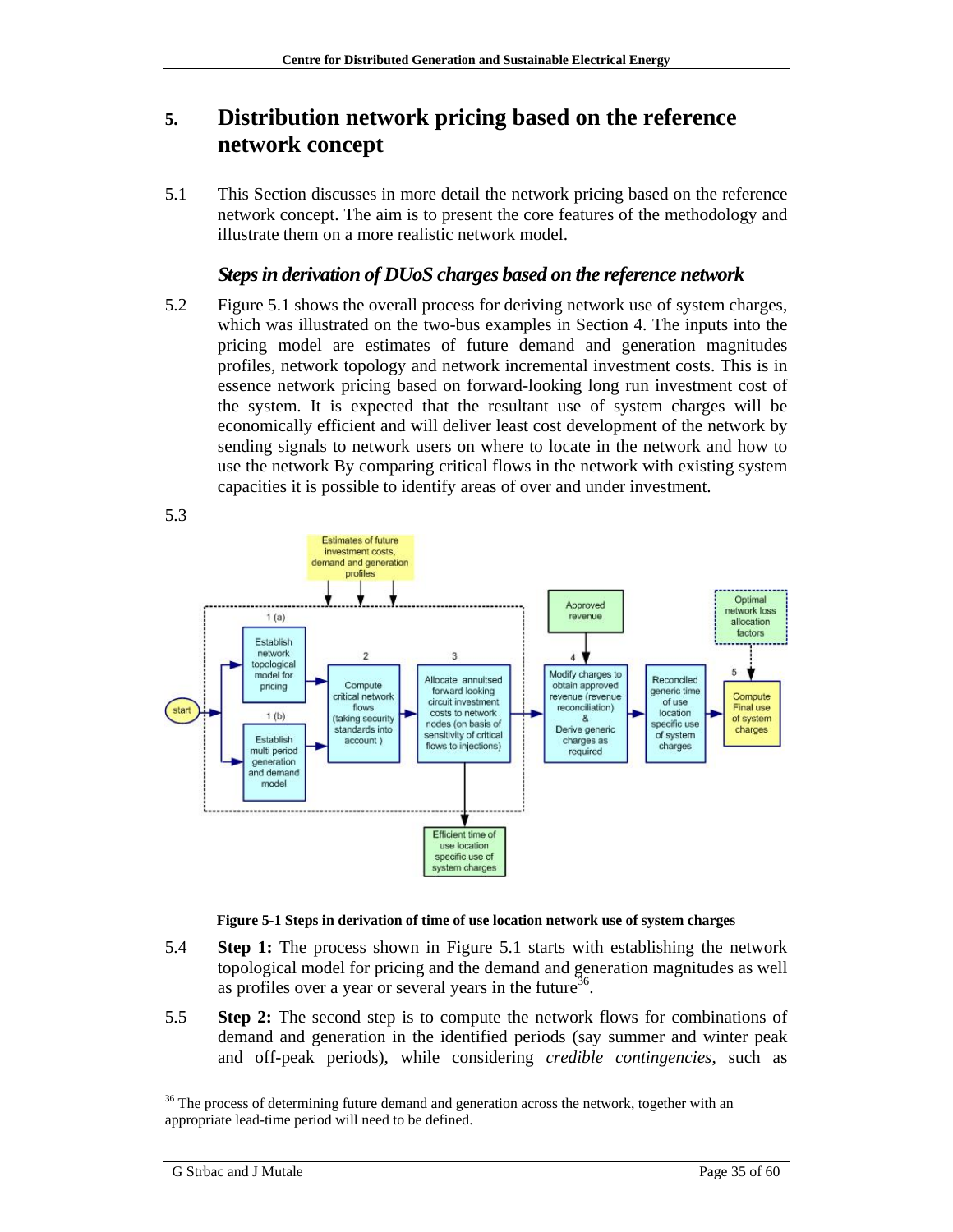network component outages. This step allows the critical network flows and their direction to be identified. The network, in which the capacity of each plant item is *equal* to the critical flow through it, is the reference network. The direction of critical flows is very important as it determines investment drivers in a radial system. Although in this discussion emphasis is on radial networks, the methodology can easily deal with meshed networks as well.

- 5.6 **Step 3:** Once the critical flows and their direction are known the annuitised forward looking circuit investment cost of the reference network can be allocated to users of the network (using the principles of marginal cost pricing). These prices are efficient and provide cost reflective signals to users regarding the impact they make on the future network costs. If the flow is upstream towards the grid supply point the asset is classified as generator dominated and entry charges for generators downstream is negative meaning that they pay for this asset during the period when the critical flow occurs. Demand gets paid. For a critical downstream flow the asset is classified as demand dominated and hence demand pays for this asset while downstream generators get paid. The output of this step is location specific time of use of system charges, which can be positive, negative, or zero.
- 5.7 **Step 4:** Given that the economically efficient network prices are derived from the future (reference) investment costs, there is always need to modify the charges so as to raise the allowed revenue. This process is called revenue reconciliation. Two approaches of how this can be done are discussed later in this report.
- 5.8 Generic charges can be computed to deal with several issues associated with practical implementation of the prices. In essence generic charges introduce flexibility in the implementation of the pricing regime. For examples a fewer set of prices can be derived instead of each node having a unique set of charges. The charges for demand and generation could be computed differently, for instance to make have all demand customers facing the same charges throughout the system while generators face locational prices.
- 5.9 **Step 5**: A component that allocates network losses optimally in the short term can be added to investment based pricing to produce a single network use of system price. Predefined profiles could be used rather than real time for calculation of loss coefficients. (see  $4.39 - 4.41$ ).
- 5.10 The network pricing model will in general include all voltage levels, as schematically presented in Figure 5-2. Although the schematic network is radial, the pricing model can indeed deal with real network topologies including complex multi-voltage meshed systems. As indicated in the figure, both generation and demand can be connected at each of the voltage levels. Superscripts (A to H) correspond to the points of connection (A corresponds to the 0.4 kV circuit, B to the 0.4kV busbar of the 11kV/0.4kV transformer, and so on).
- 5.11 As discussed earlier, each distribution plant, during its maximum loading can hence be characterised as being either demand dominated (design driven by *maximum* demand – secure generation contribution) or generation dominated (design driven by minimum demand- *maximum* generation conditions), depending on which of the two conditions is *critical* for its design. In case of a radial network this can also be determined by the direction of the critical flow: if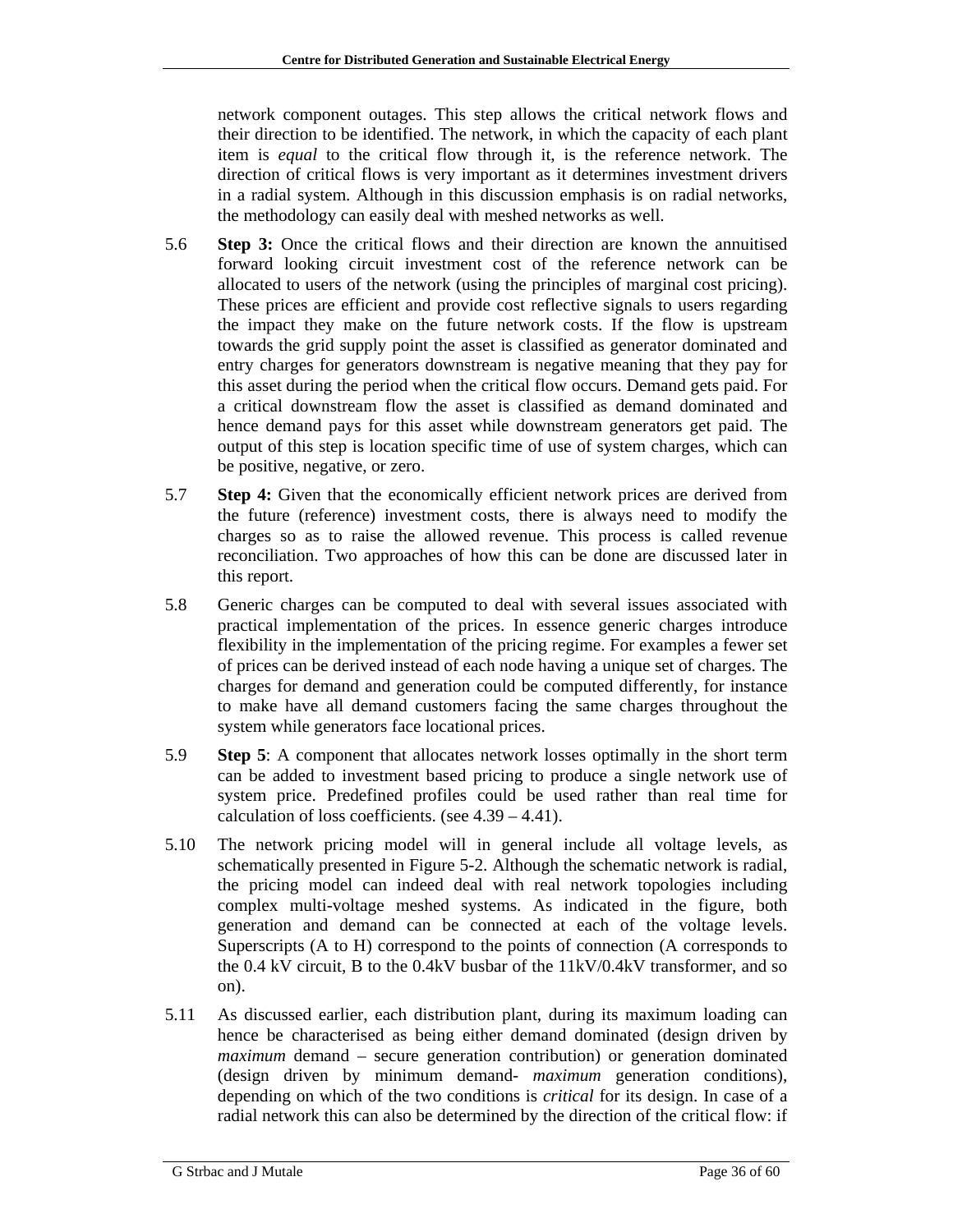the direction of the critical flow through a particular plant is downstream, i.e. from a higher voltage level towards a lower voltage level, the plant concerned is characterised as being demand dominated. Opposite is true for the generationdominated loading of the plant.

- 5.12 In case that the magnitudes of the two flows are close, it may be appropriate to consider such plant as *balanced*. In this case, charges apply in both periods.
- 5.13 Therefore, for a radial system shown in the figure, depending on the direction of the critical flows in various parts of the network the plant concerned can be characterised as Demand Dominated, Generation Dominated or Balanced. The boundaries between the categories can be flexibly adjusted.





5.14 Note that the capacity of 11 kV and 0.4 kV lines may be driven by losses rather than by the critical flow (see paragraphs  $3.26 -3.32$ ). The developed methodology can easily be adjusted to accommodate this.

#### *Distribution network model for pricing*

#### **Network topology**

5.15 The network topology for pricing is the same as for the existing network. It can also be based on future network topology where expansion of the network is envisaged.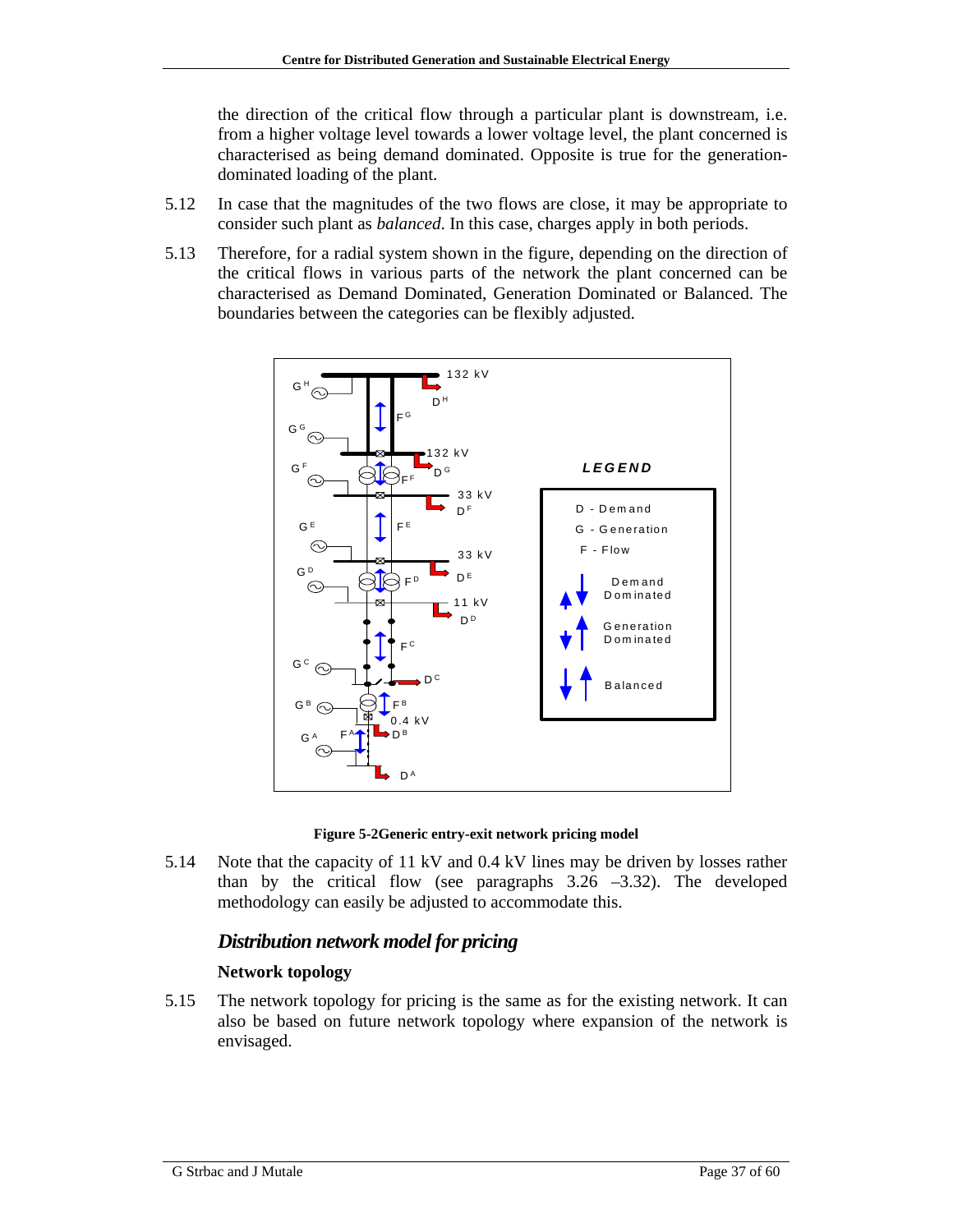#### **Network costs and network charges**

5.16 When allocation of costs is based on marginal cost pricing, it is only capacity dependent costs that are considered since the derivative of fixed costs is zero. One approach to dealing with this issue is to add the fixed costs to capacity dependent costs and divide the result by the capacity to obtain an average incremental investment cost. This is consistent with the requirement to have charges expressed in £/kW on installed capacity (capacity based) or £/kWh (utilisation based) or some combination of the two.

#### **Generation and demand model**

- 5.17 The main requirement is that all possible combinations of demand and generation to enable the most onerous flow conditions to be established should be captured. Maximum demand models alone are inadequate, as they will not necessarily capture critical flows. At the very least two periods are needed for the example representing maximum demand and secure generation output conditions and maximum generation and minimum demand conditions. It is important to note that temporal and spatial characteristics of generation and demand are critical for computation of cost reflective use of system charges with time of use and spatial discrimination.
- 5.18 Modelling DG contribution to network security requires at least two periods. It is advisable to specify the periods in terms of seasonal (say summer and winter) peak and off-peak and to then require demand and generation to indicate the planned performance during these periods. This will allow the different operating regimes of various DG technologies to be captured.
- 5.19 Note that costs are neither necessary nor required in the demand and generation model. In theory cost of generation and demand response could be modelled to determine the optimal circuit investments. Such analyses are central to assessing the net benefit of active management. This pricing methodology can cope just as well with systems with active management. The operational relationship between the network operator and the generators (and demand response) involved in active management would likely be dealt with under negotiated bilateral contracts.

#### *Illustrative example of core features of proposed approach*

5.20 The core features of reference network based pricing are illustrated on part of a radial distribution network supplied from a 132kV/33kV substation with two transformers in Figure 5.2.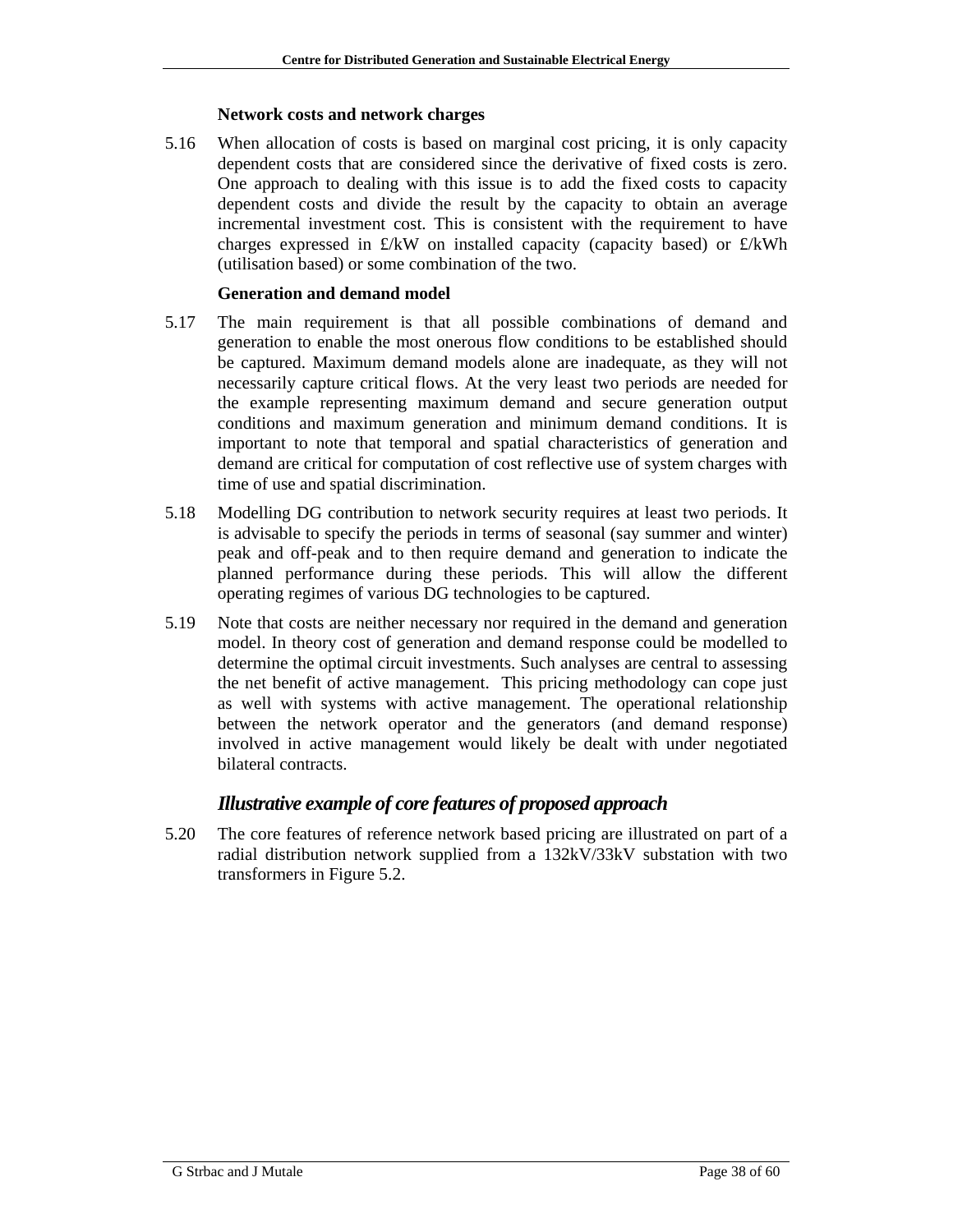

**Figure 5-3 132/33kV Radial distribution system** 

- 5.21 Two 33kV out-going circuits are shown, while the rest of the 33kV network is represented by a lumped load of 50MW maximum demand, connected at the 33kV busbar. The two 33kV circuits supply a 33kV/11kV substation with two 33kV/11kV transformers. At the 33kV busbar of the substation a 15 MW CHP plant is connected.
- 5.22 From this substation, two 11kV feeders are explicitly represented, while the rest of the 11kV network is represented by a lumped load of 10MW maximum demand. Each of the 11kV circuits supplies four 11kV/0.4kV transformers with a maximum demand of 400kW. The LV systems can consist of microgrids and other ordinary LV networks. A Wind Farm of 1MW is connected to the circuit to the left.
- 5.23 In practice, a distribution network is designed to cope with the expected maximum loading condition, which likely occurs at a time of maximum demand with secure generation output. With DG, another extreme condition needs to be considered, i.e. the condition where DG produces maximum output and demand is minimum. Therefore, in this example, these two critical loading conditions are considered. The system loading is shown in Figure 5-4. The first number (without brackets) is the loading or generation during maximum demand secure generation output period and the second number (in brackets) is the loading or generation during minimum demand maximum generation period.
- 5.24 Since the design of the distribution networks should take into account security, information regarding the contribution of distributed generation to network capacity (security) is required. For the sake of this illustrative example, effective contribution of 5MW (33% of installed capacity) is allocated to CHP, and 200kW (20% of installed capacity) to the Wind Farm. In the context of DUoS pricing, it could be interpreted simply that the CHP and Wind Farm are capable of replacing a distribution circuit of the capacity of 5MW and 200kW respectively. This means that the firm capacities of these generators in the secure generation regimes are 5 MW and 200 kW respectively.
- 5.25 Minimum demand is assumed to be 25% of the maximum demand. This information is important since the condition of maximum generation and minimum demand may be critical for design/reinforcement of some of the items of plant in the network. It is important to note that the loading condition taken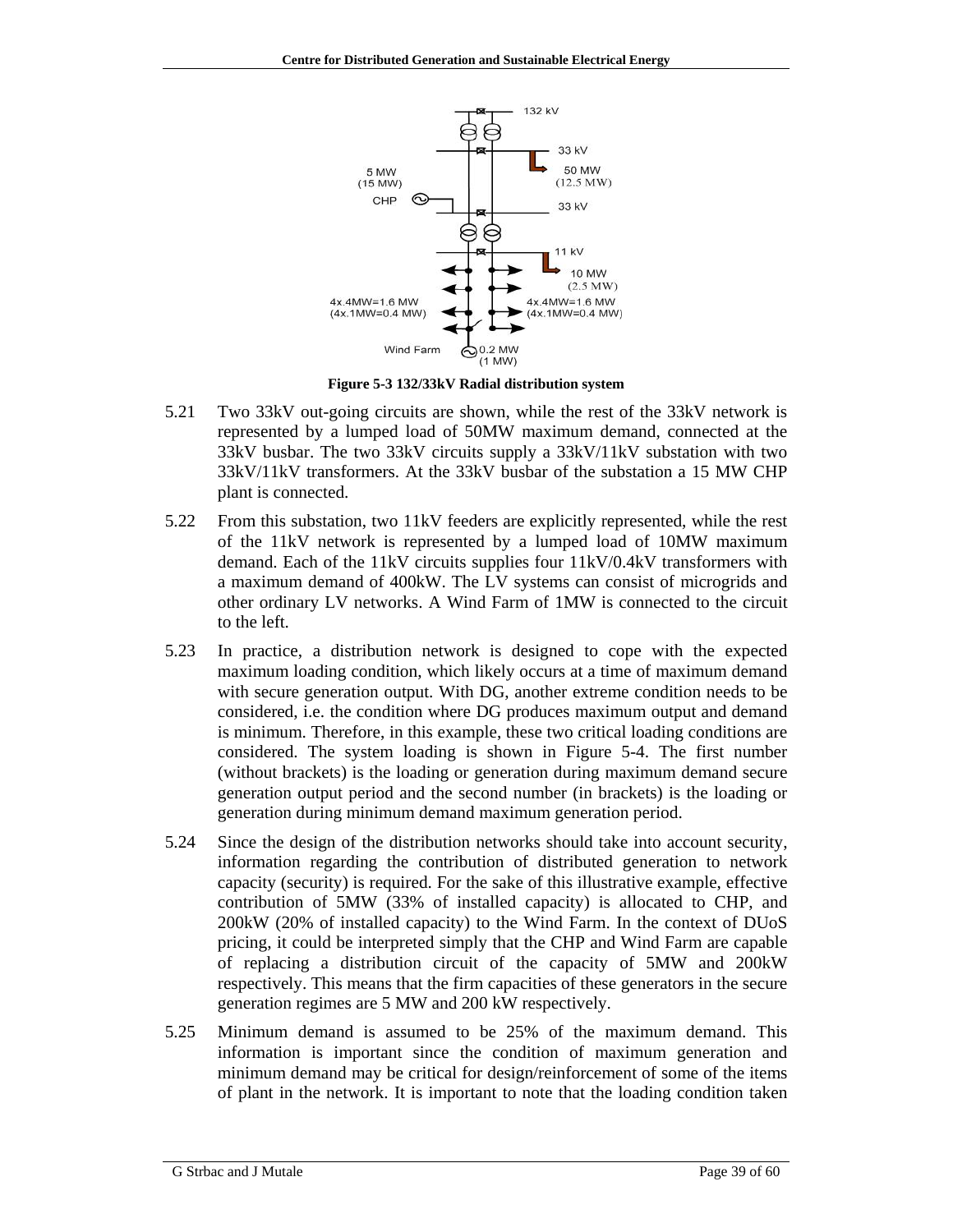for the pricing calculation should be consistent with the loading scenarios taken in the network design process.

- 5.26 The flows in both loading conditions can be obtained by simple inspection. Critical flows are summarised in Figure 5.3. The arrow shows the direction of the flows. The critical loading of plants can be determined by the largest power flows between the two loading periods.
- 5.27 It can be observed that critical loading for the 11kV feeder, 33kV/11kV and 132kV/33kV transformers is driven by maximum demand, while critical loading of the 33kV circuits is driven by maximum generation, and these occur at different periods (time of use). The assets, whose capacity is driven by maximum demand condition (such as 11kV feeders, 33kV/11kV and 132kV/33kV transformers) are then classified as Demand Dominated (DD), while the 33kVfeeders are classified as Generation Dominated (GD).
- 5.28 Note that the critical flows determine the reference (optimal) ratings of the corresponding plant. The reference rating of 11 kV and 33 kV circuits are 2x3 MW and 2x12.7 MW respectively. Due to topology of 11 kV circuits, one feeder must cope with all 11 kV loads when one of the 11 kV feeders loses supply from the 33kV/11kV substation and the Normally Open point is closed. The optimal rating of the 132kV/33kV substation is 2x58MW. These reference ratings of the individual network components (transformers and lines at various voltage levels) can be compared with the plant ratings of the existing network.
- 5.29 It is important to note that the above analysis includes consideration of single circuit outages at each voltage level, which is consistent with the network planning process.



**Figure 5-4 Computation of critical flows**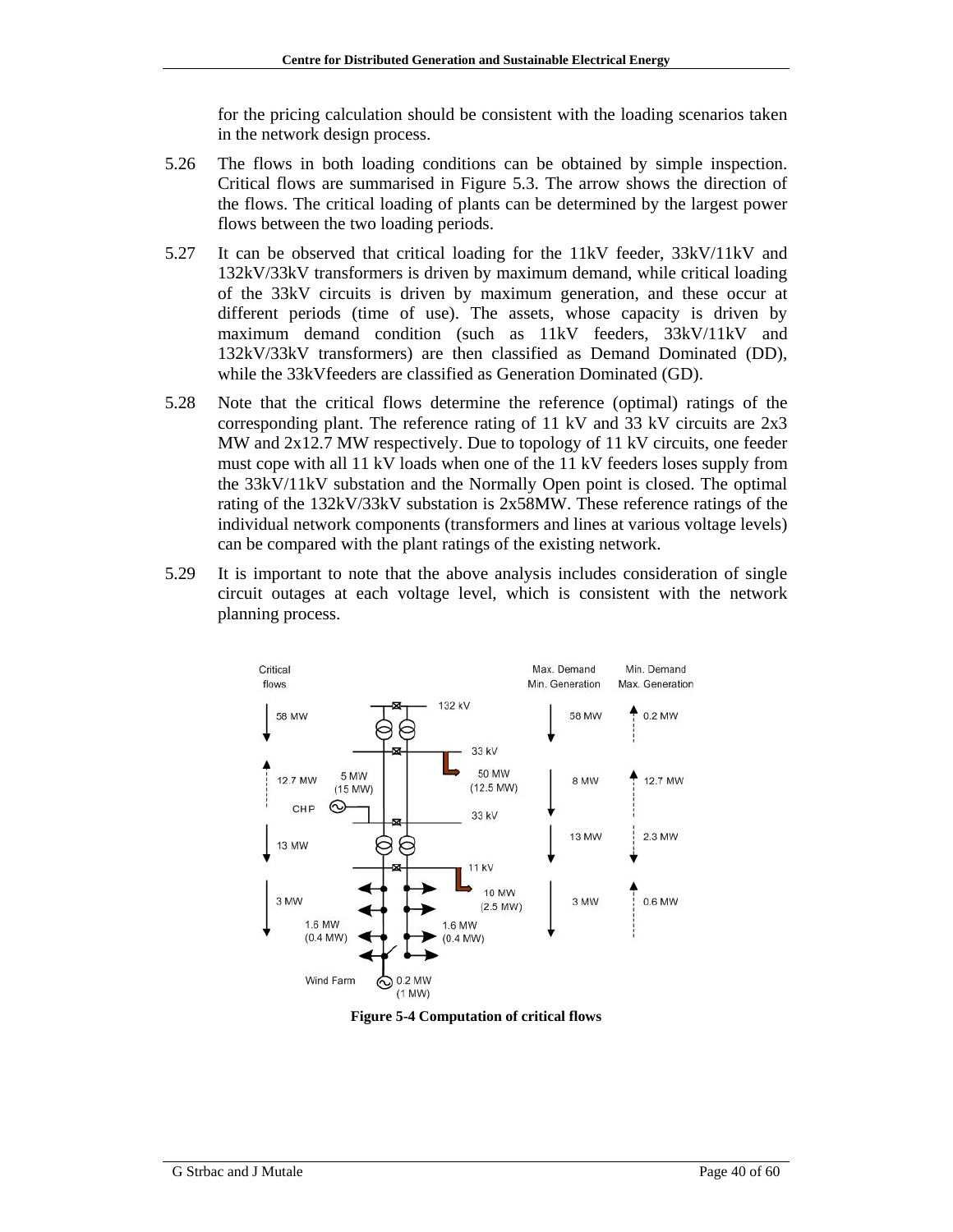#### **Polarity of exit and entry DUoS charges**

5.30 Given the direction of the critical flows and knowing the direction of demand and generation driven flows (Figure 5.3), the polarity of exit and entry DUoS charges can now be determined. If the direction of the critical flow in the plant coincides with the direction of the flow imposed by a particular network user, this user will be charged for the use of the plant. On the other hand, if the direction of the critical flow is opposite to the flow created by a particular user, this user will get paid for the use of the plant. This is presented in Table 5.1 and Table 5.2, for demand (exit) and generation (entry) respectively.

| Load            | Plant |          |          |           |  |  |
|-----------------|-------|----------|----------|-----------|--|--|
| ΙC<br>onnection | 11 kV | 33/11 kV | 33 kV    | 132/33 kV |  |  |
| 11 kV           | Pay   | Pay      | Get paid | Pay       |  |  |
| 33/11 kV        | U     | Pay      | Get paid | Pay       |  |  |
| 33 kV           | U     |          |          | Pay       |  |  |

**Table 5-1 Polarity of DUoS exit charges for demand** 

|  |  |  | Table 5-2 Polarity of DUoS entry charges for generation |
|--|--|--|---------------------------------------------------------|
|  |  |  |                                                         |

| Generation | Plant    |          |       |           |  |  |
|------------|----------|----------|-------|-----------|--|--|
| Connection | 11 kV    | 33/11 kV | 33 kV | 132/33 kV |  |  |
| 11kV       | Get paid | Get paid | Pay   | Get paid  |  |  |
| 33 kV      |          |          | Pay   | Get paid  |  |  |

#### **Basis for evaluation of charges**

- 5.31 Observe that positive and negative charges for a particular user are imposed during different periods. This is because the basis for the evaluation of positive charges is different to one for the evaluation of negative charges. For example, a positive incremental change in load of the demand connected to an 11kV feeder, during the maximum demand periods, will increase the loading on the 11 kV feeder, 33kV/11kV and 132kV/33 transformers. Therefore, charges for the use of the plant concerned (DD) will be based on maximum demand of 3.2MW.
- 5.32 Regarding the use of the GD 33kV circuit, the relevant critical period is determined by the coincidence of maximum generation and minimum demand. Hence, demand connected at 11kV will be rewarded for the use of this 33kV circuit, based on the load during minimum demand of 0.8MW. This is illustrated in Table 5.3.
- 5.33 Consider now charges for the wind farm. The wind farm will be rewarded for the use of the 11kV network and 33kV/11kV and 132kV/33kV transformers and will be charged for the use of  $33kV$  circuits. Again, the basis for the evaluation of positive charges is different to that of the evaluation of negative charges. The rewards for using the plant concerned will be based on the generator effective contribution (0.2MW). On the other hand, the charges for the use of 33kV circuit will be based on the maximum output (1MW). This is illustrated in Table 5-4.

| Table 5-3 Basis for DUoS exit charges at various voltage levels |
|-----------------------------------------------------------------|
|-----------------------------------------------------------------|

| Load       | Plant   |          |       |           |  |  |
|------------|---------|----------|-------|-----------|--|--|
| Connection | $11$ kV | 33/11 kV | 33 kV | 132/33 kV |  |  |
| 11kV       | 3.2     | 3.2      | 0.8   |           |  |  |
| 33/11 kV   |         | 10       | 2.2   | 10        |  |  |
| 33 kV      |         | u        |       | 50        |  |  |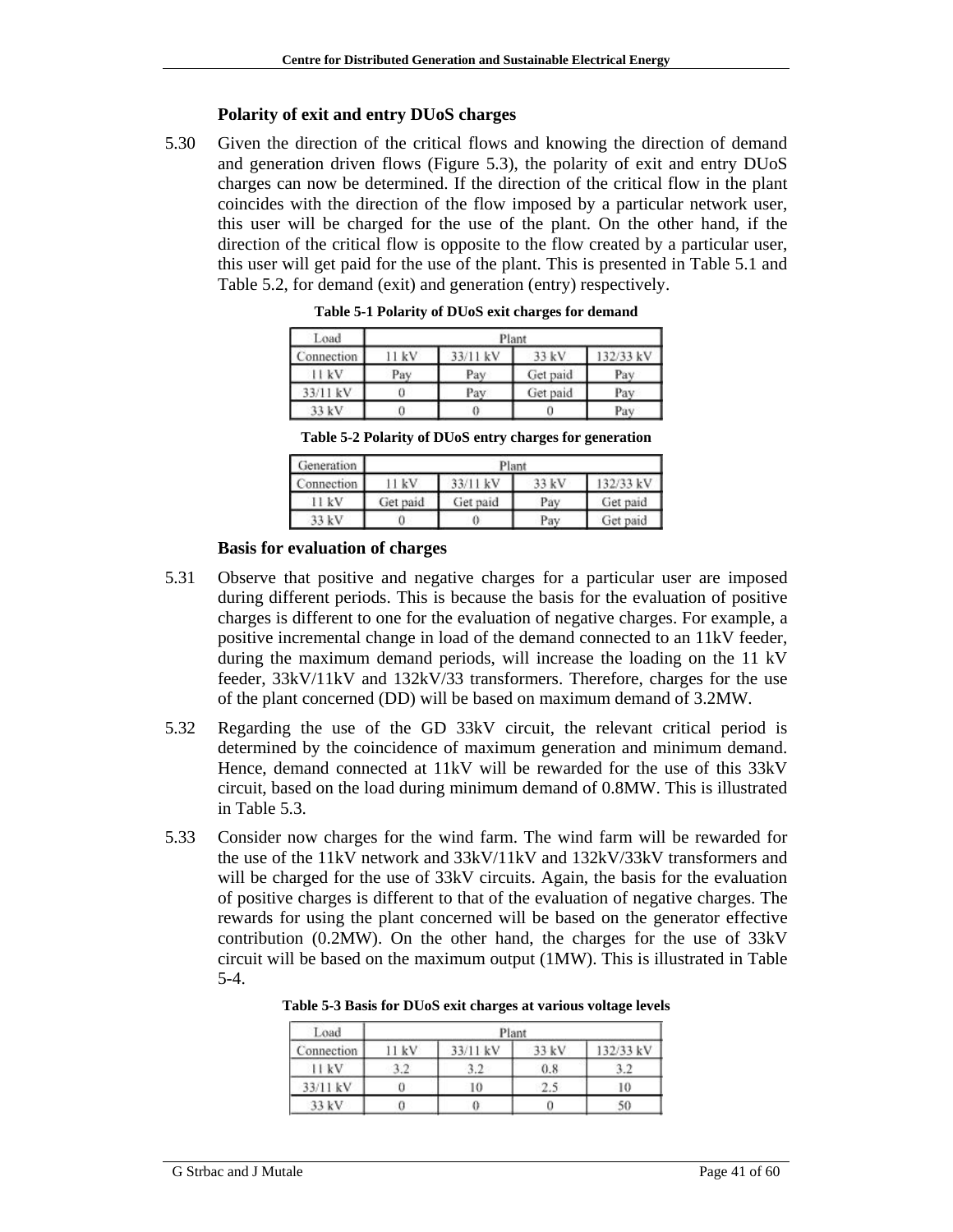Note: values are in MW unless stated otherwise

| Generation | Plant |          |       |          |  |
|------------|-------|----------|-------|----------|--|
| Connection | kV    | 33/11 kV | 33 kV | 32/33 kV |  |
| 11 kV      | 12    |          |       |          |  |
| 33 kV      |       |          | 20    | 10       |  |

**Table 5-4 Basis for DUoS entry charges at various voltage levels** 

- 5.34 It can also be observed that the proposed pricing approach captures correctly the interactions between network users and their composite impact on network use, and hence cost. The charges imposed to an individual user will depend on the critical loading of the plant upstream from the point of connection concerned. For example, the presence of CHP plant impacts on the charges for the wind farm and demand connected to the 11kV network (at and beyond 33kV), while the presence of the CHP plant does not impact on the charges at 11kV.
- 5.35 Given the annuitised cost of individual plant expressed in  $\text{£/kW/year}$ , annual charges for individual network users can be evaluated. The exit and entry charges that are calculated on this basis will be cost reflective. This is achieved by the design of charges that are location and time-of-use specific. It is important to note that the revenue accrued by imposing such charges will recover the cost of optimal plant capacity, driven by the critical flows, as presented in Figure 5.3.

#### **Calculation and allocation of network charges**

- 5.36 In order to evaluate network charges for individual users, per unit annuitised capacity costs  $(E/KW/year)$  are allocated to each plant in the network. For illustrative purposes, the estimate annuitised yardstick costs of 132kV circuits, 132kV/33kV transformers, 33kV circuits and 33kV/11kV transformers for typical urban network in UK were used in this example.
- 5.37 Given a generic entry-exit pricing model of the distribution network relevant to a particular network user, its DUoS charges can be easily evaluated by identifying the character of the upstream assets, in the sense of being demand or generation dominated. For example, a demand customer will pay for the use of all upstream assets that are demand dominated and get rewarded for the use of all upstream assets that are generation dominated. Of course, the basis for the evaluation of the corresponding DUoS charges and rewards will be different, as demonstrated previously. The opposite is valid for generation customers.
- 5.38 The developed entry-exit pricing model is applied to the test system. The system is presented again in Figure 5.4 with all critical loadings highlighted.

Note: values are in MW unless stated otherwise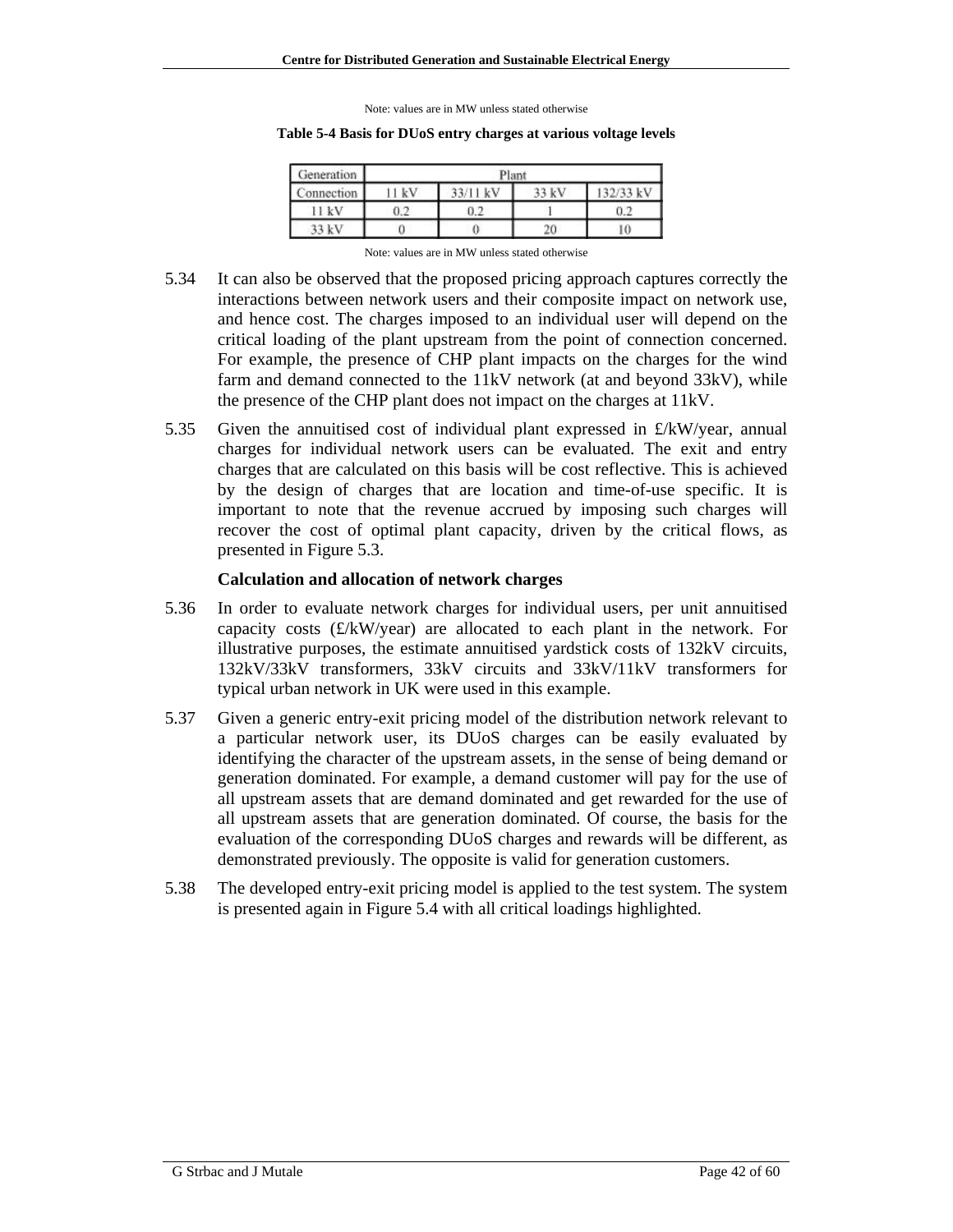

**Figure 5-5 Evaluation of DUoS exit charges** 

- 5.39 Next to the network model in Figure 5.4, the estimate annuitised yardstick costs of individual plant items are presented. Furthermore, DUoS exit charges for demand customers connected at various points in the network are also listed. The polarity of charges is adopted to be positive for downstream and negative for upstream power flows respectively.
- 5.40 In this example the (notional) balancing point is the 132kV busbar of the 132kV/33kV substation. The balancing point chosen represents the boundary between the transmission and distribution networks and the charges at the balancing point are set to zero. However, it is also possible to have non-zero charges at the balancing point. This feature could be useful especially if it is required to pass charges from transmission to distribution network users<sup>37</sup>.
- 5.41 Consider now the 132kV/33kV transformer. This is demand-dominated plant since the direction of the power flow is downstream. Hence, all downstream demand and generation customers pay and are paid 5.2£/kW/year respectively for the use of this particular plant during maximum-demand conditions while charges are zero during the minimum demand period.
- 5.42 The next plant to be considered is the 33kV circuit. This is a generationdominated plant since the direction of the critical power flow is upstream. Hence, all downstream generation and demand customers pay and are paid 6.7£/kW/year respectively for the use of this plant during maximum generation condition while zero is charged during the maximum demand period.
- 5.43 Hence, as shown in Figure 5-5, the total DUoS exit charges for demand customers connected to the 33kV busbar of the 33kV/11kV transformer is 5.2£/kW/year applied during the maximum demand period (5.2£/kW/year for the use of the 132kV/33kV transformer and 0£/kW/year for the use of the 33kV circuit) and DUoS entry charges of 6.7£/kW/year during minimum demand

 $37$  The choice of a different balancing point will alter the individual charges but the price differentials between the nodes will remain unchanged.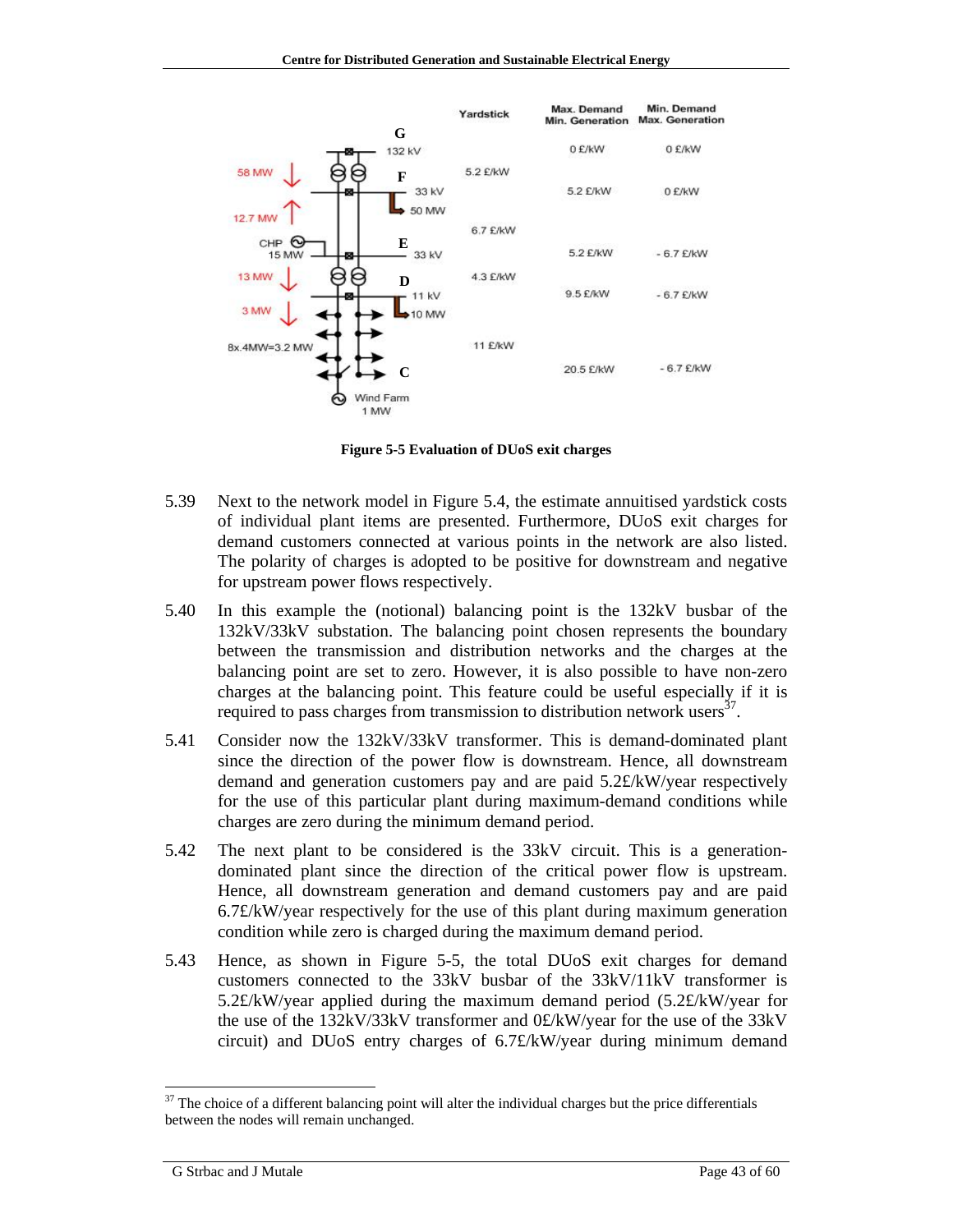period (0£/kW/year for the use of the 132kV/33kV transformer and 6.7£/kW/year for the use of the 33kV circuit use).

- 5.44 The 33kV/11kV transformer is demand-dominated plant since the direction of the critical power flow is downstream. Hence, all downstream demand customers are charged and all downstream generation customers are paid 4.3£/kW/year for the use of this particular plant during maximum demand conditions while the charges are zero during the minimum demand period.
- 5.45 Therefore, the total entry charges for the generation connected to the 11kV busbar of the 33kV/11kV transformer are -9.5 £/kW/year during maximum demand period (-5.2£/kW/year for the use of the 132kV/33kV transformer, 0£/kW/year for the use of the 33kV circuit and - 4.3£/kW/year for the use of the 33kV/11kV transformer) and 6.7£/kW/year during minimum demand period (0£/kW/year for the use of the 132kV/33kV transformer, 6.7£/kW/year for the use of the 33kV circuit and 0£/kW/year for the use of the 33kV/11kV transformer).
- 5.46 Finally, the 11kV feeder is demand-dominated plant since the direction of the critical power flow is downstream. Hence, all downstream generation customers are paid 11£/kW/year for the use of this particular plant during maximum demand conditions while the charge is zero during the minimum demand period. Therefore, the total charge for generation customers connected to the 11kV circuit is -20.5£/kW/year during on-peak period (-5.2£/kW/year for the use of the 132kV/33kV transformer, 0£/kW/year for the use of the 33kV circuit, - 4.3£/kW/year for the use of the 33kV/11kV transformer and -11£/kW/year for the use of 11kV circuit) and DUoS entry charges of 6.7£/kW/year during minimum demand period (0£/kW/year for the use of the 132kV/33kV transformer, 6.7£/kW/year for the use of the 33kV circuit, 0£/kW/year for the use of the 33kV/11kV and zero for transformer and for the use of 11kV circuit). All of this information is presented in Figure 5.4.

#### **Cash flows**

- 5.47 The DUoS charges (assuming positive polarity for demand customers) and revenues collected from various users during peak demand and off-peak demand conditions are given in Table 5.5 and Table 5.6 respectively. The connection point G corresponds to the balancing point. Note that 58MW is imported under peak demand conditions while 0.2MW is exported under minimum demand condition from the Grid Supply Point (point G).
- 5.48 Note that during the peak load condition, the annual revenue is collected for all demand-dominated assets, while for the generation-dominated plant revenue is recovered during peak generation periods. The costs of the individual plant items for the reference rating are given in Table 5.7.
- 5.49 Observe that, in this particular case, the total annual revenue received for the demand-dominated plant is £390,500/year, as shown in Table 5-5. (This is exactly equal to the total costs of the individual plant items as shown in Table 5.7, i.e. £390,500 = £301,600+55,900+33,000.) On the other hand, the total annual revenue received from DUoS charges during the off peak demand period is £85,090, as shown in Table 5.6. This is exactly equal to the total cost of generation dominated asset shown in Table 5.7.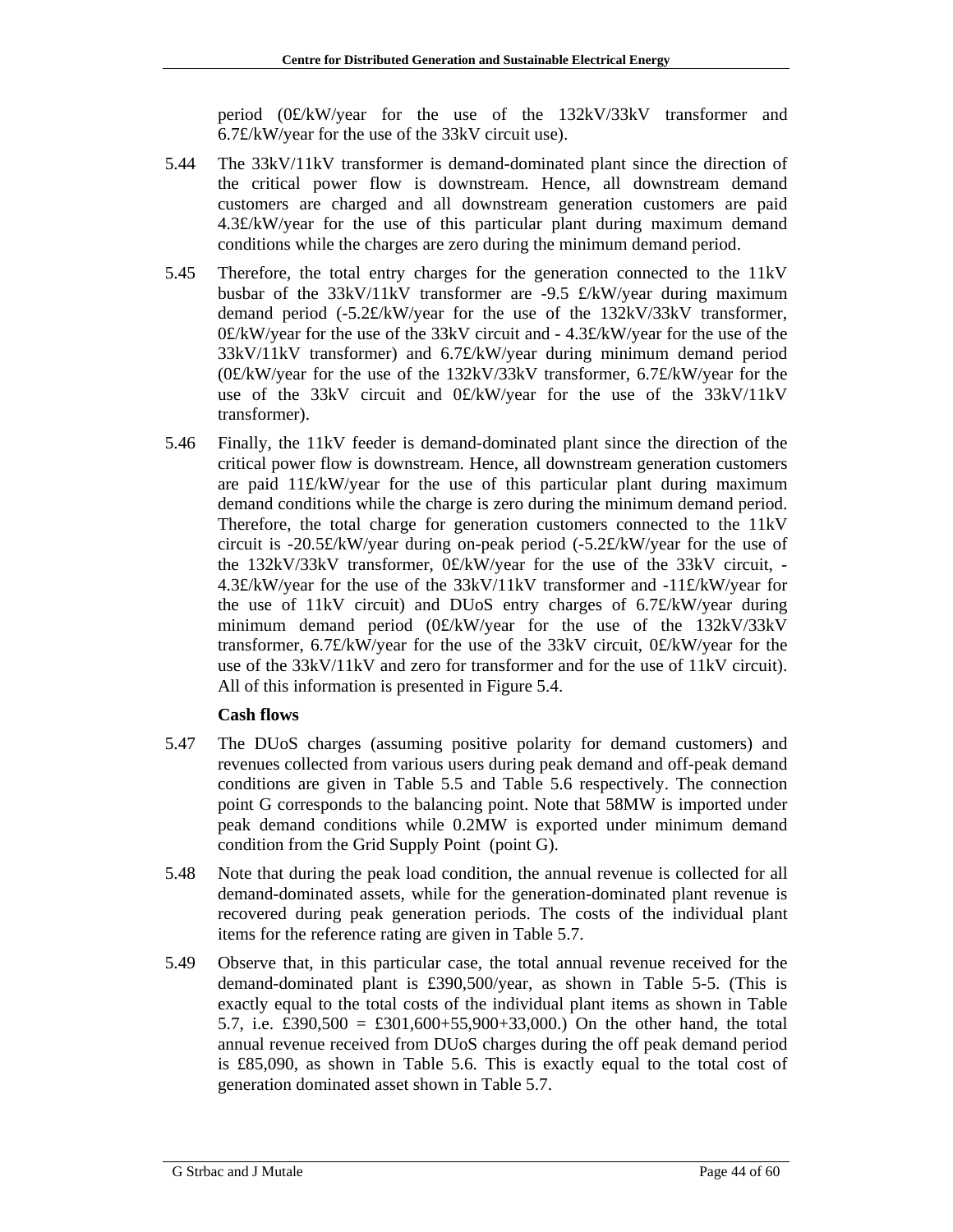| Connection<br>point | Price<br>£/kW | Demand<br>MW | Generation<br>MW | R Demand | R Gen    | Total    |
|---------------------|---------------|--------------|------------------|----------|----------|----------|
| G                   | 0             | 0            | 58               |          |          |          |
|                     | 5.2           | 50           | U                | 260000   |          | 260000   |
|                     | 5.2           | 0            | 5                |          | $-26000$ | $-26000$ |
| D                   | 9.5           | 10           | 0                | 95000    |          | 95000    |
| С                   | 20.5          | 3.2          | 0.2              | 65600    | $-4100$  | 61500    |
|                     |               |              |                  | 420600   | $-30100$ | 390500   |

**Table 5-5 On peak demand DUoS prices and revenues from demand and generation customer** 

#### **Table 5-6 Off peak demand (peak generation) DUoS prices and revenues from demand and generation customers**

| Connection | Price  | Demand | Generation | <b>R</b> Demand | R Gen  | Total    |
|------------|--------|--------|------------|-----------------|--------|----------|
| point      | £/kW   | MW     | MW         |                 | £      |          |
| G          |        |        | $-0.2$     | U               |        |          |
|            |        | 12.5   |            |                 |        |          |
|            | $-6.7$ |        | 15         |                 | 100500 | 100500   |
|            | $-6.7$ | 2.5    |            | $-16750$        |        | $-16750$ |
|            | $-6.7$ | 0.8    |            | $-5360$         | 6700   | 1340     |
|            |        |        |            | $-22110$        | 107200 | 85090    |

**Table 5-7 Annuitised cost of individual plant items** 

| Plant             | Yardtick<br>£/kW | Max flow<br>MW | Cost   |
|-------------------|------------------|----------------|--------|
| Transf 132kV/33kV | 5.2              | 58             | 301600 |
| Circuit 33 kV     | 6.7              | 12.7           | 85090  |
| Fransf 33kV/11kV  | 4.3              | 13             | 55900  |
| Circuit 11 kV     |                  |                | 33000  |
|                   |                  |                | 475590 |

**Table 5-8 Annual DUoS charges for individual network users** 

| User                     | On Peak Charge   Off peak charge |           | <b>Total Charge</b> |
|--------------------------|----------------------------------|-----------|---------------------|
|                          |                                  |           |                     |
| Demand connected at F    | 260,000                          |           | 260,000             |
| Generator connected at E | $-26,000$                        | 100,500   | 74,500              |
| Demand connected at D    | 95,000                           | $-16.750$ | 78,250              |
| Demand connected at C    | 65,600                           | $-5,360$  | 60,240              |
| Generator connected at C | $-4,100$                         | 6,700     | 2,600               |
|                          |                                  |           | 475,590             |

5.50 The on and off-peak demand DUoS related expenditure of individual users is presented in Table 5.8. It is evident that the total annual DUoS revenue equals to the total annuitised cost of the reference network.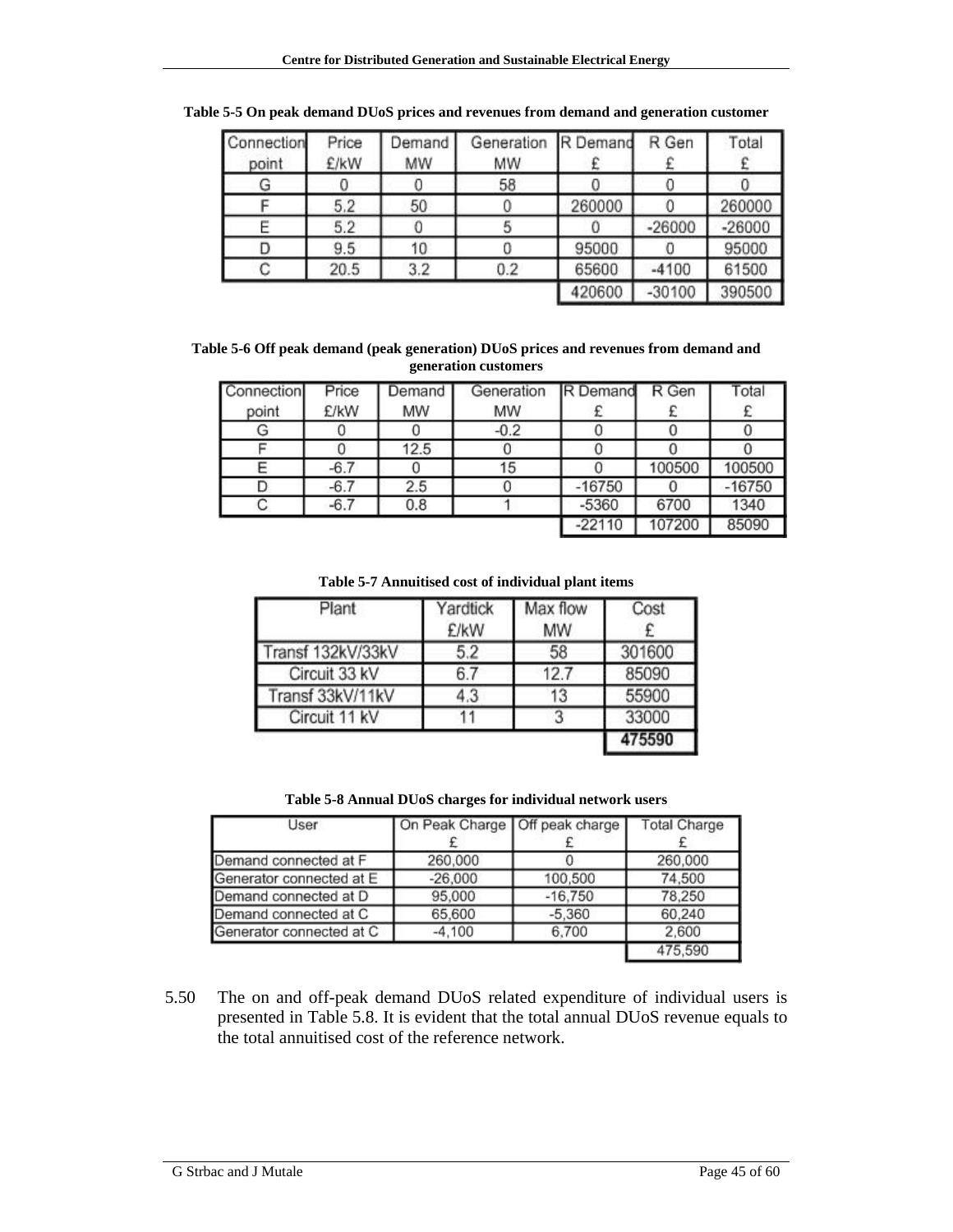#### *Revenue Reconciliation*

- 5.51 In practice, an economically optimal distribution network is practically impossible to achieve due to various reasons such as lumpiness of investment, economies of scale, standard line and cable conductor sizes, load and generation forecast uncertainty etc. Therefore, the capacity of the existing network is likely to be higher than optimal.
- 5.52 Revenue reconciliation is a complex and difficult problem whose main aim is to balance revenue requirements against economic efficiency. In other words allowed revenue targets should be achieved with as little impact as possible on economic signals.
- 5.53 There are at least two main methods that can be used to adjust economically efficient tariffs such that the total revenue is equal to the allowable revenue. The methods, including their properties are presented and discussed in more detail below.
- 5.54 *Method 1 scaling charges:* This method scales the DUoS tariff with a time specific scaling factor. This is equivalent to scaling the price of each reference network component with a time specific coefficient such that the total time specific allocated cost of the real network assets can be recovered. The properties of this method are:
	- (i) There are cross subsidies among customers. The difference between the amount of revenue that needs to be recovered and the cost of the reference network is allocated to customers in proportion to their initial tariff. Customers with zero tariffs are not affected by this method.
	- (ii) The customers in areas where the network is developing (and hence the real capacity of network components is significantly larger than the optimal capacity) are subsidised by other customers given that tariffs for all the customers are scaled.
	- (iii) This approach preserves the ratio between the tariffs for two customers and hence maintains the profile of the DUoS charges before the reconciliation method.
	- (iv) Entry and exit charges are treated equally.
- 5.55 *Method 2 shifting charges:* This method applies a time specific coefficient to offset each entry and exit tariff such that the total time specific allowable cost of the real network assets can be recovered. The properties of this method are as follows:
	- (i) There are cross subsidies among customers. The difference between the amount of revenue that needs to be recovered and the cost of the reference network is allocated to customers in proportion to their size. All network users are affected by this method.
	- (ii) No cross subsidy across time of use if time specific additive factor is used.
	- (iii) This approach preserves the profile of the DUoS charges before the reconciliation method and also preserves the absolute initial tariff *differentials* between network users. This property may be desirable to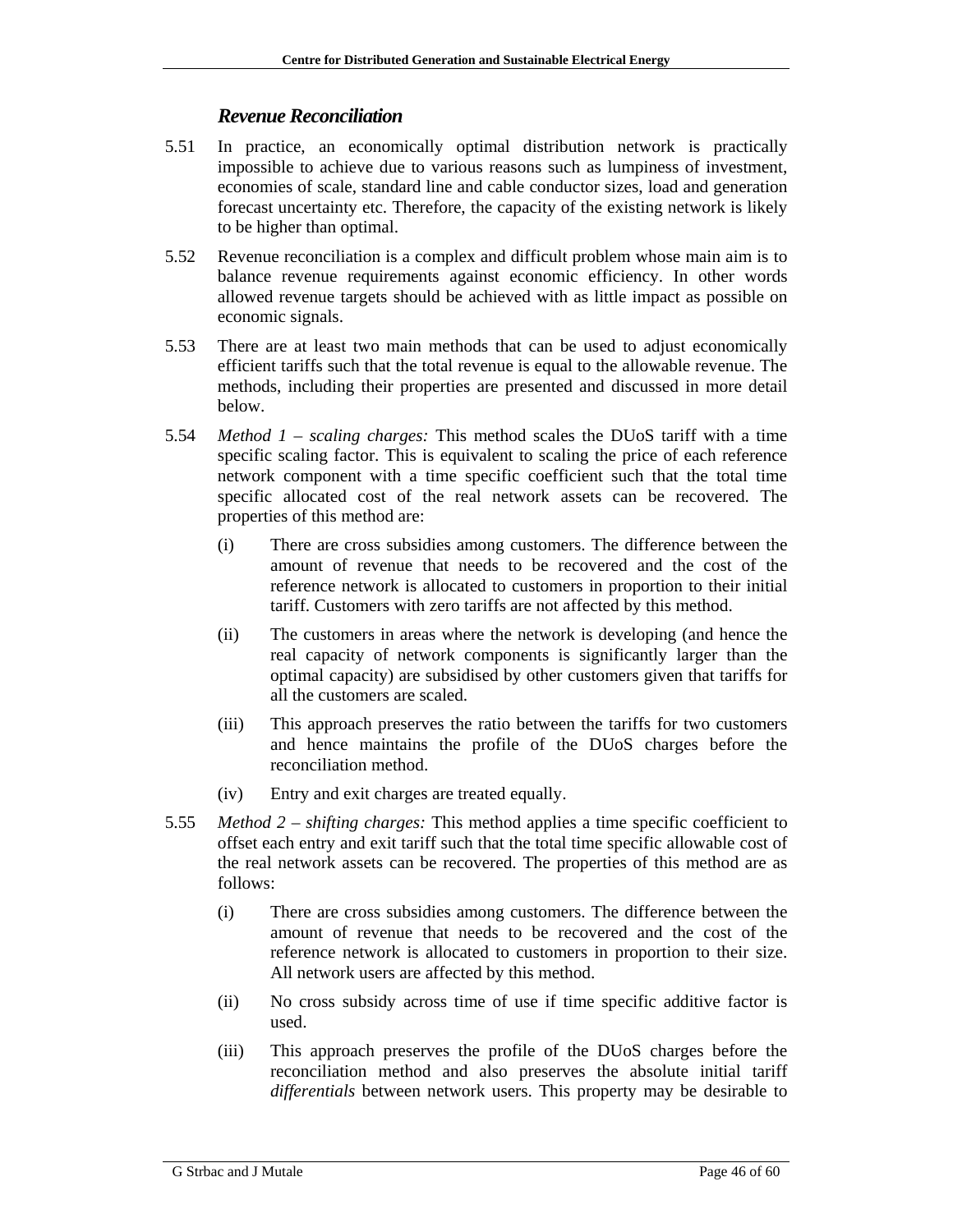preserve the business competitiveness between the customers especially for DG.

- (iv) Entry and exit charges must be treated differently.
- 5.56 Revenue reconciliation should be carried out for each voltage level independently so as to prevent cross-subsidisation between different voltage levels.

#### **Generic charges**

5.57 In order to address issues related to practical implementation of the charges, generic charges are computed that enable the number of charges to be reduced to a practical level. These charges are computed after the revenue reconciliation is completed and can be considered as part of this process.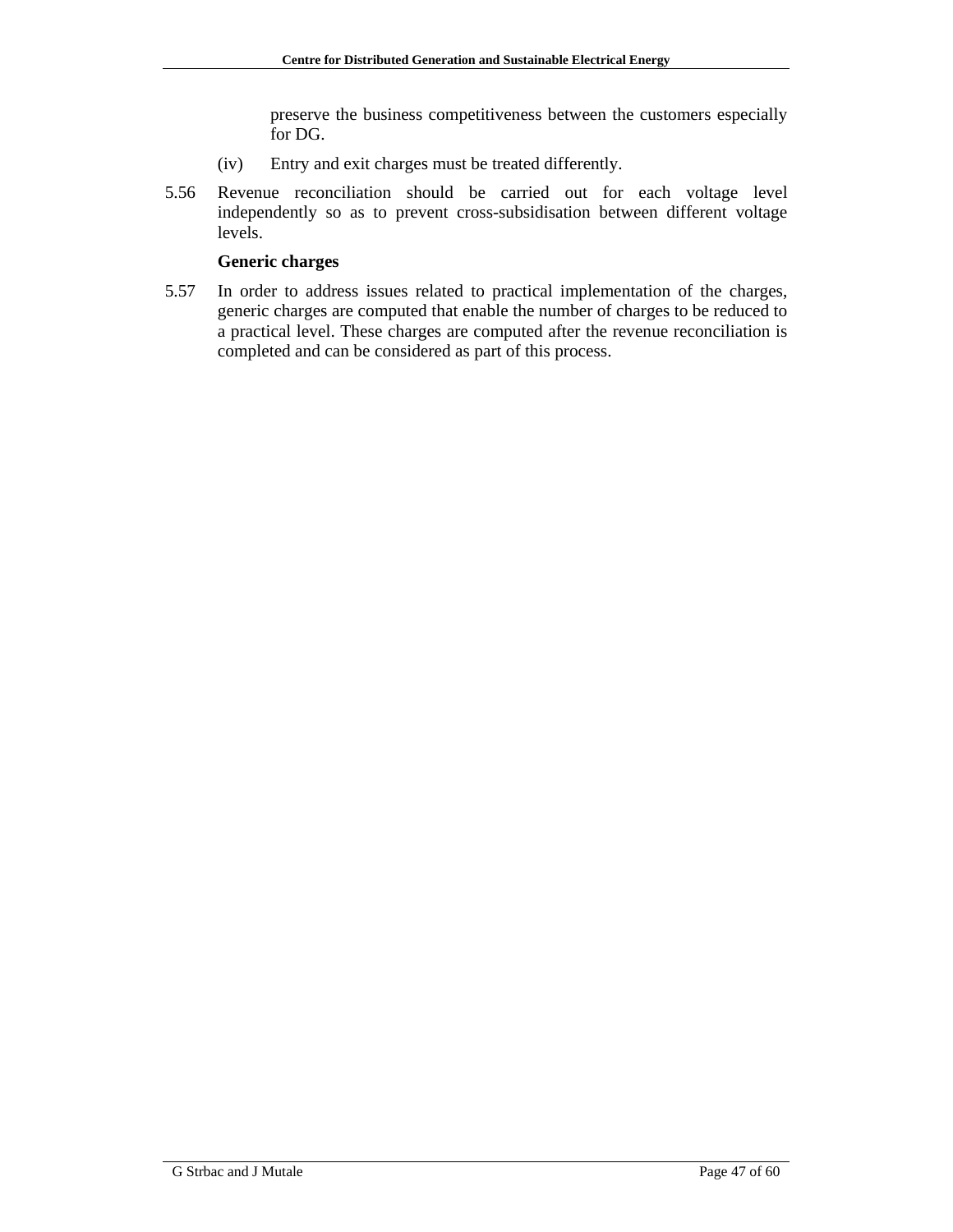# **6. Implementation of Distribution network pricing based on the reference network**

#### *Complexity of network design*

- 6.1 As discussed earlier, future network investments and the associated costs, necessary to determine efficient network prices, are the outcome of a network design (planning) exercise. In the context of the UK distribution, network design is driven by (i) the need to satisfy network design standards (security and safety standards) and (ii) a set of incentive mechanisms within the regulatory framework that may drive further investment (quality of supply, losses and incentives to connect DG).
- 6.2 All the network future costs driven by the above considerations should, in principle, be included in the in the determination of network prices. However, in practice the choice regarding which of the investment drivers should be included in the process will be based on the materiality of the individual cost driver and the objectives of the pricing exercise.
- 6.3 Assuming that the primary cost driver is network security (in line with examples considered in the previous section), network design exercise will require that the minimum rating (reference capacity) of individual plant items is determined. This will in turn require at least two loading conditions to be considered: (i) maximum demand and secure generation output conditions and (ii) minimum demand and maximum generation conditions. The larger of the two loadings will determine the plant capacity.
- 6.4 It is important to note that the above analysis includes consideration of circuit outages at each voltage level as appropriate, which is consistent with the network planning process.
- 6.5 The network design exercise could be carried out for each voltage individually as the interaction between various voltage levels, in the context of network design, is not very strong<sup>38</sup>. The possibility to treat various voltage levels separately could bring very significant benefits in the context of the practical implementation. It is important to stress that for the evaluation of critical network flows contingent network configurations will need to be considered.
- 6.6 As stated above the critical flows will be determined by performing a series of load flow computations. Load flow studies can be undertaken using an AC or DC model of the network. The choice of methodology depends on the indented use of the results. Our analysis shows that the application of DC load flow is likely to be adequate, provided that the cost driver considered is network capacity, rather than voltage considerations.
- 6.7 When the network is radial, the load flow is almost independent of network impedances and is determined only by Kirchhoff's current law (which states that power flowing into a node must equal the power flowing out of the node). Kirchhoff's voltage law, concerning voltage balance around a loop, is clearly less relevant for the evaluation of power flows in radial networks. This attribute

 $38$  For example, for designing a 132kV circuit it is sufficient to consider outages in 132kV network as outages in 33kV network and below are not likely to be material for this design task.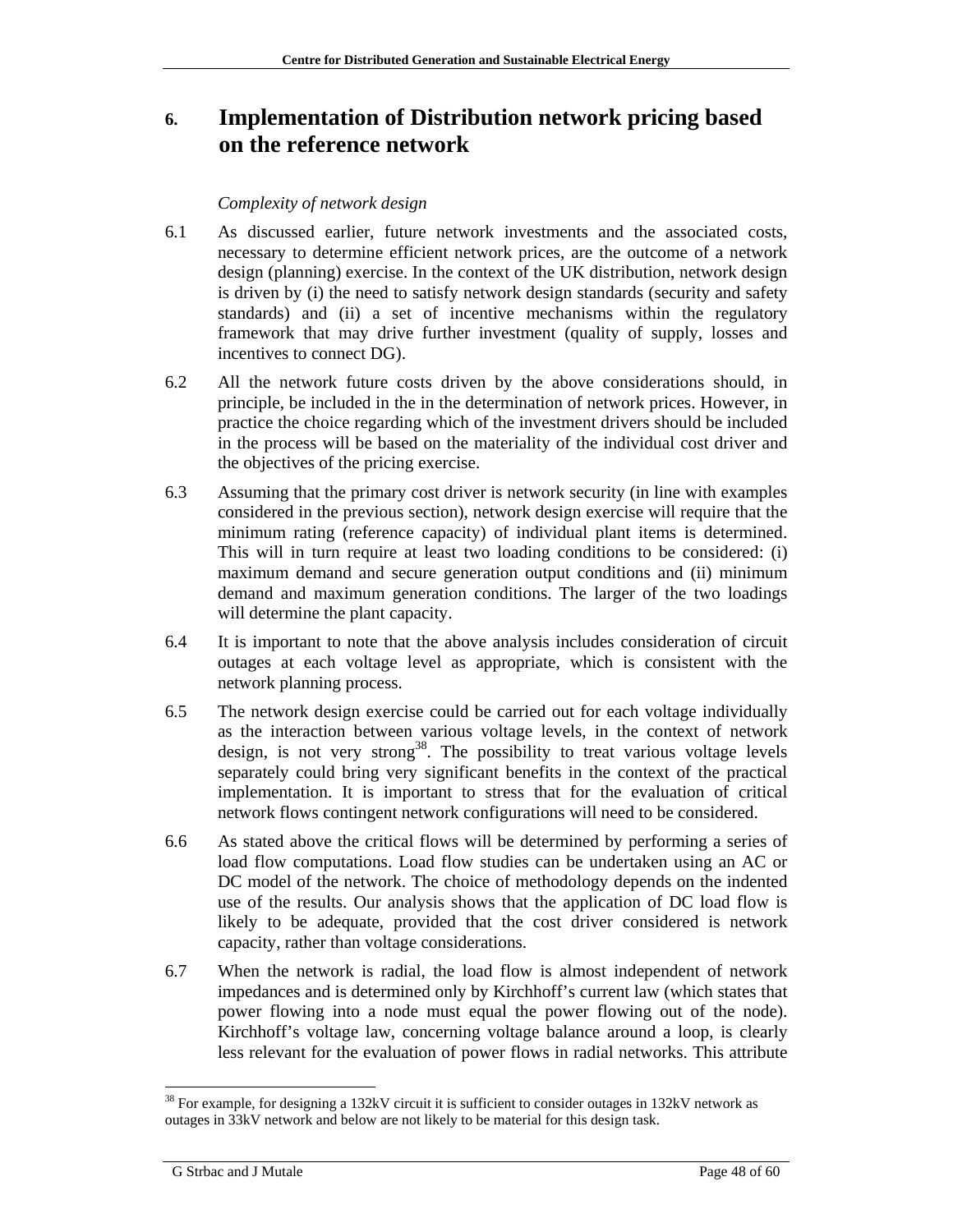of radial networks enables the application of simplified load flow algorithms for computation of load flows in radial networks. This may be particularly relevant for 11kV and 0.4kV networks.

6.8 For 11kV (MV) and 0.4kV (LV) networks it also possible to simplify the tariff calculation process by adopting a modular approach to the network model for pricing. This described below

*Simplified Medium Voltage and Low Voltage network modules* 

- 6.9 MV and LV networks tend in general to be more expansive than high voltage networks and furthermore data for these networks is not always readily available. While it is possible to extract the required data to carry out detailed network design for pricing for these networks the effort required to accomplish this task can be significant.
- 6.10 An alternative approach of addressing the data issue for MV and LV networks is proposed that significantly simplifies the data management challenges and subsequent derivation of DUoS charges for these networks. While the proposed approach trades accuracy for simplicity and less effort it retains the core features of cost reflectivity with time and spatial discrimination, which are the hallmarks of the proposed methodology for pricing of distribution networks with distributed generation.
- 6.11 The basic idea of the proposed approach is to classify the MV and LV networks into a finite set of network modules that represent the main characteristics of the MV and LV networks. In general MV and LV networks can be classified into any number categories to reflect particular network characteristics. For example feeders can be classified into rural and urban. These two can be further classified into demand dominated (DD), generator dominated (GD) or balanced (B). Figure 6-1 below shows basic classifications of the network



**Figure 6-1 Classification of MV and LV networks** 

6.12 A conceptual representation of the modules is shown in Figure 6-2.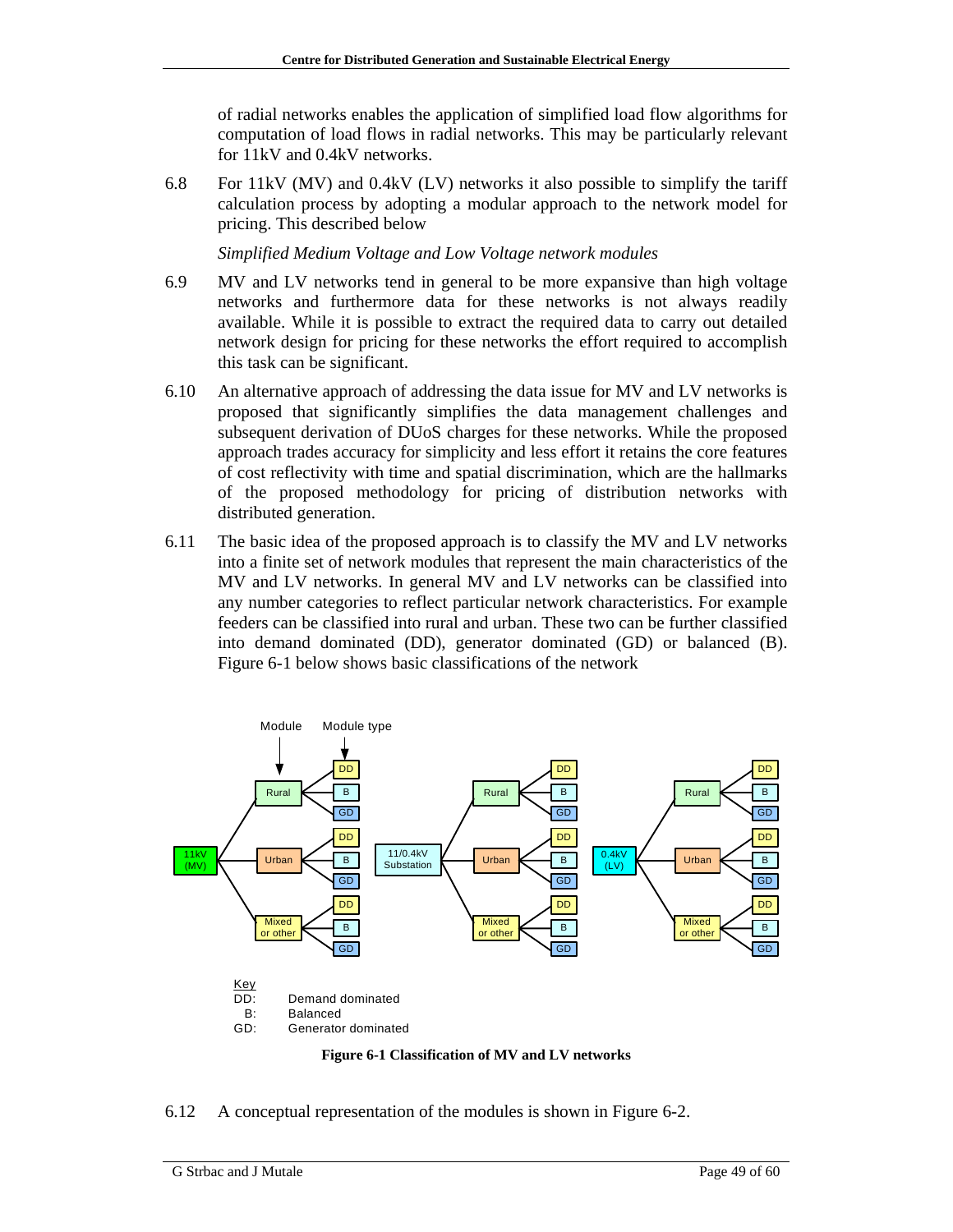

**Figure 6-2 MV, LV and transformer Modules**

- 6.13 Notice that Figure 6-2 the substations linking 11 to 0.4kV networks are shown separately as they are not considered part of either the MV or LV feeders.
- 6.14 The LV, MV and MV/LV substation modules will reflect specific network characteristics or attributes that are considered unique. The main attributes for LV and MV feeder modules will include circuit length, capacity, overhead or underground, type of construction, loading as well as unit costs and any other attribute deemed necessary by engineering staff. The number of modules will be dictated by engineering experience and judgement.
- 6.15 The modules will constitute a library from which selections will be made to create a network of the required characteristics. For example several LV feeder modules can be selected and connected to a transformer module, which in turn connects to an MV feeder module. Several MV feeder modules constructed in this way can then be linked to appropriate 33kV network points.
- 6.16 The key point to note is that with this approach, the MV and LV feeder as well as substation modules will already be optimised and classified as DD, GD or B. Therefore there will be no need to carry out load flow calculations. Pricing information will be derived directly from the network model constructed from the modules.
- 6.17 The DUoS at MV and LV network points will incorporate upstream costs from 33kV and 132kV through a tariff linking process at various voltage levels.

#### *Granularity of tariff*

6.18 A characteristic feature for which modern distribution networks are noted is their large expanse straddling several voltage levels (132kV down to 0.4kV) covering both rural and urban areas. A fully cost reflective DUoS which is location and time of use specific would imply each node in the network would have its own unique set of tariffs. While this can be achieved from a computational perspective it will not desirable from a practical standpoint<sup>39</sup>. It is

<sup>&</sup>lt;sup>39</sup> Constraints imposed by the limitations of metering and billing systems need to be taken into consideration. Hence, the granularity of DUoS tariffs will be limited. Hence, it may not be appropriate to include the complete set of cost drivers in their full complexity, obtain a complex set of tariffs as a result (every single location having different tariff with complex time of use structure), and then carry out a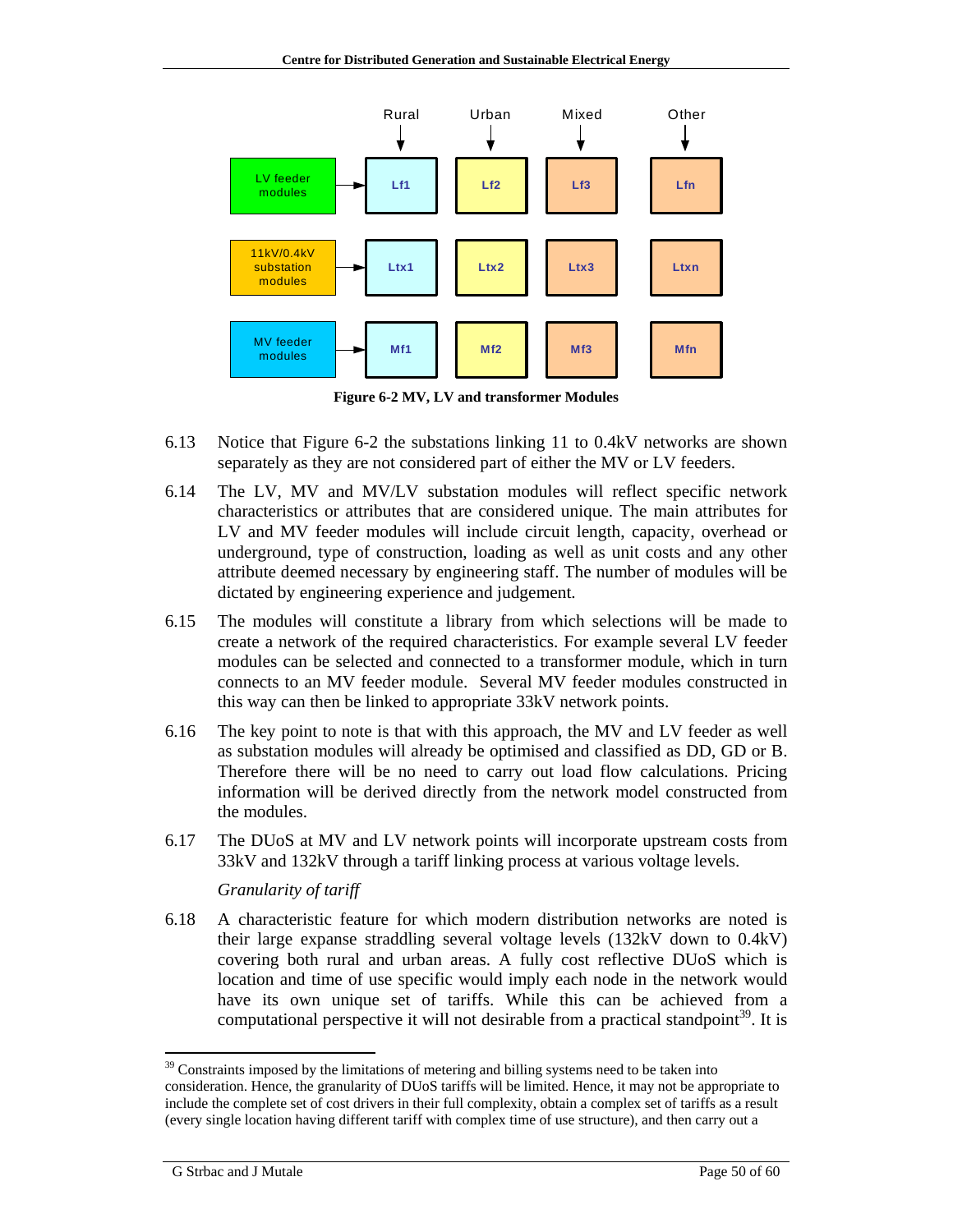thus necessary to devise mechanism to simply the tariff for practical implementation reducing potentially hundreds of the tariffs to set of perhaps 5 or 10 per voltage level.

- 6.19 The resultant reduced set of DUoS charges is referred to as "*generic*" charges. Generic charges introduce cross-subsidies between nodes within the same period. However there are no cross-subsidies between different periods. In other words users who face charges in winter cannot start paying in summer as a result of generic charges.
- 6.20 Under a generic charge regime it is possible to compute an average charge for all demand customers while generators continue to face either full time of use, location specific nodal DUoS charges or generic nodal DUoS prices. Under such a regime there would be cross-subsidies between different periods for these customers whereas cost reflectivity would be maintained for generators.

#### *Billing and metering issues*

- 6.21 The tariff can be denominated in kW (power based) or kWh (energy based) or a combination of the two. A power based tariff removes the time of use feature while an energy based tariff retains this feature. Bills could be rendered on a period basis based on peak injection (entry) or off take (exit).
- 6.22 A power based tariff that is not time of use specific could be evaluated on the basis of the declared installed capacity of generation and load and assumed operating patterns. Note that it would desirable to disaggregate generation and demand on sites that have both.
- 6.23 It is important to ensure that users of the network are motivated to use the network in accordance with their predicted usage patterns (as these are used to design the network). To achieve this time of use features would be implemented and this could be based on half hourly metering. Generators contribution to security can be monitored through metering and corrections could be made depending on the discrepancy between projected and realised availability. It is also worth mentioning that energy based tariffs are less prone to gaming by users of the network and hence are likely to deliver stable income.

#### *Stability of tariffs*

6.24 It has been mentioned earlier that users of network services generally prefer stable use of system charges as they make for better planning. There are two main causes for price instability. One of them relates to the fact that under pure marginal cost pricing the use of system charge is only applied during periods when the marginal flow (or the binding flows in optimisation lexicon) occurs. Strictly speaking this rule would apply even if the difference between critical and non-critical flows were only 1 kW. Clearly strict application of this rule would be difficult to defend given that there is some error in forecasting demand and generation profile used in the calculation of critical flows. Therefore in

process of drastically simplifying the tariffs to obtain a very small number of different tariffs. Instead, given the restrictions on the granularity of the tariffs, it may more appropriate to be selective in the process of choosing the set of cost drivers that have the most material impact on the future network cost and by doing so optimise the complexity of tariff production.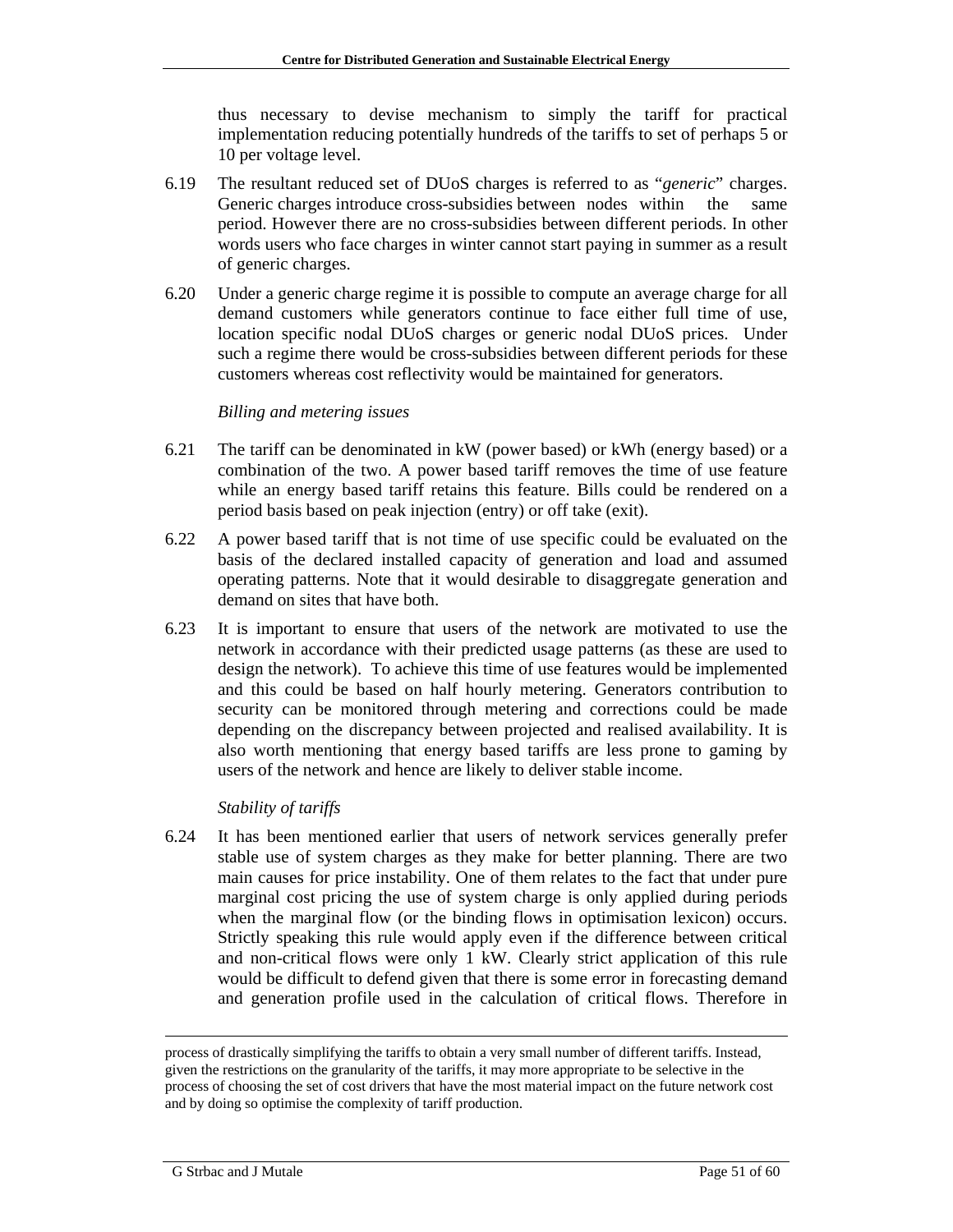practice it would be desirable to be able to define a range within which charges would be indifferent to the direction of flow.

- 6.25 The second cause for price instability is rate of growth of DG deployment. In periods of high activity prices can change frequently perhaps as much as once a year or even half yearly. Some consideration would have to be given to the frequency of tariff changes. It would also be helpful to provide some information in specific areas of the network on the available headroom for investment either in demand or generation before the tariff flips over.
- 6.26 The issue of price stability is to a degree a matter of regulator and management choice, and an impact assessment could be carried out to inform this choice. The methodology presented is capable of dealing with whatever decisions are made with respect to these issues, for example extension of the range of flows that are characterised as critical flows irrespective of the direction of flow. This would have the effect of smoothing out the charges.
- 6.27 As observed earlier there is a trade off between economic efficiency and price stability. This trade off is matter for policy makers to decide.

#### *Dealing with social issues (rural/urban tariff and cross-subsidies)*

6.28 Cross-subsidies have been a feature of electricity tariffs in general for a long time. The reasons for cross-subsidies are mainly social-political, as it is considered desirable that urban and rural customers pay the same tariff (although it is recognised that rural customer impose generally higher cost than urban). The revenue reconciliation process can accommodate this requirement, while maintaining the cost reflectivity for generation, if this is considered desirable.

#### *Phased implementation*

6.29 Depending on the impact of the tariff proposals there may be need to introduce them in a phased manner. The timing and tariff levels of the phase-in would be matters for discussion/negotiation between network operators, the regulator and network users.

#### *Cost implications of introducing new tariff regime*

6.30 Network operators will inevitably incur a cost when introducing the new tariff regime. These costs would need to be assessed and planned for. The costs would include as appropriate items such as metering and billing, human resources (training), software (to compute the new tariffs), review of databases (to ensure consistency between planning and pricing information systems).

#### *Flexible boundary between connection and DuoS*

6.31 In the transition to a new DUoS tariff based on shallow connection charge policy, there are bound to be customers who have paid deep connection charges who may not be required to pay the full new tariff based on shallow connection charge. By allowing a flexible boundary between deep and shallow connection charges within the tariff structure it is possible to deal with such cases in a simple and straightforward manner. The computation of DUoS tariffs in the proposed methodology on a voltage level basis, lends itself naturally to establishing a flexible boundary by flexibly moving up and down the voltage levels.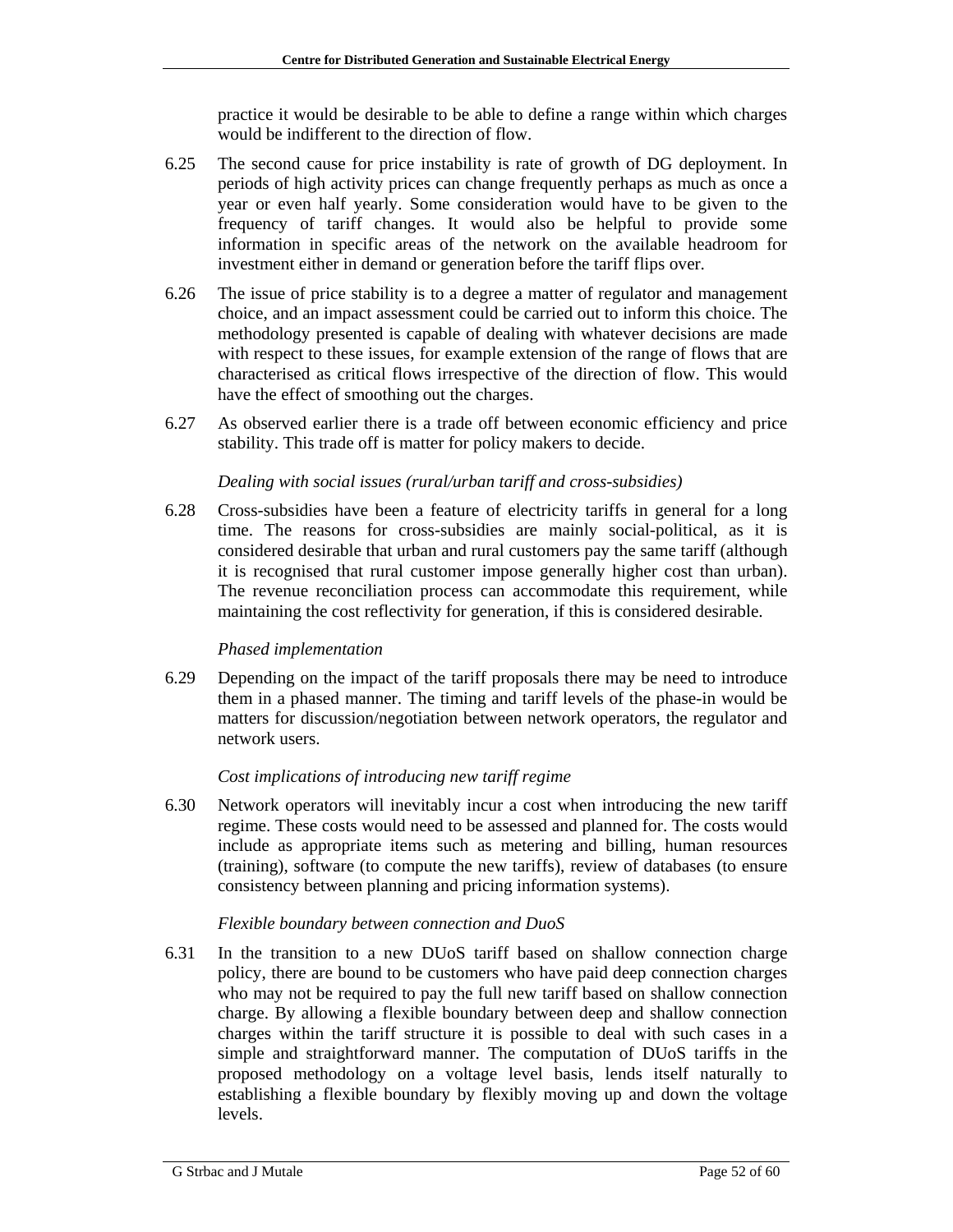6.32 In the proposed methodology all customers pay for the costs they drive and hence no single customer would be expected to pay for example to replace switchgear that is of benefit to all users simply because they trigger the need to have the switchgear replaced "*the who came first argument*". In this regard the boundary between DUoS and connection charges is settled naturally as an intrinsic part of the proposed methodology. In essence the methodology assumes a shallow connection charge policy. As stated above the methodology can nevertheless accommodate different boundaries between connection and DUoS as the case may be.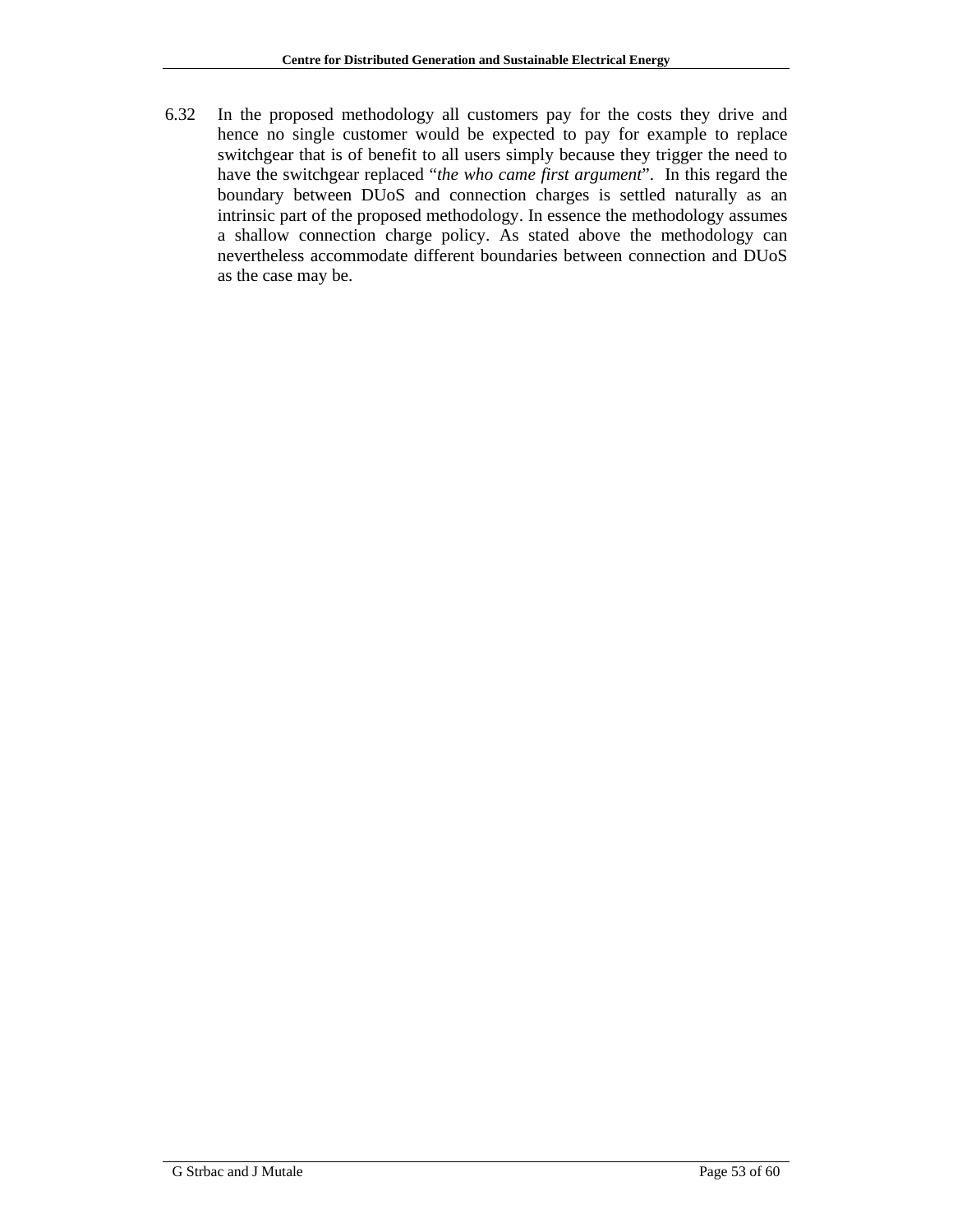# **7. Conclusions and recommendations**

- 7.1 This report discussed the objectives of distribution network pricing and presented a detailed exposition of network cost drivers. A pricing methodology based on the forward looking network investment cost was proposed and discussed. A set of key policy questions posed by Ofgem in the context of developing a new DUoS charging methodology for distribution networks with distributed generation was addressed and recommendations for further work outlined.
- 7.2 The primary objective of network pricing is to ensure economic efficiency (cost reflectivity). In the context of electrical power distribution systems, economic efficiency is concerned with sending price signals to users of the network with respect to the costs the users impose on network operation and/or development thus ensuring that in the short-term, the system is efficiently operated and, in the long-term, it follows the path of least cost development (efficient investment).
- 7.3 Economic efficiency is achieved by sending price signals to users of the network so as to influence their decisions with regard to (a) location in the network and (b) patterns of network use and (c) signal need for and location of new distribution network investments, i.e., encourage efficient network investment and discourage over-investment. Network pricing based on network development costs is the primary focus of this report. Given that the magnitude of losses in distribution networks is significant, it may be appropriate to allocate losses efficiently while recognising the impact of power factor on losses. This feature could be easily added to the described investment based pricing, if considered desirable.
- 7.4 The identification of network investment drivers is a key step in the determination of efficient DUoS prices<sup> $40$ </sup>. This step represents a firm and critical link between planning standards (e.g. n-1,  $\&$  P2/6), incentive schemes and network pricing. For systems with DG it is essential to take account of planning standards that recognise and quantify the contribution of DG to network security otherwise the value of DG in this regard will not be recognised and hence cannot be rewarded.
- 7.5 In order to ensure that the driver of investment is correctly identified it is necessary to study the spectrum of loading conditions covering periods of minimum demand-maximum generation and maximum demand - secure generation. These conditions may be influenced by the DG technology type and operating pattern. Critical network flows that drive investment are found by evaluating flows in all loading conditions to identify the highest flows.

 $^{40}$  In the context of the UK distribution, network design is driven by (i) the need to satisfy network design standards (security and safety standards) and (ii) a set of incentive mechanisms within the regulatory framework that may drive further investment (quality of supply, losses and incentives to connect DG). All the network future costs driven by the above considerations should, in principle, be included in the in the determination of network prices, although in practice the choice will be based on the materiality of the individual cost driver and the objectives of the pricing exercise.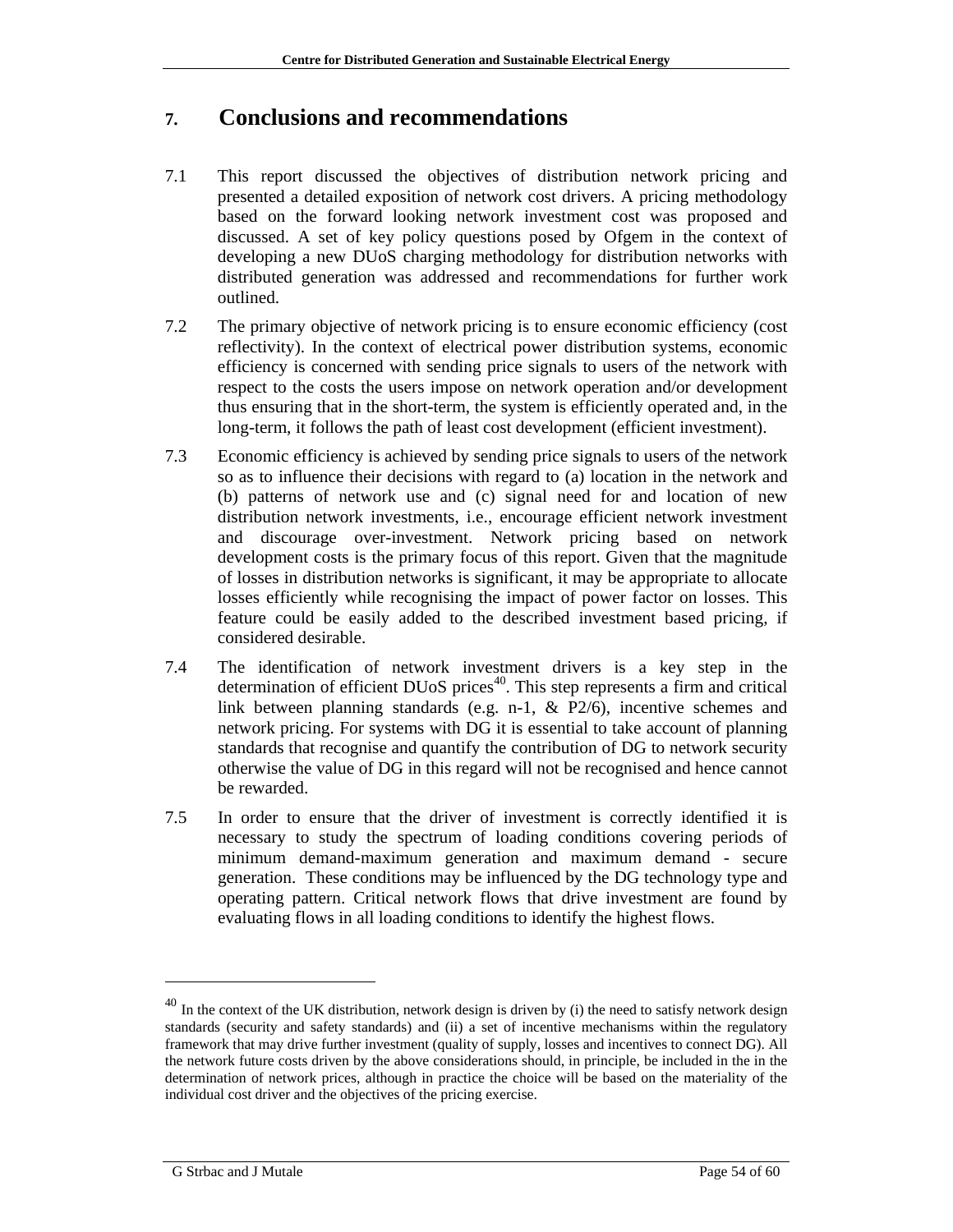- 7.6 Apart from the DRM the other approaches to network pricing that have been reviewed (SRMC and ICRP) were developed primarily for application in transmission networks. The main limitation of DRM is its inability to deal with distributed generation and hence cannot be used as the basis for developing a new DUoS charging methodology for systems with DG. SRMC pricing was found to be inappropriate for distribution systems especially in the context of the UK energy market. ICRP pricing is similar in principle to the reference network pricing methodology proposed in this report for pricing the use of distribution systems with DG. Some of the key differences lie in the treatment of security and the items of plant that are included in the cost allocation. ICRP for example excludes substation costs from the allocation process while the proposed reference network methodology includes all costs. Switchgear costs, for example, can be allocated on the basis of fault current contribution and added to the DUoS computed for items of plant driven by security.
- 7.7 The methodology advocated for pricing distribution networks is based on the reference network concept. The methodology takes into account multidirectional power flows driven by the presence of distributed generation, network design practices specific for various voltage levels, network topology, and corresponding load and distributed generation characteristics that are relevant for driving network reinforcement.
- 7.8 The main attributes of the methodology include the following:
	- Economically efficient (cost reflective), based on marginal cost pricing principles, DUoS charges are time of use and location specific and provide price signals to network users regarding optimal location and use of networks
	- Demand and generation are treated equally (equitable)
	- Captures multi directional power flows (exit and entry tariffs)
	- Can handle different generation technologies (P2/6)
	- Can compute generic charges making possible a controllable trade off between complexity and cost reflectivity
	- Controllable cross subsidies between users (by manipulating generic charges)
	- The proposed reconciliation methods will ensure that the allowable revenue is recovered
	- Scientific approach (*which is auditable*)
		- Networks users' contribution to the cost of the network is calculated using scientific approach (sensitivity analysis)
	- Manageable (able to handle large amount of data)
		- Every voltage level is handled separately
		- Costs from upper voltage network can be reflected in charges for downstream customers
	- Rigorous and stable formulation
	- Provides additional information regarding optimal network design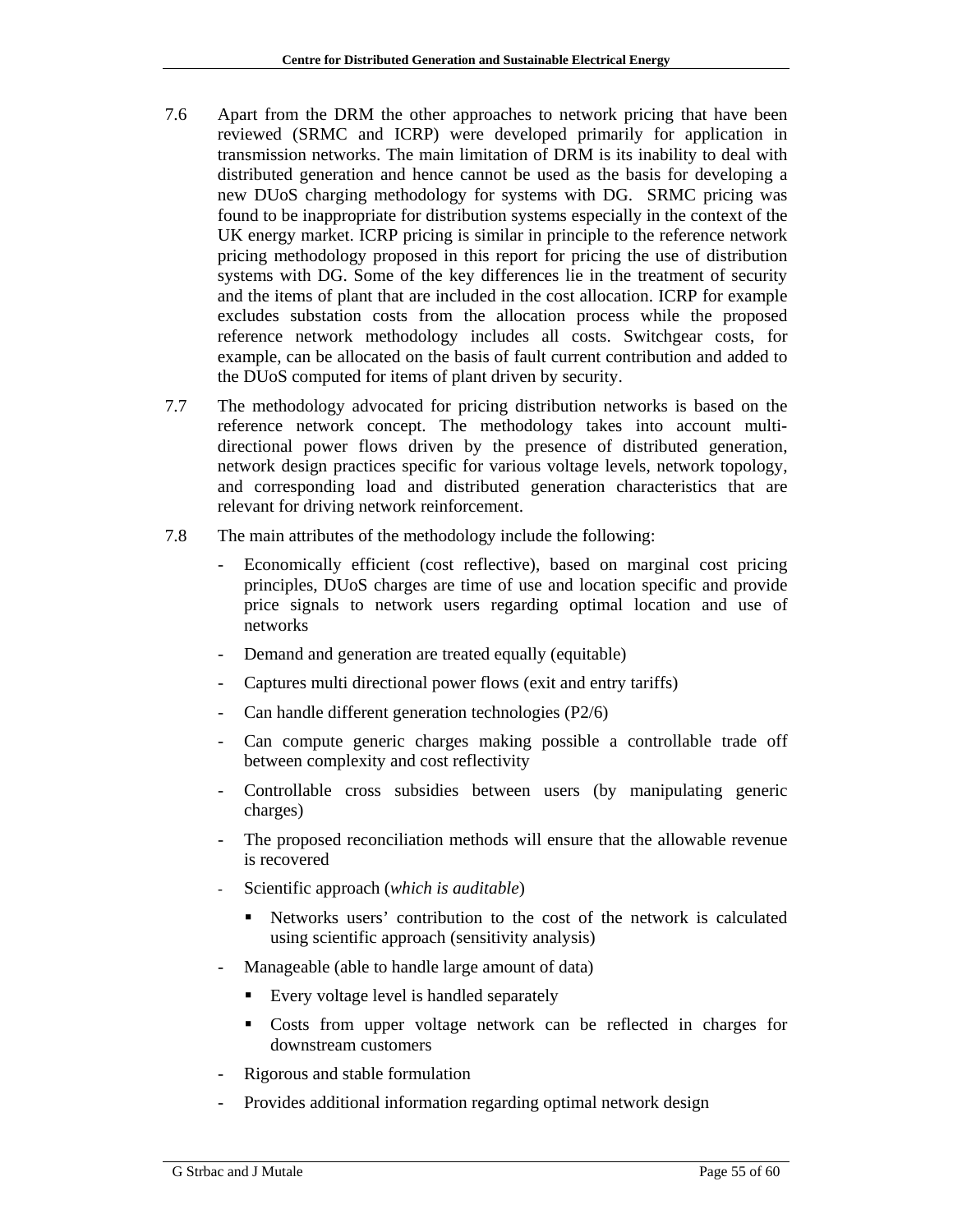- 7.9 The proposed methodology has been explained in detail with the aid of two examples.
- 7.10 Migration to a cost reflective methodology of network pricing is important especially for promoting efficient integration of DG in the UK electricity networks.
- 7.11 Issues that may arise in the transition period will require flexibility to be built into any pricing methodology allowing for example a flexible boundary between connection and use of system charges.
- 7.12 The feasibility of implementation of the proposed methodology has been fully tested in a real system and found to be practical to implement. Issues of network modelling and data availability have been investigated and found to be manageable. Simplifications of networks at lower voltage levels into a small set of generic network modules have also been explored.
- 7.13 Answers to the specific questions raised by Ofgem in the context of this work are given in the Appendix.

#### *Recommendations for future work*

- 7.13 A number of issues have been identified that may benefit from further evaluation before a proposal for a new distribution network pricing methodology is finalised. These could include:
	- Analysis of the materiality of individual network cost drivers and assessment of the benefits of including these in network pricing.
	- Analysis of the time horizons for estimation of future demand and generation profiles that are necessary to evaluate future network costs and use of system charges.
	- Analysis of the trade off between the complexity of tariff evaluation and the granularity of the tariff structure, including the appropriate balance between tariff stability (and predictability) and cost reflectivity.
	- Analysis of access arrangements for DG, i.e. firmness of access of DG to distribution system, given that ER P2/5 is centered on network security from the perspective of demand, and does not explicitly deal with the level of level of availability of the network to generators. This could include an analysis of the compatibility of distribution and transmission practices in this context as transmission standards specify security of connection for generations.
	- Appropriateness of including mechanisms of allocation of network losses (and constraints through active network management) in network pricing, while recognising the impact of power factor.
	- Investigate the features of alternative revenue reconciliation methods in practice (e.g. shifting or scaling of network prices).
	- Analysis of features of energy and capacity based tariffs including duration of time-of-use periods etc.
	- Assessment of the impact of alternative network pricing approaches on future network expenditure.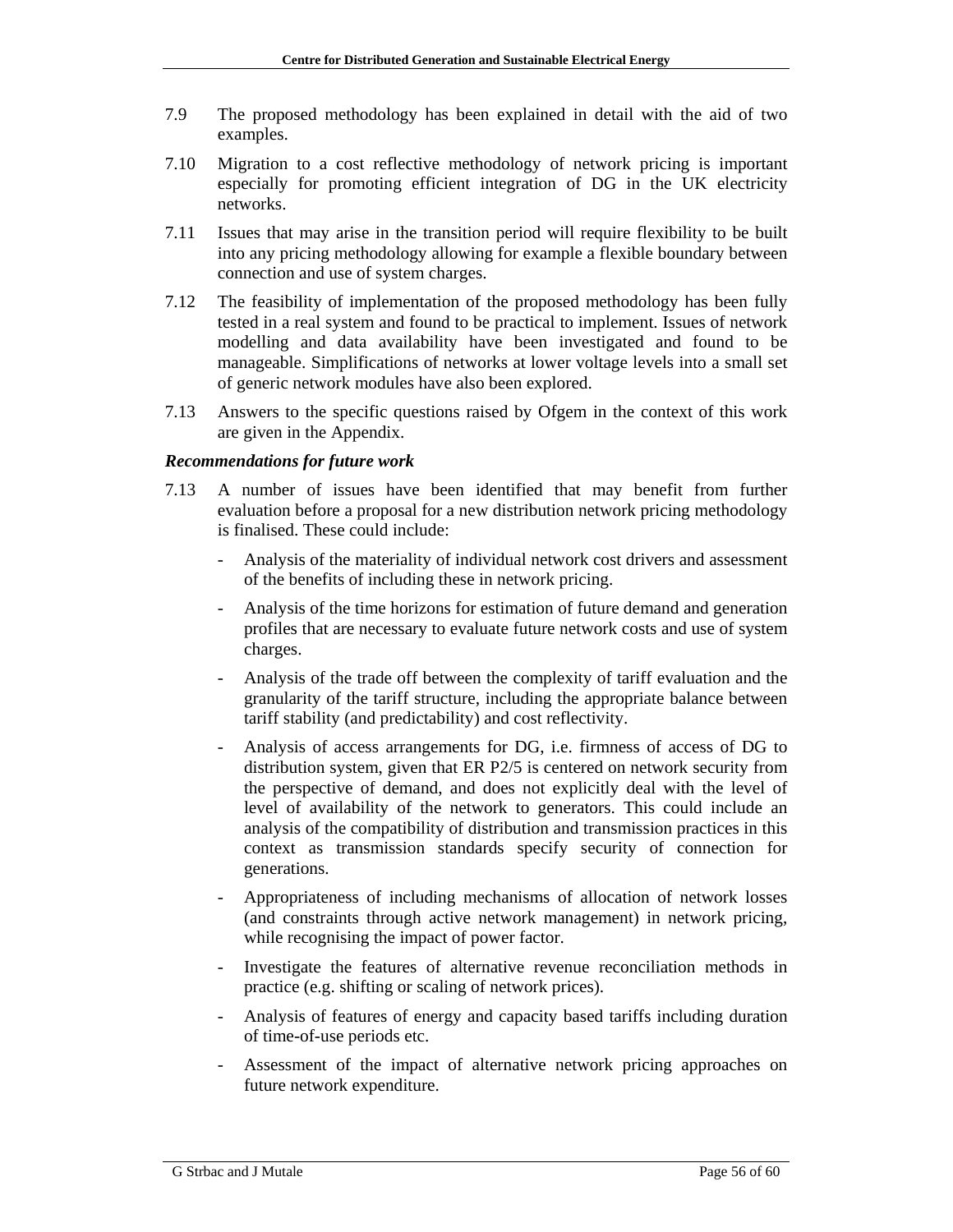# **8. Acknowledgements**

8.1 We are grateful for the contribution and support of United Utilities in the development of the network pricing methodology presented in section 5 of this report.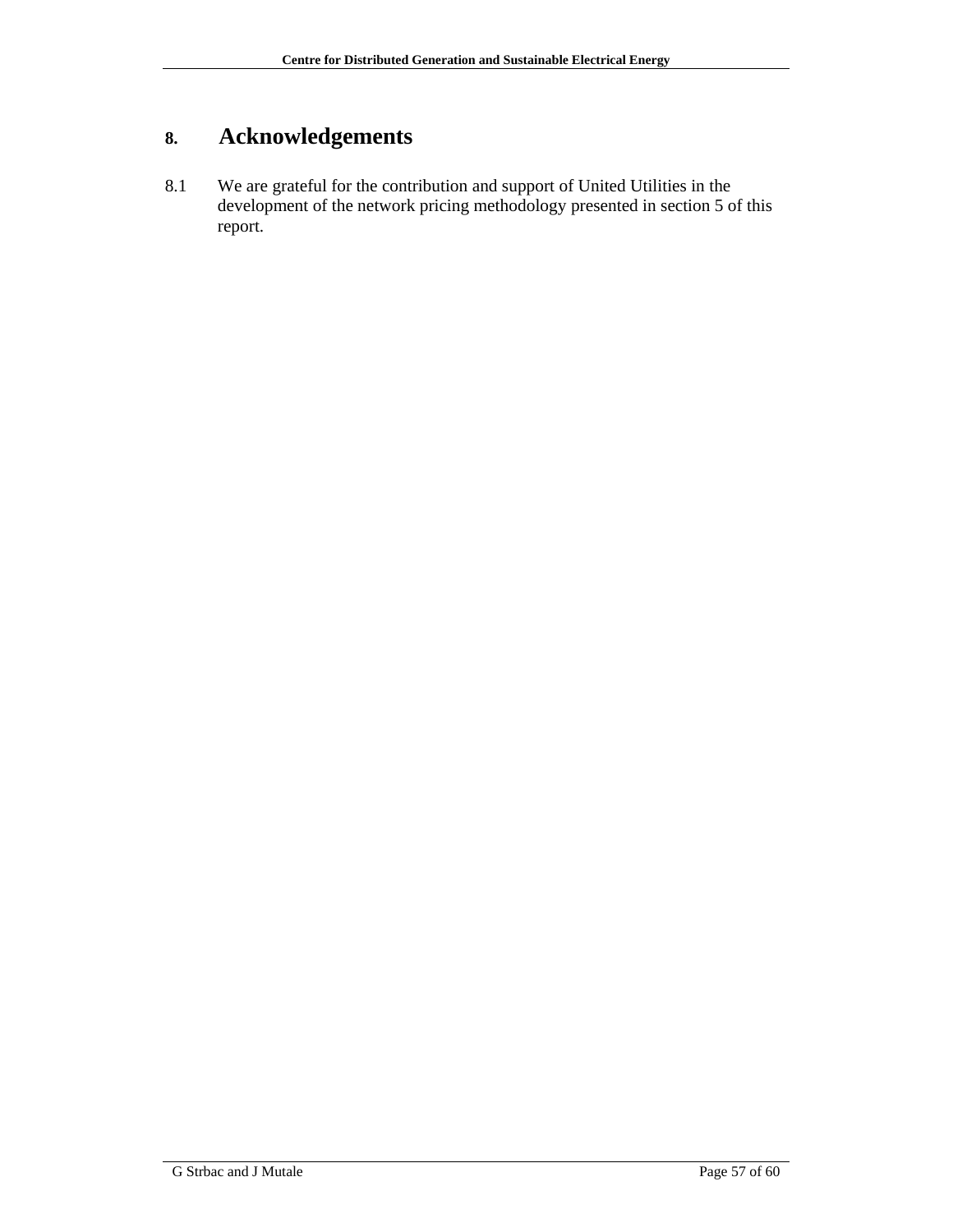# **9. Appendix**

### *Responses to specific Ofgem questions*

9.1 Based on the review of all the available approaches to distribution network pricing, our specific responses to Ofgem questions are given below.

#### **1. Q1. How to determine electricity distribution use of system charges in an economically efficient manner:**

• *What type of charging model would you advocate, and why? What level of detail in this model would provide adequate economic messages?* 

We would advocate a methodology based on forward looking long run marginal investment pricing because the objective of network pricing is to influence future decisions of network users in terms of location in the network and patterns of network use. The methodology should take into account multi-directional power flows driven by the presence of distributed generation, network design practices specific for various voltage levels, network topology, and corresponding load and distributed generation characteristics that are relevant for driving network reinforcement. At low voltage levels generic networks could be used leaving detailed modelling for higher voltages. Such a methodology is presented in Section 5 of this report.

• *Is the use of forward looking long run incremental costs appropriate? If so, how would these be determined?* 

Yes forward-looking long run incremental costs are appropriate because the primary objective of pricing is to achieve economic efficiency which principally requires signals to be sent to network users on where to locate in the network and when to use the network. Future costs are the ones that are relevant in investment signalling rather than past or present costs.

Future network costs are determined from the best available estimates of planned network investments.

#### • *Is it appropriate to treat demand and generation in the same manner?*

Strictly speaking demand and generation connected at the same node should, at a particular point in time, face the same price (when one gets paid the other pays) given that the marginal impacts of demand and generation on network investment are exactly opposite. It is however recognised that demand response to price signal especially location might be more inelastic than generation.

It is also recognised that the security requirements for demand and generation may be different. Therefore the methodology selected for application in distribution pricing must be able have the flexibility to deal with demand and generation differently in the output. Note that it is possible to develop charges that always positive for demand, but can be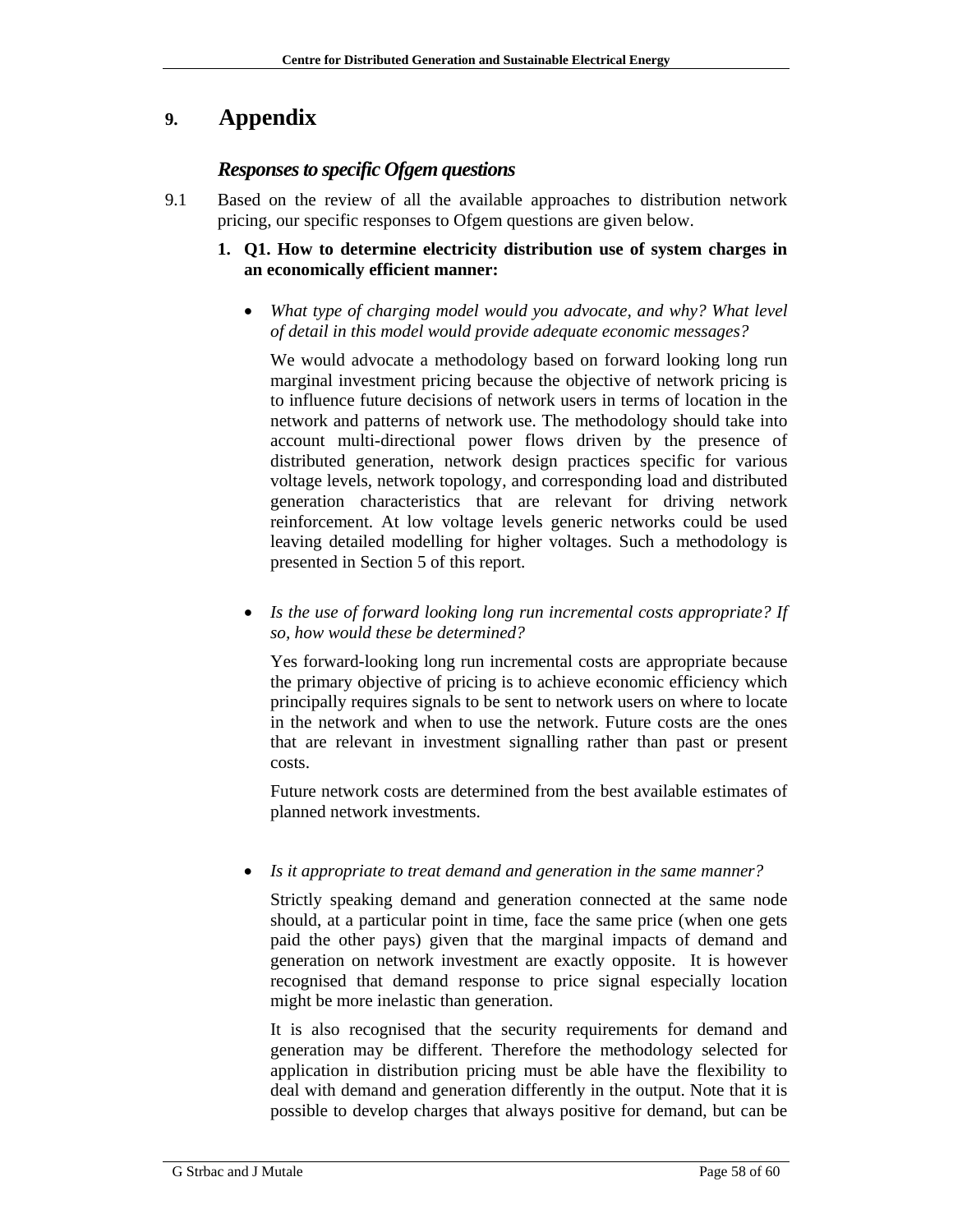positive and negative for generation, as it is the case at the transmission level.

• *How are cost drivers best reflected within models?*

Future network investments and the associated costs are driven by the network design (planning) process. There is therefore a close link between *network pricing* and *network design (planning):* network design, in a simplified form, is in fact a key input to network pricing. In the context of the UK distribution, network design is driven by

- the need to satisfy network design standards (security and safety standards) and by

- a set of incentive mechanisms within the regulatory framework that may influence further investment (quality of supply, losses and incentives to connect DG).

Cost drivers are reflected through sensitivity analyses in which the marginal impact of a network user on demand for investment is determined. The marginal impact on critical flows determines whether the user drives investment or not.

#### *2.* **Q2. What is the best method of scaling model outputs to achieve regulatory revenue?**

Simple methods for scaling outputs (revenue reconciliation) include (i) additive reconciliation (shifting the prices) in which price differentials are maintained, and (ii) applying a constant multiplier the node under which price are altered so that the prices at the end give the exact amount of allowed revenue. Any of these methods can be applied and an impact assessment may inform the decision regarding preferable revenue reconciliation scheme.

#### **3. Q3. Is there a need for an economic model:**

#### *Is marginal pricing appropriate across the entire DNO network?*

In principle it is. This is not to say that there should not be mitigation measures taken in cases where fully cost reflective charges are prohibitive. Any cross subsidies should be transparent in an efficient pricing regime. The level of cross-subsidy should be a matter for both regulation and management.

#### *Are there any constraints that need to be considered, e.g. metering?*

With modern metering technology available on the market there should not be any major metering constraints in the *long run*. Metering requirements are determined by the tariff structure and billing regime. In order to ensure that users of the network adhere to declared operating patterns it is important that the users be metered either on the basis of half hourly energy injected into or taken out of the network or on maximum demand and generation over an agreed period of time.